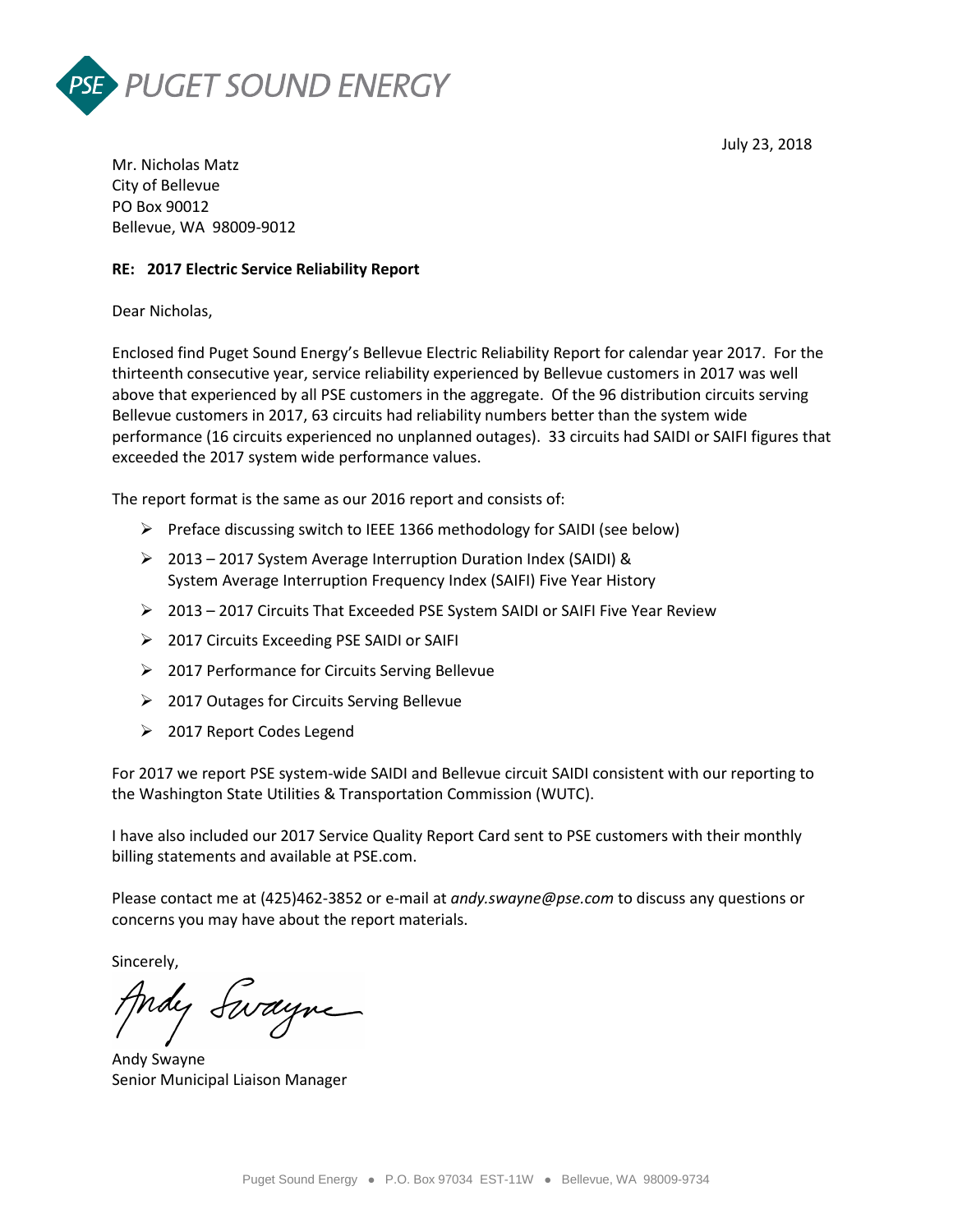# CC:

Brian Rodan – City of Bellevue, Franchise Manager RaeLynn Asah – PSE, Supervisor Municipal Relations David Hoffman – PSE, Local Government Affairs & Public Policy Manager

Enclosures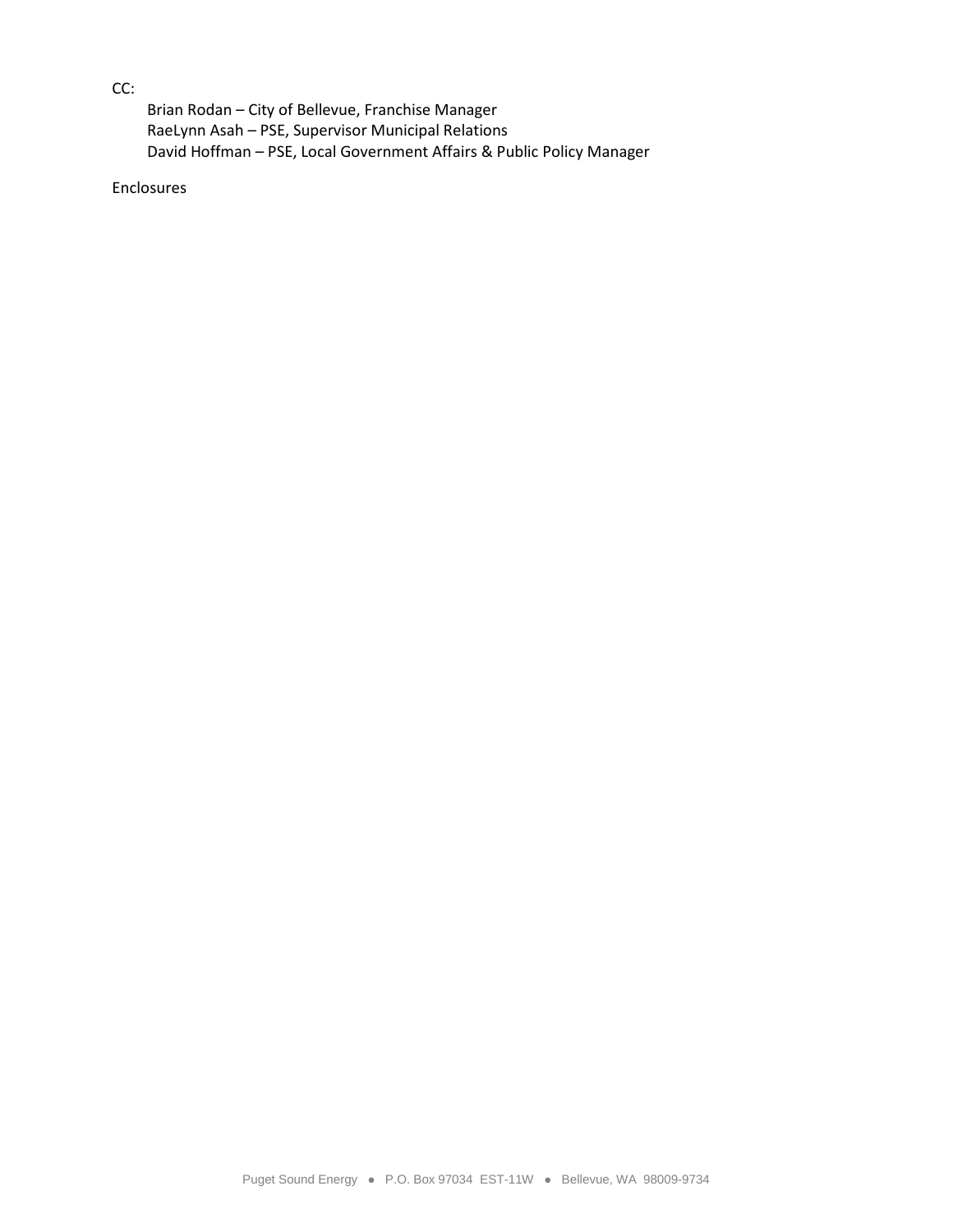# **PREFACE TO 2017 BELLEVUE ELECTRIC RELIABILITY REPORT**

This preface summarizes a change in reporting for the 2017 calendar year.

## **System Average Interruption Duration Index (SAIDI)**

In consultation with the Washington Utilities and Transportation Commission, starting in 2016 (and going forward) PSE uses the IEEE Standard 1366-2003 methodology for calculating SAIDI reported to the WUTC. The IEEE Standard 1366-2003 is a guide approved and published by the Institute of Electrical and Electronics Engineers that defines electric power reliability indices and factors that affect their calculations.

Prior to 2010 PSE used SAIDI calculations that excluded *Major Storm* event outages (affecting 5% or more of total PSE electric customers) to calculate single year figures. During the period 2010 – 2015 PSE calculated SAIDI as rolling five year average figures (the current year and four preceding years) including *Major Storm* outage events. Prior to 2016, eligible outages having duration longer than 1 minute were included in SAIDI calculations.

The switch in 2016 to the IEEE 1366 methodology returned to calculation of single year SAIDI figures and replaced the *Major Storm* event designation with *Major Event Day* events which are excluded from the SAIDI calculation. Eligible outages having durations longer than 5 minutes are included in the SAIDI calculation. Detailed information about this methodology is contained in PSE's 2016 Service Quality and Electric Service Reliability Report filed with the WUTC. In summary the IEEE methodology takes this approach:

**Major Event** – An event, such as a storm, that causes serious reliability problems.

**Major Event Days**—Days when outage events can be excluded from the reliability performance calculation. Types of Major Event Days include:

**SAIDI Exclusion Major Event Days**—Any day in which the daily system SAIDI exceeds the threshold value for the current year.

**5% Exclusion Major Event Days**—Days that five percent or more of electric customers are experiencing an electric outage during a 24-hour period and subsequent days when the service to those customers is being restored.

**SAIDI—System Average Interruption Duration Index**—This index is calculated based on the formula:

 $\textbf{SAIDI} = \frac{\sum \textit{Customer Minute Interruptions}}{\textit{Average Annual Electric Customer Count}}$ 

**SAIDI<sub>sol</sub>**\*: The SAIDI figures used in this report for 2016 are calculated with the numerator including customer minute interruptions during non-Major Event Days events. Outages that are longer than 5 minutes are included in this metric. \*SQI – Service Quality Index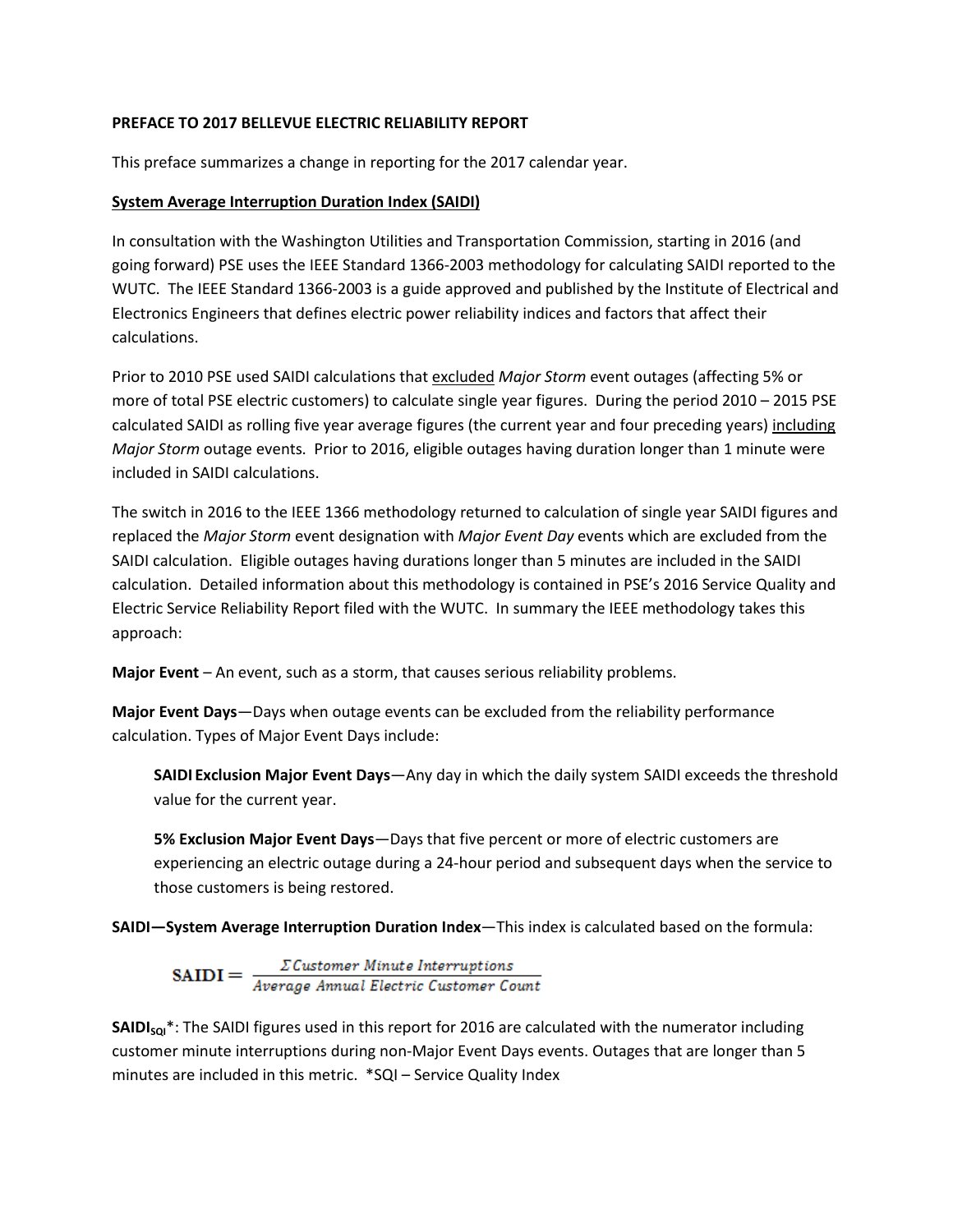## **System Average Interruption Frequency Index (SAIFI)**

Calculation of the System Average Interruption Frequency Index (SAIFI) reported to the Commission has not changed from past years. SAIFI figures remain calculated for a single calendar year and exclude **5% Exclusion Major Event Days** outage events (designated Major Storm events in past years). SAIFI is calculated based on the formula:

**SAITI** = 
$$
\frac{\Sigma \text{ Number of Customer Interruptions}}{\text{Average Annual Electric Customer Count}}
$$

**SAIFI<sub>sQI</sub>\***: The SAIFI figures used in this report are calculated with the numerator including customer interruptions during non-5% Exclusion Major Event Days (formerly called Major Storm events). Outages one minute and longer are included in this metric. \*SQI – Service Quality Index

# **Momentary & Sustained Interruptions**

Interruptions to customer service fall into two designations:

**Momentary Interruption**— The brief loss of power delivery to one or more customers caused by the opening and closing of an interrupting device:

**SAIDI<sub>sol</sub>** – any interruption five minutes or shorter

**SAIFI<sub>sQI</sub>** – any interruption one minute or shorter

**Sustained Interruption**—Any interruption not classified as momentary:

**SAIDI<sub>soI</sub>** – Any interruption longer than five minutes

**SAIFI<sub>sQI</sub>** – Any interruption longer than one minute

### **Outage Event Codes**

In prior years PSE used *Storm Codes* to indicate whether an outage occurred during normal conditions (NON), weather event conditions (WTH) or major storm conditions (MAJ). In 2016 Storm Codes were discontinued and replaced with *Event Codes* to incorporate the IEEE designation of Major Event Days:

MEJ – IEEE Major Event Day & Major Storm (5% of customers effected) MEN – IEEE Major Event Day – non Major Storm NMJ – Non IEEE Major Event Day, but Major Storm (5% of customers effected) NON – Non IEEE Major Event Day & non Major Storm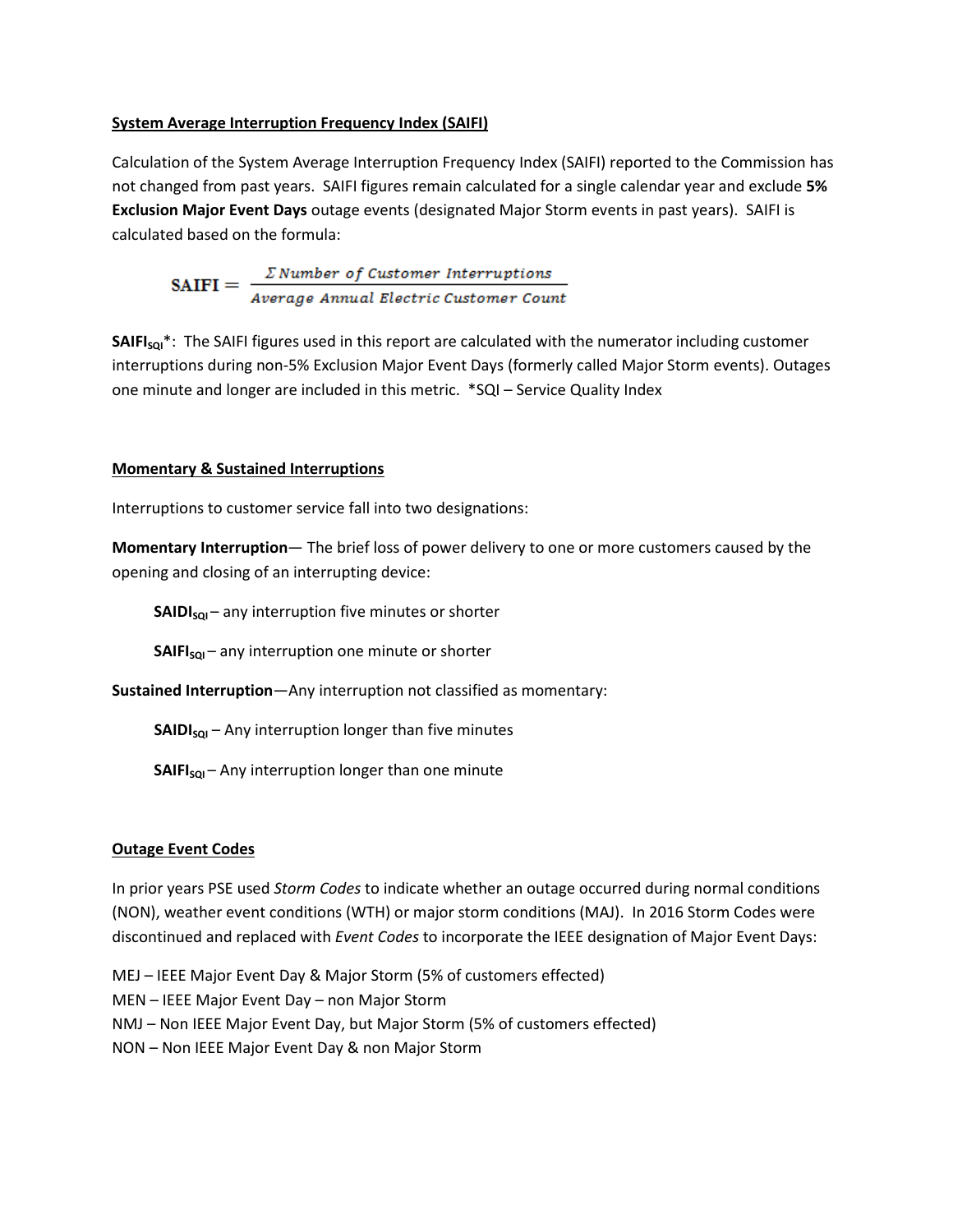### **2017 BELLEVUE ELECTRIC RELIABILITY REPORT**

This report summarizes electric service reliability for customers within the City of Bellevue for calendar year 2017. For the 13th consecutive year, service reliability as measured by SAIDI & SAIFI for Bellevue customers well exceeded that experienced by all PSE customers in the aggregate. Of the 96 distribution circuits serving Bellevue customers in 2017, 63 circuits had reliability numbers better than the system wide performance (16 circuits experienced no unplanned outages). 33 circuits had SAIDI and/or SAIFI figures that exceeded 2017 system wide performance values.

#### **SYSTEM AVERAGE INTERRUPTION DURATION INDEX (SAIDI) & SYSTEM AVERAGE INTERRUPTION FREQUENCY INDEX (SAIFI) FIVE YEAR HISTORY**

| <b>SAIDI</b>                                                            | <b>SAIFI</b> |
|-------------------------------------------------------------------------|--------------|
| SAIFI figures in outage events, all non-storm outages                   |              |
| <del>o</del> in riggit of in minimum and an outdaged increasing otoning |              |

SAIDI figures in minutes, all outages including storm

|      | SAIDI           |            | SAIFI           |            |  |  |
|------|-----------------|------------|-----------------|------------|--|--|
|      | <b>BELLEVUE</b> | <b>PSE</b> | <b>BELLEVUE</b> | <b>PSE</b> |  |  |
| 2013 | 100.7           | 247.0      | 0.41            | 0.86       |  |  |
| 2014 | 160.2           | 312.0      | 0.60            | 1.04       |  |  |
| 2015 | 186.9           | 361.0      | 0.71            | 1.11       |  |  |
| 2016 | 107.0           | 148.0      | 0.74            | 1.06       |  |  |
| 2017 | 116.4           | 175.0      | 0.91            | 1.20       |  |  |

PSE SAIDI figures for 2013 - 2015 are five year rolling average figures.

The 2013 Bellevue SAIDI figure was calculated as a four year rolling average for years 2010 - 2013. The 2014 - 2015 Bellevue SAIDI figures were calculated as a five year rolling average figures. 2016 -2017 SAIDI figures were calculated a single year IEEE 1366 method figures.

PSE analyzes the reliability of its circuits using two standard benchmarks of the electric utility industry, SAIDI and SAIFI.

**SAIDI**<sub>Total 5-year Average: The System Average Interruption Duration Index is a measure of how long the</sub> average customer is out of service during a rolling five year period, and is determined as:

> *Total customer outage minutes for the current and past four years\* Average electric customer count over the current and past four years\**

\* Single year SAIDI figures are calcuated for the five years then averaged

**SAIDI**<sub>IEEE</sub>: is determined as:

*Sum of the customer outage minutes\* Total number of customers served*

Some customers will experience more outages than the average and some fewer.

**SAIFI:** The System Average Interruption Frequency Index is a measure of how often the average customer in an area is out of service during the course of a year, and is determined as:

> *Sum of the number of customers affected by each outage Total number of customers served*

*SAIFI figures are single year figures excluding 5% Exclusion Major Event Day outage events*

Some customers will experience more outages than the average and some fewer.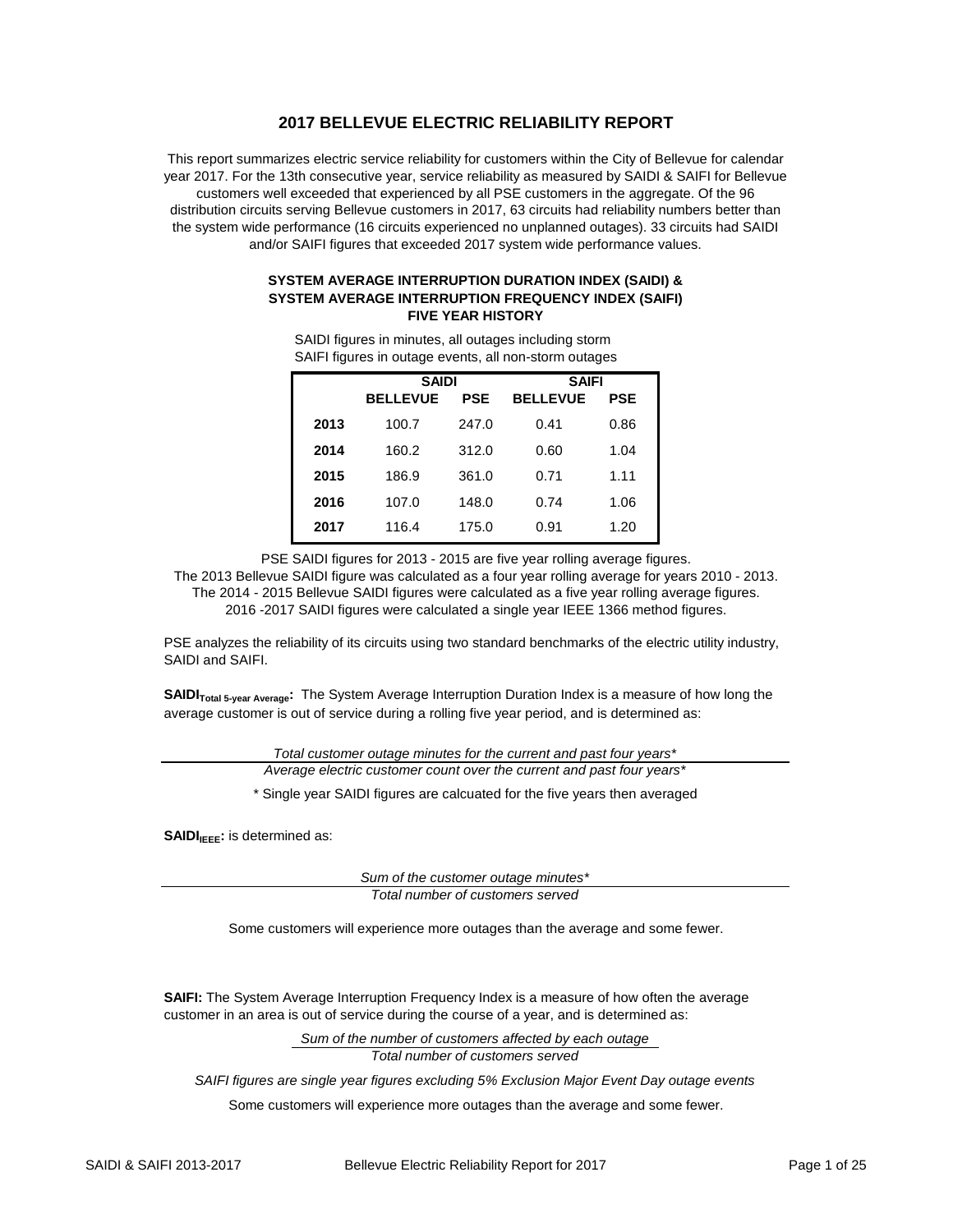### **CIRCUITS THAT EXCEEDED PSE SYSTEM SAIDI OR SAIFI BY YEAR 2013 - 2017**

During the 2013-2017 five year period 67 circuits serving customers in Bellevue performed below system wide performance in one or more years. Of these 67 circuits... 30 (45%) circuits performed below system wide performance once in five years 22 (33%) circuits performed below system wide performance twice in five years 10 (15%) circuits performed below system wide performance in three of the five years 5 ( 7%) circuit performed below system wide performance in four of the five years

Performance for year 2013 used four year average (2010 - 2013) SAIDI figures. Performance for years 2014 & 2015 used five year average SAIDI figures.

|                |  |                     |      |                | <b>Repeat Counts</b> |                |                |
|----------------|--|---------------------|------|----------------|----------------------|----------------|----------------|
| <b>CIRCUIT</b> |  | 2013 2014 2015 2016 | 2017 | $\overline{1}$ | $\overline{2}$       | $\overline{3}$ | $\overline{4}$ |
| <b>ARD-11</b>  |  |                     |      |                | $\overline{2}$       |                |                |
| <b>ARD-15</b>  |  |                     |      |                |                      | 3              |                |
| <b>BTR-21</b>  |  |                     |      | $\overline{1}$ |                      |                |                |
| <b>BTR-22</b>  |  |                     |      |                |                      | 3              |                |
| $CEN-11$       |  |                     |      |                |                      |                | 4              |
| <b>CEN-12</b>  |  |                     |      | 1              |                      |                |                |
| <b>CEN-13</b>  |  |                     |      | 1              |                      |                |                |
| <b>CEN-14</b>  |  |                     |      |                | $\overline{2}$       |                |                |
| <b>CEN-22</b>  |  |                     |      | 1              |                      |                |                |
| <b>CLY-23</b>  |  |                     |      |                | $\overline{2}$       |                |                |
| <b>CLY-27</b>  |  |                     |      |                |                      | 3              |                |
| <b>COL-22</b>  |  |                     |      |                | $\overline{2}$       |                |                |
| COL-23         |  |                     |      | $\mathbf{1}$   |                      |                |                |
| COL-24         |  |                     |      | 1              |                      |                |                |
| COL-25         |  |                     |      | $\overline{1}$ |                      |                |                |
| COL-26         |  |                     |      |                | $\overline{2}$       |                |                |
| <b>EGT-11</b>  |  |                     |      |                | $\overline{2}$       |                |                |
| <b>EGT-12</b>  |  |                     |      |                | $\overline{2}$       |                |                |
| <b>EGT-13</b>  |  |                     |      |                |                      | 3              |                |
| <b>EGT-15</b>  |  |                     |      | 1              |                      |                |                |
| <b>EGT-16</b>  |  |                     |      |                | $\mathbf 2$          |                |                |
| <b>EGT-25</b>  |  |                     |      |                | $\overline{2}$       |                |                |
| <b>EGT-26</b>  |  |                     |      | $\mathbf 1$    |                      |                |                |
| <b>EGT-27</b>  |  |                     |      | $\overline{1}$ |                      |                |                |
| <b>EGT-28</b>  |  |                     |      |                |                      | 3              |                |
| <b>EVE-23</b>  |  |                     |      |                |                      |                | $\overline{4}$ |
| <b>FAC-12</b>  |  |                     |      |                | $\overline{2}$       |                |                |
| <b>FAC-14</b>  |  |                     |      | $\mathbf{1}$   |                      |                |                |
| <b>FAC-24</b>  |  |                     |      | $\mathbf 1$    |                      |                |                |
| <b>HAZ-12</b>  |  |                     |      | $\mathbf 1$    |                      |                |                |
| <b>HOU-23</b>  |  |                     |      |                | $\overline{2}$       |                |                |
| <b>HOU-25</b>  |  |                     |      |                |                      | 3              |                |
| <b>KWH-23</b>  |  |                     |      | $\mathbf 1$    |                      |                |                |
| <b>KWH-25</b>  |  |                     |      |                |                      |                | 4              |
| <b>KWH-26</b>  |  |                     |      | $\mathbf 1$    |                      |                |                |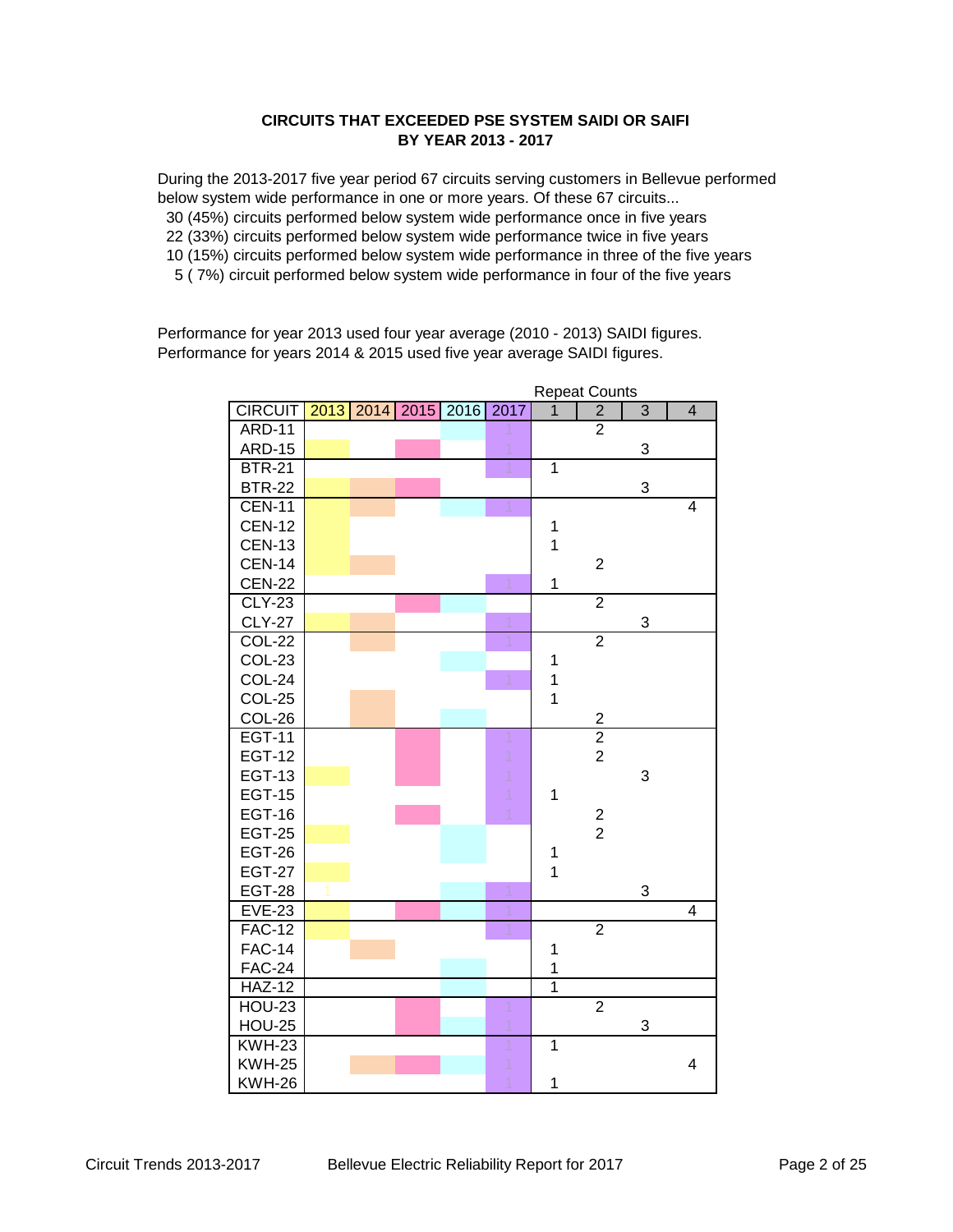| <b>LHL-22</b> |      |      |      |                 |      |                |                         | 3              |    |
|---------------|------|------|------|-----------------|------|----------------|-------------------------|----------------|----|
| <b>LHL-23</b> |      |      |      |                 |      | 1              |                         |                |    |
| <b>LHL-25</b> |      |      |      |                 |      |                | $\overline{2}$          |                |    |
| <b>LHL-26</b> |      |      |      |                 |      | 1              |                         |                |    |
| <b>LOC-22</b> |      |      |      |                 |      | $\overline{1}$ |                         |                |    |
| LOC-25        |      |      |      |                 |      | 1              |                         |                |    |
| LOC-32        |      |      |      |                 |      | $\mathbf 1$    |                         |                |    |
| LOC-33        |      |      |      |                 |      | $\overline{1}$ |                         |                |    |
| <b>MED-35</b> |      |      |      |                 |      |                |                         | $\overline{3}$ |    |
| MED-36        |      |      |      |                 |      | 1              |                         |                |    |
| <b>MLK-13</b> |      |      |      |                 |      | $\overline{1}$ |                         |                |    |
| <b>MLK-15</b> |      |      |      |                 |      | 1              |                         |                |    |
| $NOB-12$      |      |      |      |                 |      | $\overline{1}$ |                         |                |    |
| <b>NOB-22</b> |      |      |      |                 |      | $\overline{1}$ |                         |                |    |
| <b>NOB-24</b> |      |      |      |                 |      |                | $\overline{c}$          |                |    |
| <b>NRU-23</b> |      |      |      |                 |      |                |                         | $\overline{3}$ |    |
| <b>NRU-25</b> |      |      |      |                 |      |                | $\overline{2}$          |                |    |
| <b>NRU-26</b> |      |      |      |                 |      | $\mathbf 1$    |                         |                |    |
| <b>NRU-27</b> |      |      |      |                 |      |                |                         |                | 4  |
| <b>OVE-12</b> |      |      |      |                 |      | $\overline{1}$ |                         |                |    |
| <b>OVE-15</b> |      |      |      |                 |      |                |                         |                | 4  |
| <b>PHA-13</b> |      |      |      |                 | 1    |                | $\overline{2}$          |                |    |
| <b>PHA-15</b> |      |      |      |                 |      | $\mathbf 1$    |                         |                |    |
| <b>PHA-16</b> |      |      |      |                 |      |                | $\overline{\mathbf{c}}$ |                |    |
| <b>PHA-17</b> |      |      |      |                 |      |                | $\overline{c}$          |                |    |
| <b>SBE-22</b> |      |      |      |                 |      |                | $\overline{2}$          |                |    |
| <b>SBE-23</b> |      |      |      |                 |      |                | $\overline{2}$          |                |    |
| <b>SBE-26</b> |      |      |      |                 |      | $\mathbf 1$    |                         |                |    |
| <b>SOM-13</b> |      |      |      |                 |      |                | $\overline{2}$          |                |    |
| <b>SOM-15</b> |      |      |      |                 |      |                | $\overline{2}$          |                |    |
| <b>SOM-16</b> |      |      |      |                 |      |                |                         | 3              |    |
| <b>SOM-17</b> |      |      |      |                 |      |                | $\overline{\mathbf{c}}$ |                |    |
| <b>Totals</b> | 21   | 25   | 23   | $\overline{22}$ | 33   | 30             | $\overline{22}$         | 10             | 5  |
|               | 2013 | 2014 | 2015 | 2016            | 2017 | 45%            | 33%                     | 15%            | 7% |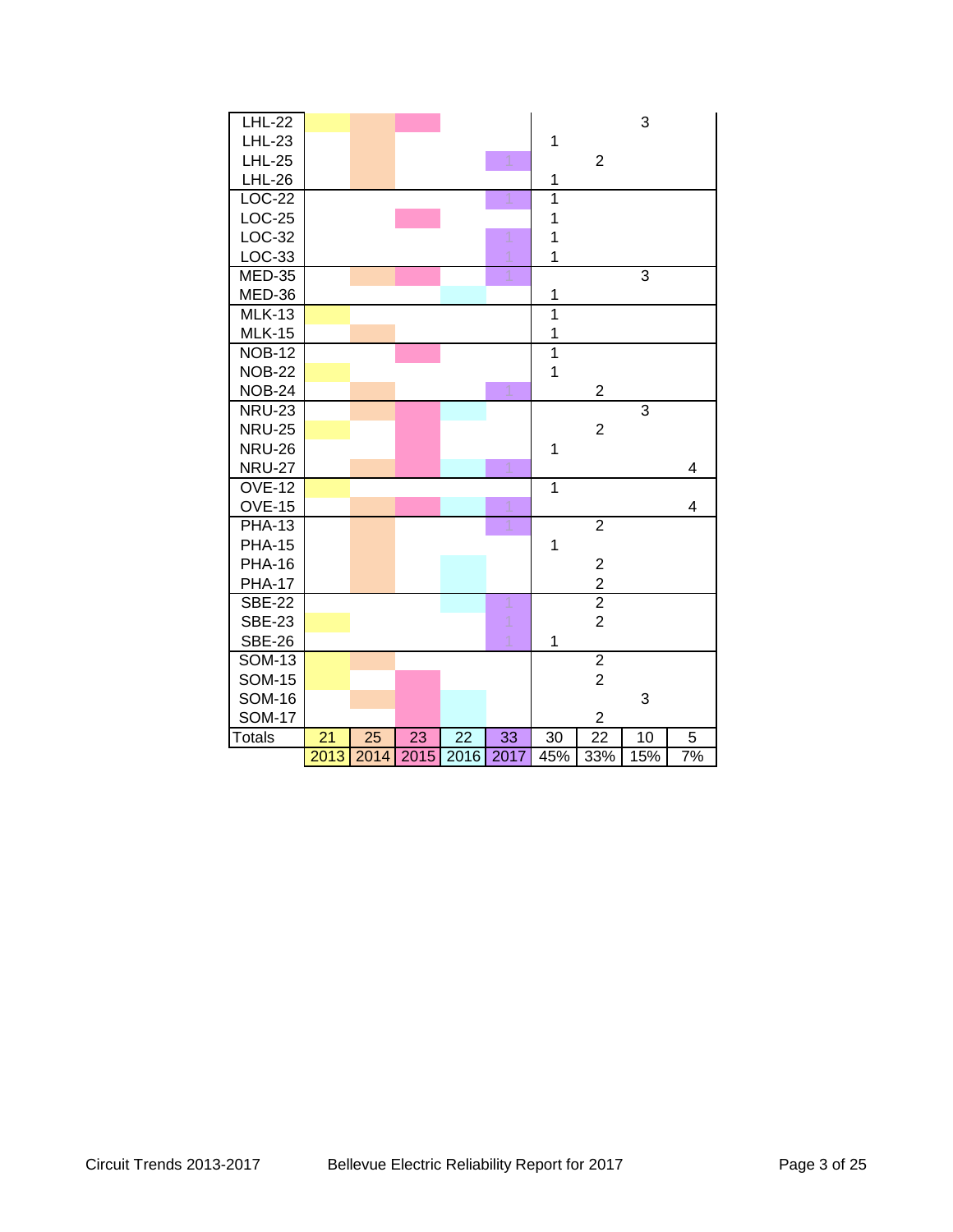|                 | <b>CIRCUITS THAT EXCEED 2017 PSE</b><br><b>SYSTEM SAIDI AND/OR SAIFI</b><br>SQI: SAIDI = 155 SAIFI = 1.30<br>PSE: SAIDI = 175 SAIFI = 1.20<br>Bellevue: SAIDI = 116 SAIFI = 0.91 |       | Notes: SAIDI figures reflect all non-med, scheduled & unscheduled; SAIFI figures reflect all non-storm outages, scheduled & unscheduled                                                                                                                                                                                                                                                                  |                                                                                                                                                                                                                                                                                                                                                                                   |                                                                                                                                                                                                                                                                                                                              |
|-----------------|----------------------------------------------------------------------------------------------------------------------------------------------------------------------------------|-------|----------------------------------------------------------------------------------------------------------------------------------------------------------------------------------------------------------------------------------------------------------------------------------------------------------------------------------------------------------------------------------------------------------|-----------------------------------------------------------------------------------------------------------------------------------------------------------------------------------------------------------------------------------------------------------------------------------------------------------------------------------------------------------------------------------|------------------------------------------------------------------------------------------------------------------------------------------------------------------------------------------------------------------------------------------------------------------------------------------------------------------------------|
| <b>CIRCUIT</b>  | SAIDI                                                                                                                                                                            | SAIFI | 2017 Events Comments                                                                                                                                                                                                                                                                                                                                                                                     | <b>Actions Completed in 2017</b>                                                                                                                                                                                                                                                                                                                                                  | <b>Planned Actions &amp; Projects</b>                                                                                                                                                                                                                                                                                        |
|                 | <b>Circuits with planned actions or investigation</b>                                                                                                                            |       |                                                                                                                                                                                                                                                                                                                                                                                                          |                                                                                                                                                                                                                                                                                                                                                                                   |                                                                                                                                                                                                                                                                                                                              |
| <b>NRU-27</b>   | 621.4                                                                                                                                                                            | 3.87  | Multiple planned and unplaned outages occured during relocation of overhead feeder lines in coordination with the Sound Transit East Link<br>project construction along NE Spring Blvd and 136th PL NE. One outage was caused by a contractor digging into underground cables.<br>Another outage occurred when overhead lines sagged together during contractor excavation close to a distribution pole. | construction in proximity to PSE facilities with Sound Transit and its contractor.                                                                                                                                                                                                                                                                                                | PSE responded to each situation and restored service. Relocation of PSE overhead lines is complete PSE continues to coordinate ongoing PSE is coordinating with City of Bellevue staff regarding future city roadway projects<br>esponse to the East Link project will result in additional system improvements in this area |
| <b>EGT-28</b>   | 424.0                                                                                                                                                                            | 1.41  | \ tree fell into the overhead feeder causing a circuit outage. A water main break damaged a pole resuting in a extended outage (the area had prove damaged distribution pole was replaced.<br>o be stablized before PSE response could proceed).                                                                                                                                                         |                                                                                                                                                                                                                                                                                                                                                                                   | PSE has developed a project to install a sectionalizing recloser approximately midway along this circuit.                                                                                                                                                                                                                    |
| <b>EGT-12</b>   | 519.5                                                                                                                                                                            | 3.93  | Vind blew a tree limb into Eastgate Bank 1 damaging the 12.5 kV bus causing causing the substation transformer to denergize.<br>Wind and snow caused trees and limbs to lean into overhead lines causing multiple outages.                                                                                                                                                                               | ustomers were picked up from surrounding circuits while the damage in the substation was being repaired, the transformer bank was tested PSE has developed a tree wire project expected to constructed in late 2018 which is e<br>and the substation was returned to service. A PSE tree crew performed a hot-spot assessment identiying propblem trees which were<br>immed back. | caused outages on this circuit.                                                                                                                                                                                                                                                                                              |
| <b>FAC-12</b>   | 238.0                                                                                                                                                                            | 2.43  | vable failure caused a large sustained outage in the Woodbridge area. Localized cable failures also played a role.                                                                                                                                                                                                                                                                                       | he faulted feeder cable was replaced and the local cables were repaired pending development of a cable replacement project.                                                                                                                                                                                                                                                       | A cable replacement project has been developed and is currently in the permitting process with construction anticpated to start in 2018.                                                                                                                                                                                     |
| <b>NOB-24</b>   | 223.7                                                                                                                                                                            | 1.22  | A cable fault caused a circuit outage.                                                                                                                                                                                                                                                                                                                                                                   | he faulted cable was repaired.                                                                                                                                                                                                                                                                                                                                                    | A Cable Replacement Project has been proposed in this area with the construction planned in 2019.                                                                                                                                                                                                                            |
| LHL-25          | 162.2                                                                                                                                                                            | 0.96  | hree localized outages in the underground system occurred.                                                                                                                                                                                                                                                                                                                                               | he failed equipment was replaced.                                                                                                                                                                                                                                                                                                                                                 | Multipl cable replacement projects have been developed in this area to replace aging cables and equipment.                                                                                                                                                                                                                   |
| Circuits with c |                                                                                                                                                                                  |       | mpleted 2017 actions - no additional corrective action needed                                                                                                                                                                                                                                                                                                                                            |                                                                                                                                                                                                                                                                                                                                                                                   |                                                                                                                                                                                                                                                                                                                              |
| LOC-32          | 465.8                                                                                                                                                                            | 1.77  | A transmission line operation on April 11th impacted Lochleven Substation and six other substations for 6 minutes<br>An equipment failure impacted residential customers at Lincoln Square - ongoing development construction limited access to facilities and<br>extended restoration response and repair time.                                                                                         | Failed equipment was replaced                                                                                                                                                                                                                                                                                                                                                     |                                                                                                                                                                                                                                                                                                                              |
| KWH-23          | 464.3                                                                                                                                                                            | 3.30  | Cable faults caused outages in the underground feeder and a additional outage occurred when a tree impacted the overhead feeder.                                                                                                                                                                                                                                                                         | he underground feeder cables were replaced.                                                                                                                                                                                                                                                                                                                                       |                                                                                                                                                                                                                                                                                                                              |
| LOC-33          | 427.1                                                                                                                                                                            | 1.95  | \ transmission line operation on April 11th impacted Lochleven Substation and six other substations for 6 minutes.<br>A scheduled overnight outage was taken to support development in the Bellevue CBD.                                                                                                                                                                                                 |                                                                                                                                                                                                                                                                                                                                                                                   |                                                                                                                                                                                                                                                                                                                              |
| COL-22          | 416.0                                                                                                                                                                            | 1.00  | vcustomer requested a scheduled outage to allow their contractor to work on the customer owned electrical system safely.                                                                                                                                                                                                                                                                                 |                                                                                                                                                                                                                                                                                                                                                                                   |                                                                                                                                                                                                                                                                                                                              |
| OVE-15          | 326.3                                                                                                                                                                            | 2.64  | A difficult to located distribution cable failure caused a sustained outage. An equiment failure damaged a pole requiring a sustained outage to Cables were replaced. Pole and equipment was replaced.<br>safely replace the pole and equipment.                                                                                                                                                         |                                                                                                                                                                                                                                                                                                                                                                                   |                                                                                                                                                                                                                                                                                                                              |
| <b>EGT-11</b>   | 284.2                                                                                                                                                                            | 1.36  | Vind blew a tree limb into Eastgate Bank 1 damaging the 12.5 kV bus causing causing the substation transformer to denergize.                                                                                                                                                                                                                                                                             | Customers were picked up from surrounding circuits while the damage in the substation was being repaired, the transformer bank was tested<br>and the substation was returned to service                                                                                                                                                                                           |                                                                                                                                                                                                                                                                                                                              |
| EVE-23          | 238.4                                                                                                                                                                            | 1.20  | A cable fault caused a circuit outage. A scheduled outage was required for a planned pole replacement.                                                                                                                                                                                                                                                                                                   | he underground feeder work has been scoped and the design is in progress.                                                                                                                                                                                                                                                                                                         |                                                                                                                                                                                                                                                                                                                              |
| <b>KWH-26</b>   | 236.0                                                                                                                                                                            | 1.24  | here were two local outages in the underground system that required extended time to locate the problems, isolate them and restore service. Repairs were made and the failed equipment replaced.                                                                                                                                                                                                         |                                                                                                                                                                                                                                                                                                                                                                                   |                                                                                                                                                                                                                                                                                                                              |
| <b>EGT-16</b>   | 224.7                                                                                                                                                                            | 1.33  | Vind blew a tree limb into Eastgate Bank 1 damaging the 12.5 kV bus causing causing the substation transformer to denergize.                                                                                                                                                                                                                                                                             | Customers were picked up from surrounding circuits while the damage in the substation was being repaired, the transformer bank was tested<br>and the substation was returned to service.                                                                                                                                                                                          |                                                                                                                                                                                                                                                                                                                              |
| <b>CEN-22</b>   | 221.5                                                                                                                                                                            | 0.42  | \ planned outage was scheduled to a mid-rise building so that it could be tied in to the new system being built for a new customer project.                                                                                                                                                                                                                                                              |                                                                                                                                                                                                                                                                                                                                                                                   |                                                                                                                                                                                                                                                                                                                              |
| ARD-11          | 219.2                                                                                                                                                                            | 0.74  | \ planned outage was scheduled to four buildings along Bel Red Road so that PSE could extend new system for a new customer project.                                                                                                                                                                                                                                                                      |                                                                                                                                                                                                                                                                                                                                                                                   |                                                                                                                                                                                                                                                                                                                              |
| COL-24          | 217.1                                                                                                                                                                            | 1.00  | in underground system equipment failure caused a sustained outage.                                                                                                                                                                                                                                                                                                                                       | ailed equipment was replaced.                                                                                                                                                                                                                                                                                                                                                     |                                                                                                                                                                                                                                                                                                                              |
| <b>EGT-13</b>   | 192.9                                                                                                                                                                            | 1.00  | Vind blew a tree limb into Eastgate Bank 1 damaging the 12.5 kV bus causing causing the substation transformer to denergize.                                                                                                                                                                                                                                                                             | Customers were picked up from surrounding circuits while the damage in the substation was being repaired, the transformer bank was tested<br>and the substation was returned to service.                                                                                                                                                                                          |                                                                                                                                                                                                                                                                                                                              |
| ARD-15          | 187.1                                                                                                                                                                            | 0.47  | An animal contact damaged equipment causing a 3.5 hour outage to a group of mult-family residences.                                                                                                                                                                                                                                                                                                      | he damaged equipment was replaced.                                                                                                                                                                                                                                                                                                                                                |                                                                                                                                                                                                                                                                                                                              |
| <b>BTR-21</b>   | 175.1                                                                                                                                                                            | 1.22  | \ feeder cable failure caused a circuit outage.                                                                                                                                                                                                                                                                                                                                                          | The failed cable was replaced.                                                                                                                                                                                                                                                                                                                                                    |                                                                                                                                                                                                                                                                                                                              |
| <b>EGT-15</b>   | 167.2                                                                                                                                                                            | 0.78  | Vind blew a tree limb into Eastgate Bank 1 damaging the 12.5 kV bus causing causing the substation transformer to denergize.                                                                                                                                                                                                                                                                             | Customers were picked up from surrounding circuits while the damage in the substation was being repaired, the transformer bank was tested<br>and the substation was returned to service                                                                                                                                                                                           |                                                                                                                                                                                                                                                                                                                              |
| <b>CEN-11</b>   | 156.4                                                                                                                                                                            | 0.37  | A cable failure and an equipment failure caused two outages. A customer requested retoration work be defered to occur after buiness hours. Failed cables and equipment were replaced.                                                                                                                                                                                                                    |                                                                                                                                                                                                                                                                                                                                                                                   |                                                                                                                                                                                                                                                                                                                              |
| <b>PHA-13</b>   | 148.4                                                                                                                                                                            | 1.30  | I tree fell through overhead feeder lines and damage equipment on a pole during a local weather event.                                                                                                                                                                                                                                                                                                   | he system was restored through switching and the damaged equipment was repaired/replaced.                                                                                                                                                                                                                                                                                         |                                                                                                                                                                                                                                                                                                                              |
| <b>KWH-25</b>   | 142.4                                                                                                                                                                            | 1.36  | k tree limb fell into overhead feeder causing a circuit outage (KWH-25 & KWH-23 were tied together and experienced the same outage even                                                                                                                                                                                                                                                                  |                                                                                                                                                                                                                                                                                                                                                                                   |                                                                                                                                                                                                                                                                                                                              |
| <b>SBE-23</b>   | 140.1                                                                                                                                                                            | 4.58  | transmission line operation on April 11th impacted South Bellevue Substation and six other substations for 6 minutes.<br>A pad mount switch failed causing a circuit outage. Construction of a reliability project required planned outages to customers.                                                                                                                                                | The failed pad mount switch was replaced, and the reliability project for Surrey Downs neighborhood was completed.                                                                                                                                                                                                                                                                |                                                                                                                                                                                                                                                                                                                              |
| <b>SBE-26</b>   | 85.9                                                                                                                                                                             | 1.52  | transmission line operation on April 11th impacted South Bellevue Substation and six other substations for 6 minutes.                                                                                                                                                                                                                                                                                    |                                                                                                                                                                                                                                                                                                                                                                                   |                                                                                                                                                                                                                                                                                                                              |
| LOC-22          | 84.9                                                                                                                                                                             | 1.46  | A transmission line operation on April 11th impacted Lochleven Substation and six other substations for 6 minutes.                                                                                                                                                                                                                                                                                       |                                                                                                                                                                                                                                                                                                                                                                                   |                                                                                                                                                                                                                                                                                                                              |
| <b>CLY-27</b>   | 75.4                                                                                                                                                                             | 2.05  | It ansmission line operation on April 11th impacted Clyde Hill Substation and six other substations for 6 minutes.<br>\ ciruit outage occurred when a squirrel made contact with an energized cable termination.                                                                                                                                                                                         | The termination was rebuilt.                                                                                                                                                                                                                                                                                                                                                      |                                                                                                                                                                                                                                                                                                                              |
| <b>HOU-23</b>   | 74.6                                                                                                                                                                             | 1.20  | A transmission line operation on April 11th impacted Houghton Substation and six other substations for 6 minutes.                                                                                                                                                                                                                                                                                        |                                                                                                                                                                                                                                                                                                                                                                                   |                                                                                                                                                                                                                                                                                                                              |
| <b>MED-35</b>   | 67.7                                                                                                                                                                             | 1.27  | transmission line operation on April 11th impacted Medina Substation and six other substations for 6 minutes.                                                                                                                                                                                                                                                                                            |                                                                                                                                                                                                                                                                                                                                                                                   |                                                                                                                                                                                                                                                                                                                              |
| <b>SBE-22</b>   | 39.9                                                                                                                                                                             | 1.29  | transmission line operation on April 11th impacted South Bellevue Substation and six other substations for 6 minutes.                                                                                                                                                                                                                                                                                    |                                                                                                                                                                                                                                                                                                                                                                                   |                                                                                                                                                                                                                                                                                                                              |
| <b>HOU-25</b>   | 27.9                                                                                                                                                                             | 1.24  | It ansmission line operation on April 11th impacted Houghton Substation and six other substations for 6 minutes.                                                                                                                                                                                                                                                                                         |                                                                                                                                                                                                                                                                                                                                                                                   |                                                                                                                                                                                                                                                                                                                              |
|                 |                                                                                                                                                                                  |       |                                                                                                                                                                                                                                                                                                                                                                                                          |                                                                                                                                                                                                                                                                                                                                                                                   |                                                                                                                                                                                                                                                                                                                              |

Figure exceeded PSE system wide average figure

 $\overline{\phantom{a}}$  $\mathbb{R}^n$ 

Figure exceeding system wide average and Service Quality Index

SAIFI figure results in part from circuit outages due to transmission or substation outages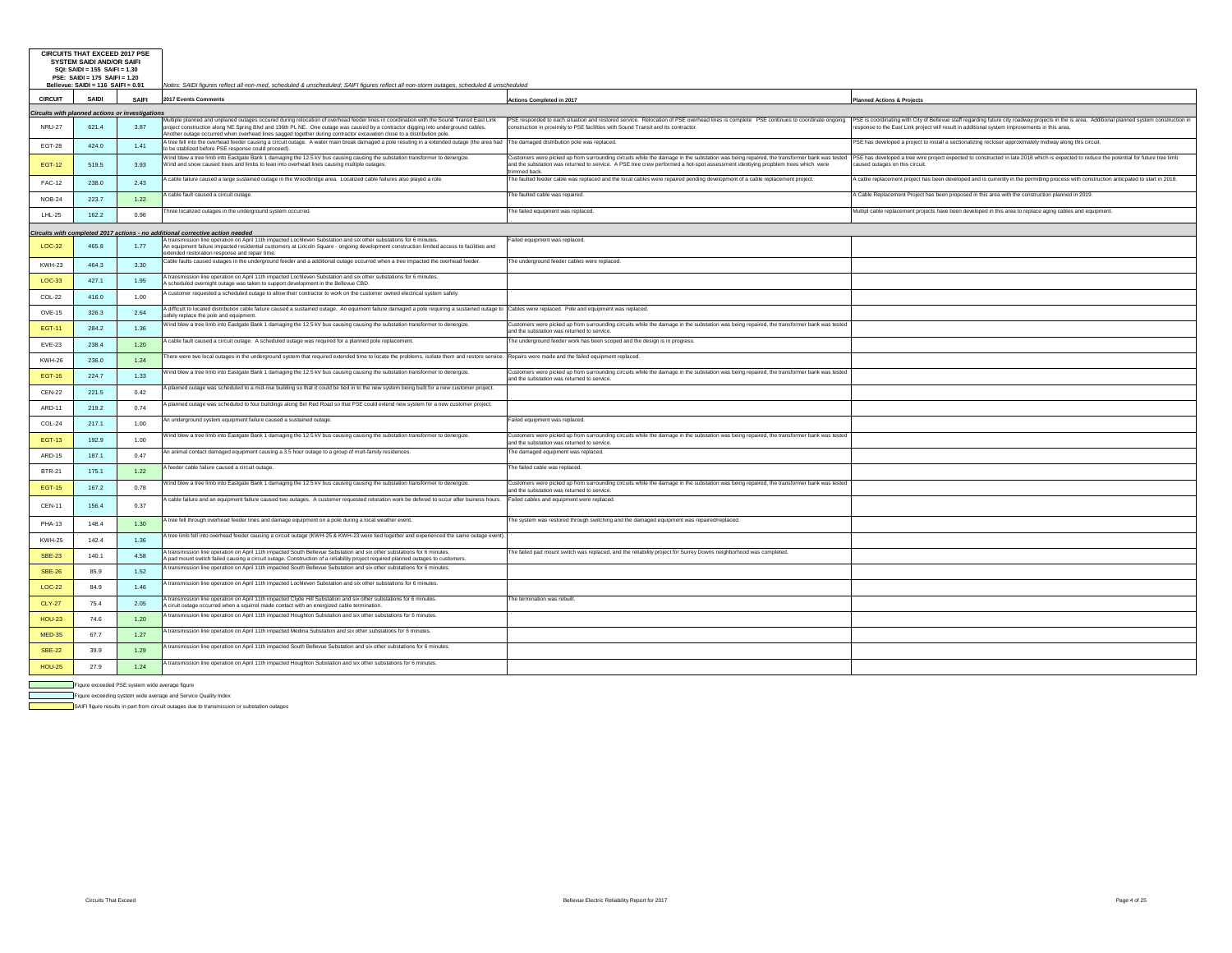### **2017 PERFORMANCE FOR CIRCUITS SERVING BELLEVUE**

|                         |                  |                                          | <b>UNPLANNE</b>      |                |                                 |
|-------------------------|------------------|------------------------------------------|----------------------|----------------|---------------------------------|
|                         | <b>CUSTOMERS</b> | <b>UNPLANNED</b>                         | <b>DOUTAGE</b>       |                |                                 |
| <b>CIRCUIT</b>          | (METERS)         | OUTAGES <sup>1</sup>                     | MINUTES <sup>1</sup> | $S$ AIDI $2$   | SAIFI <sup>2</sup>              |
|                         |                  | 2017 PSE Companywide performance figures |                      | 175            | 1.2                             |
| <b>ARD-11</b>           | 216              | 0                                        | 0                    | 219.16         | 0.74                            |
| ARD-13                  | 634              | 1                                        | 782                  | 9.44           | 0.02                            |
| <b>ARD-15</b>           | 1,293            | 4                                        | 219,740              | 187.09         | 0.47                            |
| ARD-43                  | 10               | 0                                        | 0                    | 0.00           | 0.00                            |
| <b>BTR-14</b>           | 1,136            | 4                                        | 10,230               | 22.16          | 0.07                            |
| <b>BTR-21</b>           | 1,135            | 6                                        | 194,060              | 175.08         | 1.22                            |
| <b>BTR-22</b>           | 647              | 8                                        | 20,364               | 138.73         | 0.36                            |
| <b>BTR-23</b>           | 643              | 0                                        | 0                    | 0.00           | 0.00                            |
| <b>CEN-11</b>           | 27               | $\overline{c}$                           | 3,986                | 156.37         | 0.37                            |
| <b>CEN-12</b>           | 16               | 0                                        | 0                    | 0.00           | 0.00                            |
| <b>CEN-13</b>           | 471              | 0                                        | 0                    | 3.85           | 0.03                            |
| <b>CEN-14</b>           | 346              | 0                                        | 0                    | 107.03         | 0.27                            |
| <b>CEN-22</b>           | 432              | 0                                        | 0                    | 221.51         | 0.42                            |
| <b>CEN-25</b>           | 872              | 1                                        | 6,330                | 73.43          | 0.33                            |
| <b>CLY-22</b>           | 345              | 1                                        | 2,032                | 5.89           | 1.00                            |
| <b>CLY-23</b>           | 535              | 6                                        | 4,403                | 14.78          | 1.05                            |
| <b>CLY-25</b>           | 1,517            | $\overline{c}$                           | 9,009                | 6.09           | 1.01                            |
| <b>CLY-26</b>           | 1,137            | 7                                        | 41,745               | 63.94          | 1.18                            |
| <b>CLY-27</b>           | 723              | 6                                        | 53,777               | 75.44          | 3<br>2.05                       |
| COL-22                  | 1                | 0                                        | 0                    | 416.00         | 1.00                            |
| COL-23                  | 201              | 3                                        | 2,911                | 14.48          | 0.12                            |
| COL-24                  | 30               | 1                                        | 6,512                | 217.06         | 1.00                            |
| <b>COL-25</b>           | 239              | 1                                        | 721                  | 3.02           | 0.00                            |
| COL-26                  | 1,831            | 8                                        | 28,729               | 30.18          | 0.19                            |
| <b>EGT-11</b>           | 1,112            | $\overline{7}$                           | 313,080              | 284.23         | 3<br>1.36                       |
| <b>EGT-12</b>           | 2,726            | 20                                       | 1,275,372            | 519.46         | 3<br>3.93                       |
| <b>EGT-13</b>           | 7                | 1                                        | 1,350                | 192.90         | 3<br>1.00<br>3                  |
| <b>EGT-15</b>           | 342              | 1                                        | 51,697               | 167.16         | 0.78<br>3                       |
| <b>EGT-16</b>           | 439              | 3                                        | 98,530               | 224.73         | 1.33                            |
| <b>EGT-25</b>           | 690              | 5                                        | 17,169               | 24.88          | 0.46                            |
| <b>EGT-26</b>           | 117              | 2                                        | 6,035                | 81.84          | 0.44                            |
| <b>EGT-27</b>           | 598              | 8                                        | 26,619               | 44.87          | 0.40                            |
| <b>EGT-28</b>           | 1,762            | 17                                       | 622,036              | 424.00         | 1.41                            |
| EVE-23                  | 2,943            | 16                                       | 512,963              | 238.38         | 1.20                            |
| <b>FAC-12</b>           | 1,266            | $\overline{21}$                          | 274,735              | 238.00         | $\overline{2}.43$               |
| <b>FAC-13</b>           | 538              | 3                                        | 1,786                | 6.78           | 0.02                            |
| <b>FAC-14</b>           | 453              | 0                                        | 0                    | 0.00           | 0.00                            |
| <b>FAC-21</b>           | 97               | 0                                        | 0                    | 0.00           | 0.00                            |
| <b>FAC-23</b>           | 227              | 1                                        | 2,067                | 87.62          | 0.07                            |
| FAC-24                  | 81               | 0                                        | 0                    | 4.65           | 0.09                            |
| <b>FAC-25</b><br>GOO-13 | 1,503            | 5<br>5                                   | 174,442<br>2,057     | 119.84<br>1.14 | 1.05<br>0.00                    |
| GOO-21                  | 1,801<br>218     | 9                                        | 12,658               | 106.56         | 0.24                            |
| <b>HAZ-12</b>           | 2,434            | 12                                       | 41,247               | 39.74          | 0.31                            |
| <b>HAZ-13</b>           | 1,213            | 8                                        | 79,414               | 67.41          | 1.01                            |
| <b>HOU-23</b>           | 1,318            | 8                                        | 98,094               | 74.62          | $\overline{\mathbf{3}}$<br>1.20 |
| <b>HOU-25</b>           | 496              | 5                                        | 11,164               | 27.87          | 3<br>1.24                       |
| <b>KWH-22</b>           | 1,021            | 8                                        | 27,204               | 29.12          | 0.28                            |
| <b>KWH-23</b>           | 944              | 9                                        | 407,223              | 464.34         | 3.30                            |
| <b>KWH-25</b>           | 1,620            | 18                                       | 229,032              | 142.41         | 1.36                            |
| KWH-26                  | 270              | 6                                        | 63,711               | 235.97         | 1.24                            |
| LHL-22                  | 1,013            | 1                                        | 446                  | 0.44           | 0.12                            |
| LHL-23                  | 1,302            | 4                                        | 120,744              | 93.66          | 0.46                            |
| <b>LHL-25</b>           | 2,129            | 14                                       | 293,935              | 162.23         | 0.96                            |
| <b>LHL-26</b>           | 552              | 2                                        | 1,908                | 3.57           | 0.16                            |
| <b>LOC-22</b>           | 2,375            | 11                                       | 148,457              | 84.91          | $\mathbf{3}$<br>1.46            |
| LOC-23                  | 1,928            | 2                                        | 12,622               | 22.05          | 3<br>1.08                       |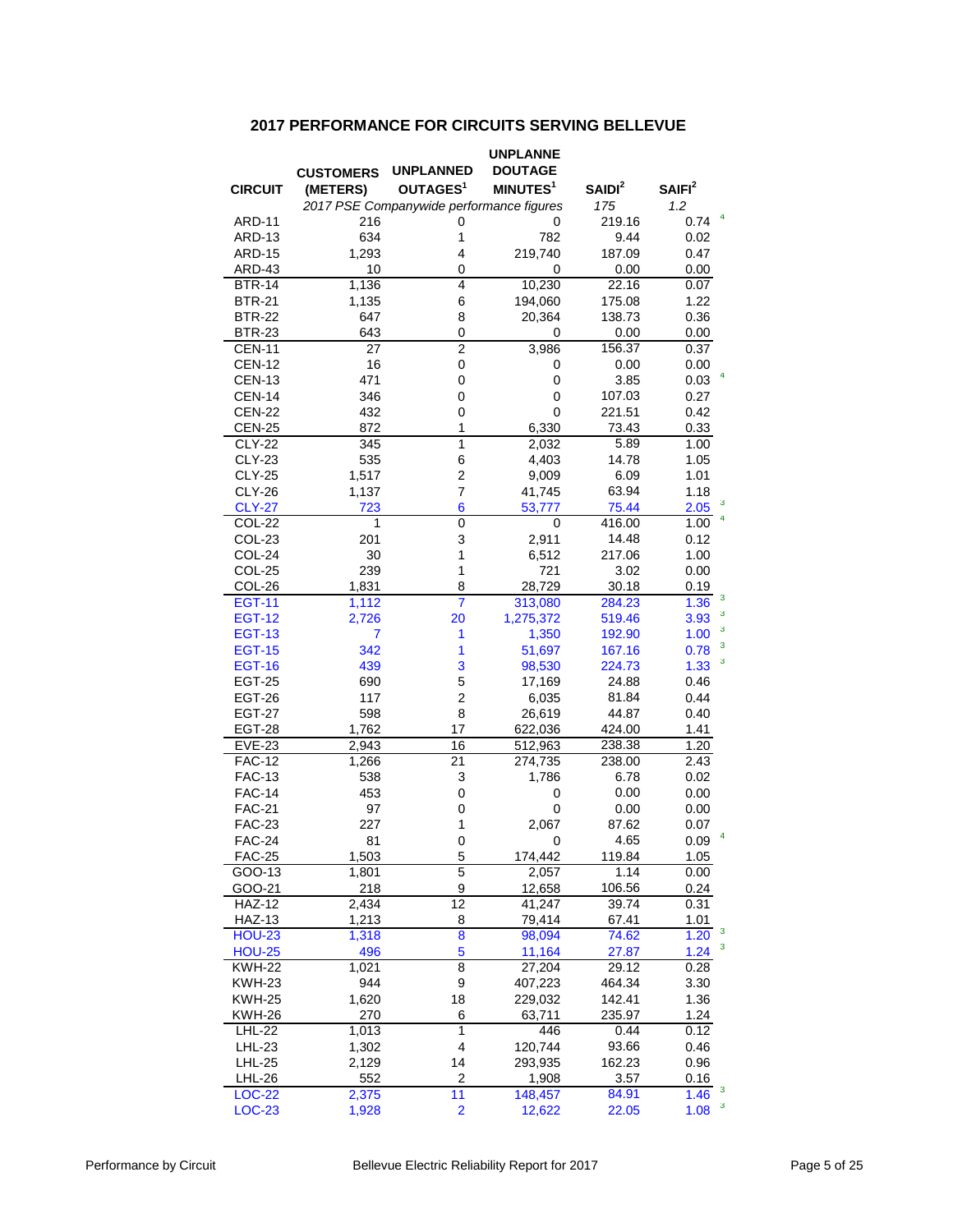| <b>LOC-24</b> | 50     | 1               | 309         | 6.18   | 3<br>1.00 |
|---------------|--------|-----------------|-------------|--------|-----------|
| <b>LOC-25</b> | 153    | 1               | 946         | 6.18   | 3<br>1.00 |
| <b>LOC-32</b> | 198    | $\overline{2}$  | 91,219      | 465.75 | 3<br>1.77 |
| <b>LOC-33</b> | 324    | 3               | 61,601      | 427.11 | 3<br>1.95 |
| <b>LOC-34</b> | 308    | 1               | 1,848       | 6.18   | 3<br>1.00 |
| <b>LOC-35</b> | 22     | $\overline{2}$  | 1,067       | 48.50  | 3<br>1.05 |
| <b>MED-35</b> | 189    | 5               | 9,796       | 67.72  | 3<br>1.27 |
| <b>MED-36</b> | 669    | $\overline{7}$  | 6,601       | 12.77  | 3<br>1.05 |
| <b>MLK-12</b> | 420    | 3               | 25,434      | 60.56  | 0.35      |
| <b>MLK-13</b> | 1,604  | 15              | 95,691      | 64.76  | 0.49      |
| <b>MLK-15</b> | 1,618  | 5               | 18,408      | 20.19  | 0.32      |
| <b>MLK-16</b> | 1,521  | 4               | 158,873     | 104.45 | 0.13      |
| <b>NOB-11</b> | 62     | 0               | 0           | 0.00   | 0.00      |
| <b>NOB-12</b> | 286    | $\mathbf{1}$    | 105         | 92.20  | 0.05      |
| <b>NOB-13</b> | 31     | 0               | 0           | 0.00   | 0.00      |
| <b>NOB-14</b> | 543    | 0               | $\mathbf 0$ | 4.80   | 0.00      |
| <b>NOB-21</b> | 5      | 0               | $\mathbf 0$ | 0.00   | 0.00      |
| <b>NOB-22</b> | 170    | 1               | 4,088       | 26.54  | 0.05      |
| <b>NOB-23</b> | 1,180  | 2               | 1,001       | 0.85   | 0.02      |
| <b>NOB-24</b> | 975    | 6               | 205,224     | 223.65 | 1.22      |
| <b>NRU-23</b> | 817    | 12              | 13,193      | 20.45  | 0.15      |
| <b>NRU-25</b> | 852    | 13              | 115,344     | 144.56 | 0.62      |
| <b>NRU-26</b> | 344    | 1               | 3,361       | 9.77   | 0.10      |
| <b>NRU-27</b> | 554    | 11              | 269,695     | 621.38 | 3.87      |
| <b>OVE-12</b> | 550    | 3               | 6,128       | 11.44  | з<br>1.04 |
| <b>OVE-15</b> | 714    | 14              | 221,418     | 326.28 | 3<br>2.64 |
| <b>PHA-13</b> | 1,047  | $\overline{20}$ | 151,148     | 148.40 | 1.30      |
| <b>PHA-15</b> | 179    | 0               | 0           | 0.00   | 0.00      |
| <b>PHA-16</b> | 2,078  | 10              | 12,745      | 9.40   | 0.08      |
| <b>PHA-17</b> | 701    | 4               | 24,198      | 37.06  | 0.20      |
| <b>ROS-17</b> | 1,227  | $\overline{4}$  | 29,697      | 46.21  | 0.22      |
| <b>SBE-22</b> | 363    | 13              | 14,477      | 39.88  | 3<br>1.29 |
| <b>SBE-23</b> | 247    | 6               | 28,972      | 140.09 | 3<br>4.58 |
| <b>SBE-25</b> | 447    | 7               | 6,659       | 16.41  | 3<br>1.04 |
| <b>SBE-26</b> | 1,744  | 14              | 135,900     | 85.86  | 3<br>1.52 |
| <b>SOM-13</b> | 1,174  | 5               | 1,030       | 0.88   | 0.01      |
| <b>SOM-15</b> | 1,744  | 9               | 32,565      | 48.03  | 0.15      |
| <b>SOM-16</b> | 2,613  | 18              | 368,980     | 152.91 | 1.15      |
| <b>SOM-17</b> | 1,709  | 11              | 26,063      | 16.68  | 0.10      |
| Totals        | 79,404 | 527             | 7,676,912   |        |           |

Notes

1 Figures exclude Major Event Day & Major Storm outages.

2 SAIDI are 2017 single year figures calculated using the IEEE 1366 method which excludes Major Event Day outage events. SAIFI are 2017 single year figures which exclude 5% Exclusion Major Event Day outage events.

3 Includes one circuit outage resulting from substation bank outage.

4 SAIDI & SAIFI figures greater than zero reflect inclusion of scheduled outages (including customer requested outages).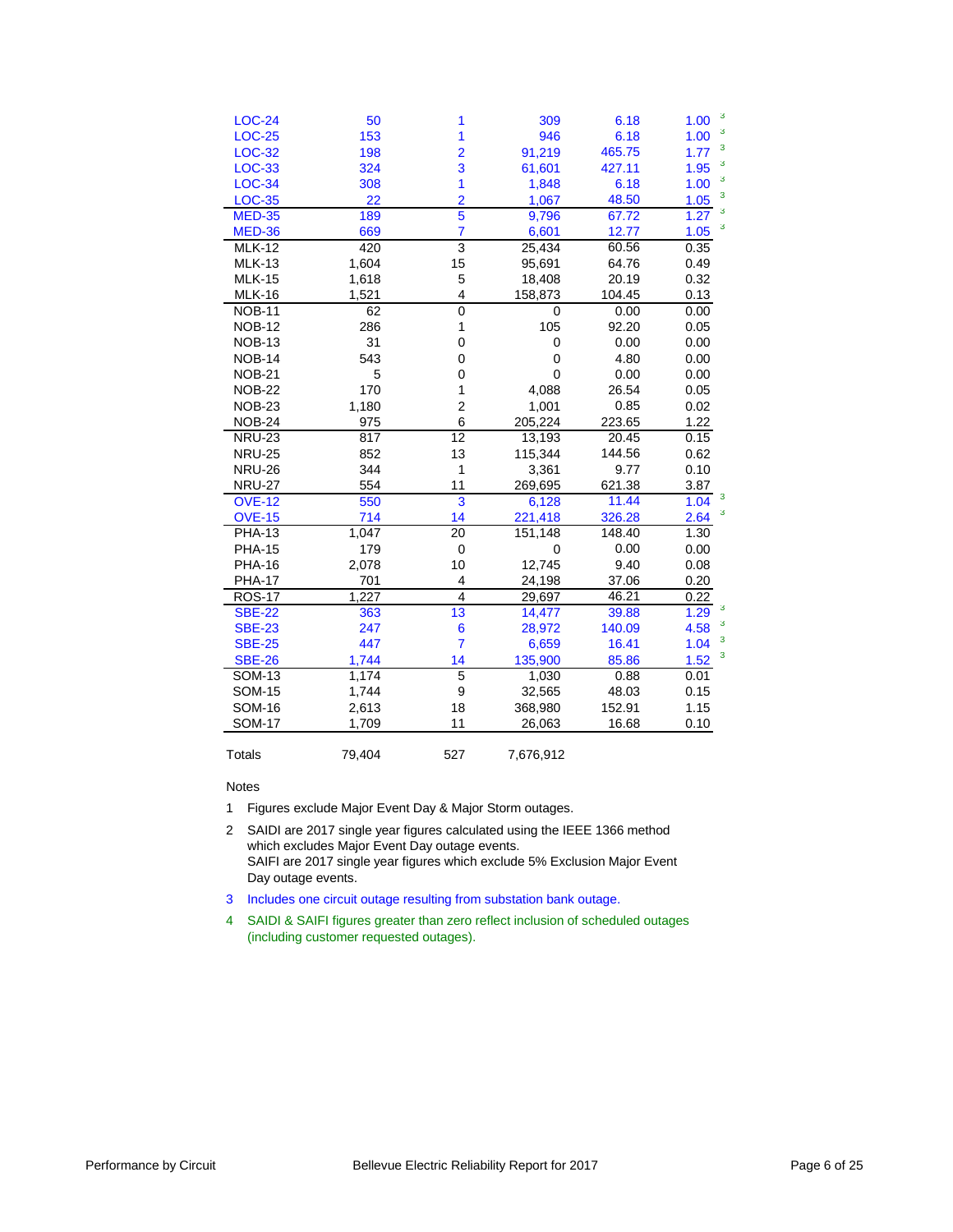### **2017 OUTAGES FOR CIRCUITS SERVING BELLEVUE EXCLUDING STORM & SCHEDULED OUTAGES**

# **BY CAUSE**

| <b>CAUSE</b> |                             |        |              | <b>OUTAGES</b> |              | <b>OUTAGE MINUTES</b> |
|--------------|-----------------------------|--------|--------------|----------------|--------------|-----------------------|
| <b>CODE</b>  | <b>ICAUSE DESCRIPTION</b>   |        | <b>COUNT</b> | <b>PERCENT</b> | <b>COUNT</b> | <b>PERCENT</b>        |
| AC.          | <b>ACCIDENT</b>             |        | 14           | 2.7%           | 244.527      | 3.2%                  |
| BA           | <b>BIRD OR ANIMAL</b>       |        | 85           | 16.1%          | 712,278      | 9.3%                  |
| CE.          | <b>CUSTOMER EQUIPMENT</b>   |        | 3            | 0.6%           | 1.061        | $0.0\%$               |
| CP.          | <b>CAR EQUIPMENT</b>        |        | 5            | 0.9%           | 33,927       | 0.4%                  |
| DU           | DIG UP UNDERGROUND          |        | 13           | 2.5%           | 14,428       | 0.2%                  |
| EF           | <b>EQUIPMENT FAILURE</b>    |        | 223          | 42.3%          | 2.969.613    | 38.7%                 |
| FI.          | <b>FAULTY INSTALLATION</b>  |        | 11           | 2.1%           | 1.226        | $0.0\%$               |
| П            | <b>LIGHTNING</b>            |        | 11           | 2.1%           | 1,015,172    | 13.2%                 |
| OD.          | <b>OUTSIDE DISTURBANCE</b>  |        | 2            | 0.4%           | 10.199       | 0.1%                  |
| OE.          | <b>OUTAGE WHILE WORKING</b> |        |              | 0.2%           | 12.427       | 0.2%                  |
| TV           | TREE - RIGHT OF WAY UNKNOWN |        | 71           | 13.5%          | 2.043.920    | 26.6%                 |
| UN.          | UNKNOWN CAUSE               |        | 88           | 16.7%          | 618.134      | 8.1%                  |
|              |                             | Totals | 527          | 100%           | 7,676,912    | 100%                  |

| <b>EQUIP</b> |                                       | <b>OUTAGES</b>            |                |           | <b>OUTAGE MINUTES</b> |
|--------------|---------------------------------------|---------------------------|----------------|-----------|-----------------------|
| <b>CODE</b>  | <b>EQUIPMENT DESCRIPTION</b>          | <b>COUNT</b>              | <b>PERCENT</b> |           | <b>COUNT PERCENT</b>  |
| <b>OAR</b>   | <b>OVERHEAD ARRESTER</b>              | $\overline{2}$            | 0.4%           | 53,960    | 0.7%                  |
| OCE          | <b>CUSTOMER EQUIPMENT</b>             | $\overline{c}$            | 0.4%           | 305       | 0.0%                  |
| <b>OCN</b>   | OVERHEAD SECONDARY CONNECTOR          | 11                        | 2.1%           | 3,275     | 0.0%                  |
| OCO          | OVERHEAD CONDUCTOR                    | 64                        | 12.1%          | 2,067,183 | 26.9%                 |
| <b>OCR</b>   | <b>OVERHEAD CROSSARM</b>              | $\sqrt{5}$                | 0.9%           | 29,613    | 0.4%                  |
| <b>OFC</b>   | OVERHEAD CUT-OUT                      | $\sqrt{5}$                | 0.9%           | 11,282    | 0.1%                  |
| OFU          | OVERHEAD LINE FUSE / FUSE LINK        | 33                        | 6.3%           | 101,237   | 1.3%                  |
| OIN          | <b>OVERHEAD INSULATOR</b>             | $\ensuremath{\mathsf{3}}$ | 0.6%           | 3,790     | 0.0%                  |
| OMP          | OVERHEAD METER POINT (EDOM100)        | $\overline{c}$            | 0.4%           | 136       | 0.0%                  |
| <b>OPO</b>   | OVERHEAD POLE (EDOP100)               | 12                        | 2.3%           | 263,747   | 3.4%                  |
| OSV          | <b>OVERHEAD SERVICE</b>               | 25                        | 4.7%           | 9,554     | 0.1%                  |
| <b>OSW</b>   | OVERHEAD SWITCH (EDOS100)             | $\boldsymbol{2}$          | 0.4%           | 1,461     | 0.0%                  |
| <b>OTF</b>   | OVERHEAD TRANSFORMER FUSE             | 44                        | 8.3%           | 21,303    | 0.3%                  |
| <b>OTR</b>   | <b>OVERHEAD TRANSFORMER</b>           | 23                        | 4.4%           | 38,490    | 0.5%                  |
| <b>PMF</b>   | PADMOUNT SWITCH FUSE                  | $\mathbf{1}$              | 0.2%           | 901       | 0.0%                  |
| <b>PTF</b>   | PADMOUNT TRANSFORMER FUSE             | 3                         | 0.6%           | 2,710     | 0.0%                  |
| SCS          | <b>CIRCUIT SWITCHER</b>               | $\mathbf 5$               | 0.9%           | 962,574   | 12.5%                 |
| <b>UEL</b>   | UNDERGROUND ELBOW                     | 4                         | 0.8%           | 66,583    | 0.9%                  |
| <b>UFE</b>   | UNDERGROUND FUSED ELBOW               | 1                         | 0.2%           | 2,065     | 0.0%                  |
| <b>UFJ</b>   | UNDERGROUND J-BOX                     | 13                        | 2.5%           | 463,552   | 6.0%                  |
| <b>UGF</b>   | UNDERGROUND SUBMERSIBLE FUSE          | $\ensuremath{\mathsf{3}}$ | 0.6%           | 47,355    | 0.6%                  |
| <b>UHH</b>   | UNDERGROUND HANDHOLE - SECONDARY      | $\overline{\mathbf{7}}$   | 1.3%           | 11,811    | 0.2%                  |
| <b>UHM</b>   | UNDERGROUND HAMMERHEADS               | $\sqrt{2}$                | 0.4%           | 544,884   | 7.1%                  |
| <b>UOT</b>   | UNDERGROUND OUTDOOR TERMINATION       | 3                         | 0.6%           | 74,059    | 1.0%                  |
| <b>UPC</b>   | UNDERGROUND PRIMARY CABLE             | 65                        | 12.3%          | 1,728,715 | 22.5%                 |
| <b>UPS</b>   | UNDERGROUND PADMOUNT SWITCH (EDUS100) | $\overline{5}$            | 0.9%           | 301,867   | 3.9%                  |
| <b>UPT</b>   | UNDERGROUND PADMOUNT TRANSFO          | 11                        | 2.1%           | 65,034    | 0.8%                  |
| <b>USC</b>   | UNDERGROUND SECONDARY CABLE           | 13                        | 2.5%           | 12,012    | 0.2%                  |
| <b>USE</b>   | UNDERGROUND SECONDARY CONNECT         | $\,6$                     | 1.1%           | 28,005    | 0.4%                  |
| <b>USV</b>   | UNDERGROUND SERVICE                   | 84                        | 15.9%          | 26,007    | 0.3%                  |
| <b>UTC</b>   | UNDERGROUND TERMINAL FUSE             | 31                        | 5.9%           | 244,606   | 3.2%                  |
| <b>UTF</b>   | UNDERGROUND SUBMERSIBLE TRA           | $\sqrt{2}$                | 0.4%           | 1,653     | 0.0%                  |
| <b>UTR</b>   | UNDERGROUND SUBMERSIBLE TRANSFORMER   | 30                        | 5.7%           | 462,060   | 6.0%                  |
| <b>UNK</b>   | UNDERGROUND UNKNOWN                   | 5                         | 0.9%           | 25,123    | 0.3%                  |
|              | Totals                                | 527                       | 100%           | 7,676,912 | 100%                  |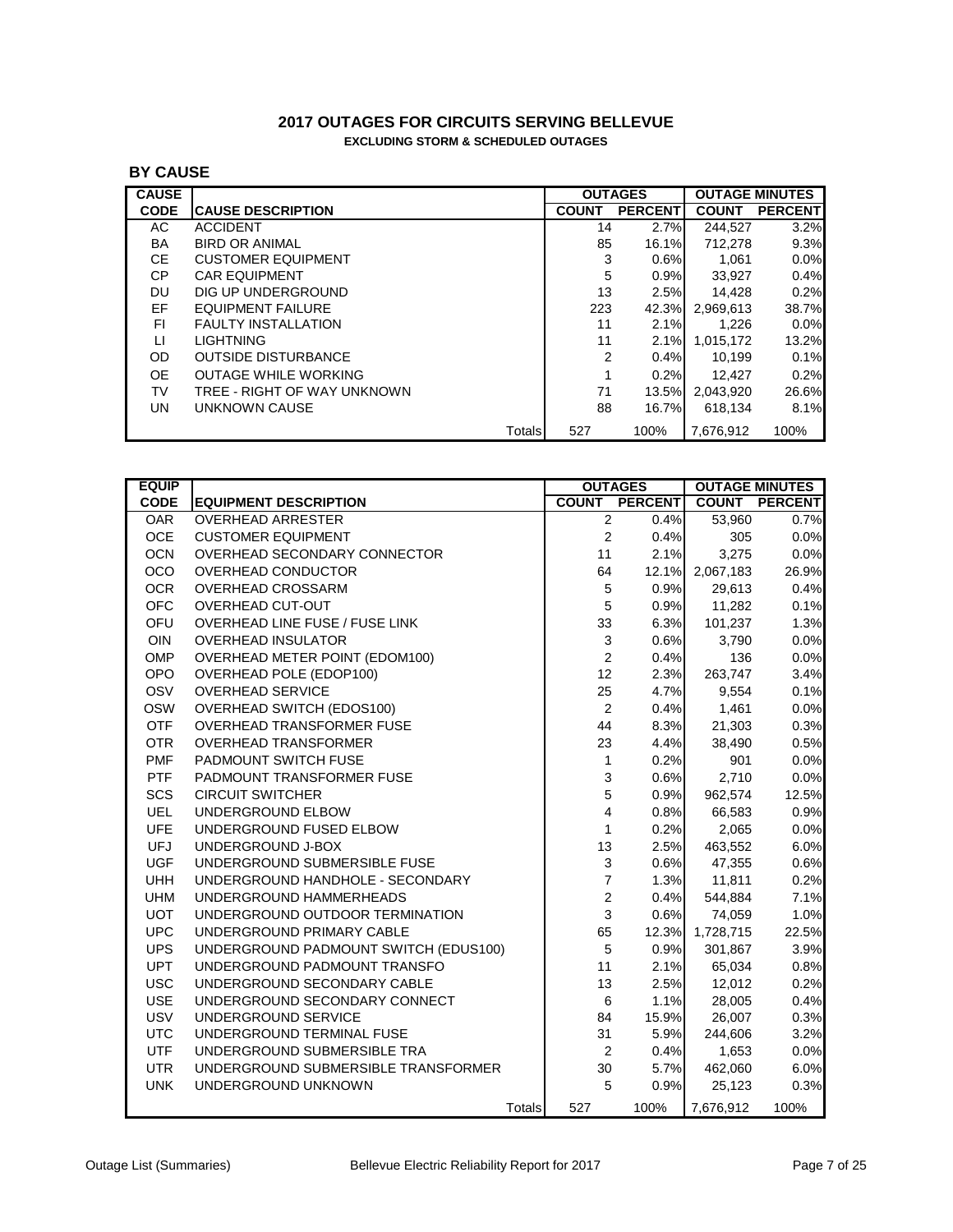# **2017 OUTAGES FOR CIRCUITS SERVING BELLEVUE**

### **EXCLUDING CUSTOMER REQUESTED & SCHEDULED OUTAGES REVISED 10/3/2018**

|             |                |                 |                  | <b>CUSTOMERS CUSTOMER</b> |                | <b>STORM</b> |
|-------------|----------------|-----------------|------------------|---------------------------|----------------|--------------|
| <b>DATE</b> | <b>CIRCUIT</b> | <b>CAUSE</b>    | <b>EQUIPMENT</b> | <b>OUT</b>                | <b>MINUTES</b> | <b>CODE</b>  |
| 12/22/2017  | <b>ARD-13</b>  | <b>UPT</b>      | CP               | $\overline{2}$            | 782            | <b>NON</b>   |
| 1/30/2017   | <b>ARD-15</b>  | <b>UOT</b>      | BA               | 206                       | 56,672         | <b>NON</b>   |
| 7/26/2017   | <b>ARD-15</b>  | <b>UTR</b>      | EF               | 4                         | 1,238          | <b>NON</b>   |
| 8/13/2017   | <b>ARD-15</b>  | <b>UTR</b>      | EF               | 118                       | 23,705         | <b>NON</b>   |
| 8/24/2017   | <b>ARD-15</b>  | <b>UTC</b>      | BA               | 207                       | 138,125        | <b>NON</b>   |
| 1/7/2017    | <b>BTR-14</b>  | <b>UEL</b>      | EF               | 54                        | 8,646          | <b>NON</b>   |
| 1/24/2017   | <b>BTR-14</b>  | <b>UPC</b>      | EF               | 18                        | 41             | <b>NON</b>   |
| 1/24/2017   | <b>BTR-14</b>  | <b>UPC</b>      | EF               | 6                         | 1,054          | <b>NON</b>   |
| 5/27/2017   | <b>BTR-14</b>  | <b>UGF</b>      | <b>CE</b>        | $\overline{2}$            | 489            | <b>NON</b>   |
| 2/9/2017    | <b>BTR-21</b>  | OCO             | TV               | $\mathbf 1$               | 779            | <b>MEJ</b>   |
| 3/10/2017   | <b>BTR-21</b>  | OCO             | TV               | 13                        | 3,126          | <b>NON</b>   |
| 3/23/2017   | <b>BTR-21</b>  | <b>UPC</b>      | EF               | 1,135                     | 163,008        | <b>NON</b>   |
| 3/24/2017   | <b>BTR-21</b>  | <b>UPC</b>      | EF               | 171                       | 22,743         | <b>NON</b>   |
| 4/12/2017   | <b>BTR-21</b>  | <b>OTF</b>      | BA               | 41                        | 3,077          | <b>NON</b>   |
| 7/4/2017    | <b>BTR-21</b>  | OFU             | BA               | 15                        | 1,780          | <b>NON</b>   |
| 7/29/2017   | <b>BTR-21</b>  | <b>UPC</b>      | EF               | $\mathbf 1$               | 326            | <b>NON</b>   |
| 11/15/2017  | <b>BTR-21</b>  | <b>UTR</b>      | EF               | 5                         | 2,918          | <b>NMJ</b>   |
| 11/15/2017  | <b>BTR-21</b>  | <b>UTR</b>      | EF               | 5                         | 1,258          | <b>NMJ</b>   |
| 1/8/2017    | <b>BTR-22</b>  | <b>OTF</b>      | TV               | 3                         | 729            | <b>NON</b>   |
| 2/6/2017    | <b>BTR-22</b>  | OCO             | TV               | 119                       | 363,144        | <b>MEJ</b>   |
| 2/6/2017    | <b>BTR-22</b>  | OCO             | TV               | 40                        | 120,029        | <b>MEJ</b>   |
| 2/13/2017   | <b>BTR-22</b>  | OIN             | TV               | 51                        | 1,186          | <b>NON</b>   |
| 5/4/2017    | <b>BTR-22</b>  | <b>OTR</b>      | П                | 3                         | 1,285          | <b>MEN</b>   |
| 5/22/2017   | <b>BTR-22</b>  | <b>UTC</b>      | BA               | $\overline{c}$            | 166            | <b>NON</b>   |
| 5/25/2017   | <b>BTR-22</b>  | <b>UTC</b>      | BA               | $\overline{2}$            | 108            | <b>NON</b>   |
| 8/19/2017   | <b>BTR-22</b>  | OFU             | BA               | 53                        | 5,334          | <b>NON</b>   |
| 10/18/2017  | <b>BTR-22</b>  | <b>UTC</b>      | TV               | 29                        | 2,892          | <b>MEJ</b>   |
| 11/13/2017  | <b>BTR-22</b>  | OCO             | TV               | 226                       | 234,573        | <b>MEJ</b>   |
| 11/14/2017  | <b>BTR-22</b>  | OCO             | TV               | 27                        | 27,648         | <b>NMJ</b>   |
| 11/21/2017  | <b>BTR-22</b>  | OFU             | <b>UN</b>        | 14                        | 1,274          | <b>NON</b>   |
| 12/17/2017  | <b>BTR-22</b>  | UTR             | EF               | 35                        | 9,968          | <b>NON</b>   |
| 12/17/2017  | <b>BTR-22</b>  | <b>UTR</b>      | EF               | 34                        | 1,599          | <b>NON</b>   |
| 8/16/2017   | <b>CEN-11</b>  | <b>UEL</b>      | EF               | 6                         | 2,887          | <b>NON</b>   |
| 8/26/2017   | <b>CEN-11</b>  | <b>UPC</b>      | EF               | $\overline{2}$            | 1,099          | <b>NON</b>   |
| 1/9/2017    | <b>CEN-25</b>  | <b>UFJ</b>      | EF               | 16                        | 6,330          | <b>NON</b>   |
| 4/11/2017   | <b>CLY-22</b>  | 1<br><b>OCO</b> | <b>UN</b>        | 345                       | 2,032          | <b>NON</b>   |
| 2/6/2017    | <b>CLY-23</b>  | OSV             | TV               | 2                         | 7,547          | <b>MEJ</b>   |
| 2/7/2017    | <b>CLY-23</b>  | OSV             | TV               | 1                         | 1,665          | <b>NMJ</b>   |
| 4/11/2017   | <b>CLY-23</b>  | 1<br><b>OCO</b> | <b>UN</b>        | 535                       | 3,151          | <b>NON</b>   |
| 5/2/2017    | <b>CLY-23</b>  | <b>OTF</b>      | BA               | 7                         | 282            | <b>NON</b>   |
| 5/30/2017   | <b>CLY-23</b>  | <b>UPT</b>      | CP               | 1                         | 553            | <b>NON</b>   |
| 7/29/2017   | <b>CLY-23</b>  | <b>OCN</b>      | TV               | 1                         | 84             | <b>NON</b>   |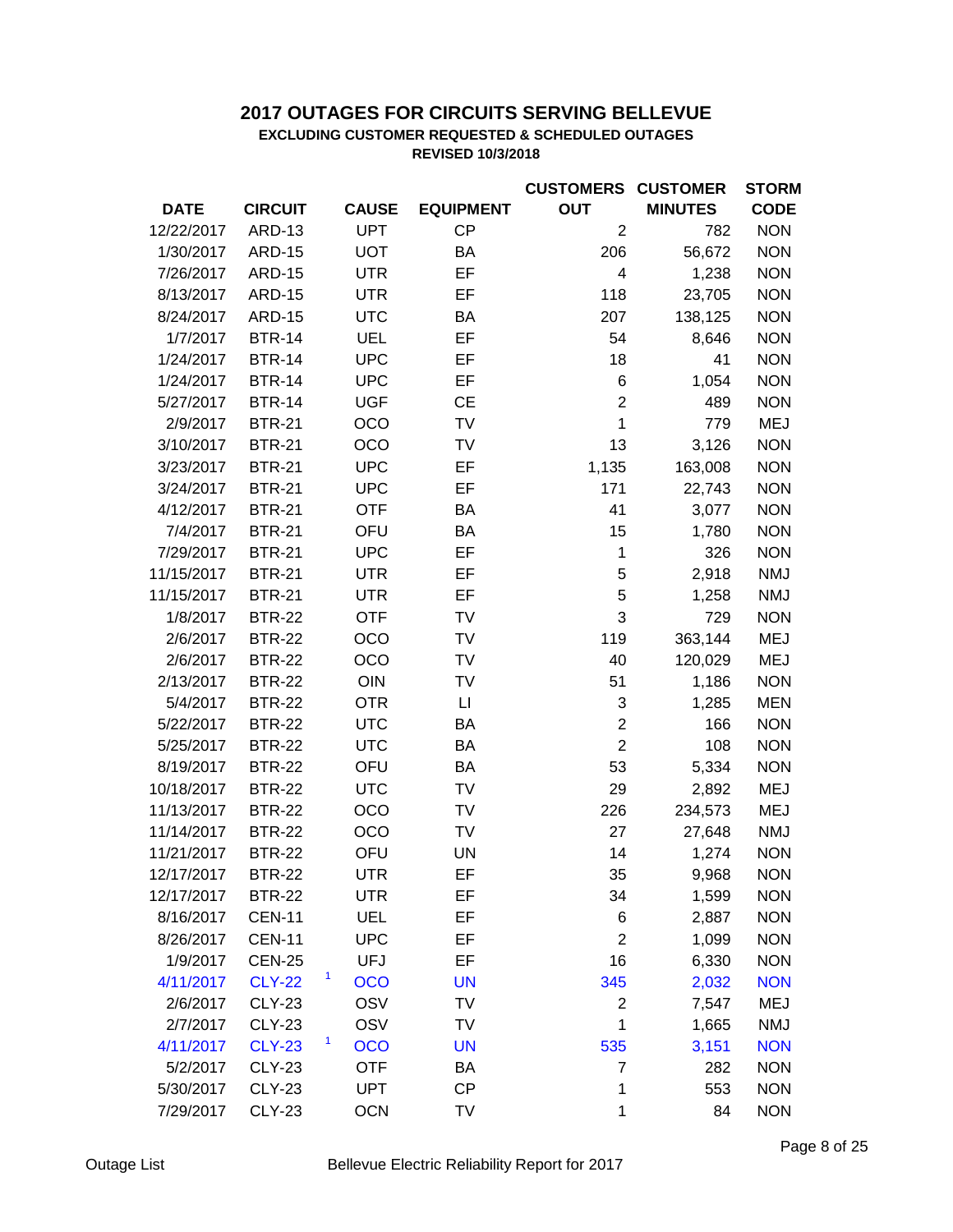| 9/16/2017  | <b>CLY-23</b> | <b>OTF</b>      | BA        | 3                       | 264     | <b>NON</b> |
|------------|---------------|-----------------|-----------|-------------------------|---------|------------|
| 11/9/2017  | <b>CLY-23</b> | <b>OTF</b>      | <b>UN</b> | 1                       | 69      | <b>NON</b> |
| 4/11/2017  | <b>CLY-25</b> | 1<br><b>OCO</b> | <b>UN</b> | 1,517                   | 8,935   | <b>NON</b> |
| 10/27/2017 | <b>CLY-25</b> | <b>PTF</b>      | OD        | 1                       | 74      | <b>NON</b> |
| 2/7/2017   | <b>CLY-26</b> | <b>UPC</b>      | EF        | 5                       | 6,129   | <b>NMJ</b> |
| 4/11/2017  | <b>CLY-26</b> | 1<br><b>OCO</b> | <b>UN</b> | 1,137                   | 6,697   | <b>NON</b> |
| 4/24/2017  | <b>CLY-26</b> | <b>OTF</b>      | EF        | 1                       | 90      | <b>NON</b> |
| 5/16/2017  | <b>CLY-26</b> | <b>USV</b>      | <b>DU</b> | 4                       | 1,370   | <b>NON</b> |
| 8/3/2017   | <b>CLY-26</b> | OSV             | EF        | $\overline{2}$          | 680     | <b>NON</b> |
| 11/13/2017 | <b>CLY-26</b> | OCO             | TV        | 48                      | 48,217  | <b>MEJ</b> |
| 12/3/2017  | <b>CLY-26</b> | <b>UTC</b>      | EF        | 26                      | 1,677   | <b>NON</b> |
| 12/4/2017  | <b>CLY-26</b> | <b>UTR</b>      | EF        | 26                      | 12,628  | <b>NON</b> |
| 12/4/2017  | <b>CLY-26</b> | <b>UTR</b>      | EF        | 41                      | 18,603  | <b>NON</b> |
| 1/9/2017   | <b>CLY-27</b> | <b>USV</b>      | <b>UN</b> | 1                       | 431     | <b>NON</b> |
| 2/6/2017   | <b>CLY-27</b> | OCO             | TV        | 4                       | 7,351   | <b>MEJ</b> |
| 4/7/2017   | <b>CLY-27</b> | OFU             | TV        | $\overline{\mathbf{4}}$ | 1,101   | <b>MEN</b> |
| 4/11/2017  | <b>CLY-27</b> | 1<br><b>OCO</b> | <b>UN</b> | 723                     | 4,259   | <b>NON</b> |
| 5/4/2017   | <b>CLY-27</b> | <b>OTF</b>      | П         | 4                       | 325     | <b>MEN</b> |
| 5/9/2017   | <b>CLY-27</b> | <b>OTR</b>      | EF        | 4                       | 1,235   | <b>NON</b> |
| 7/6/2017   | <b>CLY-27</b> | <b>OCN</b>      | <b>UN</b> | 1                       | 116     | <b>NON</b> |
| 8/6/2017   | <b>CLY-27</b> | <b>OAR</b>      | BA        | 720                     | 47,580  | <b>NON</b> |
| 11/13/2017 | <b>CLY-27</b> | OCO             | TV        | 4                       | 7,064   | <b>MEJ</b> |
| 12/11/2017 | <b>CLY-27</b> | <b>USV</b>      | EF        | 1                       | 156     | <b>NON</b> |
| 4/15/2017  | COL-23        | <b>USE</b>      | EF        | 8                       | 1,036   | <b>NON</b> |
| 4/15/2017  | COL-23        | <b>USE</b>      | <b>UN</b> | 9                       | 974     | <b>NON</b> |
| 10/15/2017 | <b>COL-23</b> | <b>PMF</b>      | BA        | $\overline{7}$          | 901     | <b>NON</b> |
| 10/4/2017  | COL-24        | <b>UFJ</b>      | EF        | 30                      | 6,512   | <b>NON</b> |
| 5/26/2017  | COL-25        | <b>USC</b>      | <b>UN</b> | 1                       | 721     | <b>NON</b> |
| 1/17/2017  | COL-26        | <b>USC</b>      | EF        | 1                       | 218     | <b>NON</b> |
| 2/5/2017   | COL-26        | OCO             | TV        | 7                       | 422     | <b>MEJ</b> |
| 2/6/2017   | COL-26        | <b>OCN</b>      | TV        | 3                       | 6,398   | <b>MEJ</b> |
| 2/6/2017   | COL-26        | OCO             | TV        | 29                      | 106,883 | MEJ        |
| 2/6/2017   | COL-26        | OCO             | TV        | 80                      | 145,968 | MEJ        |
| 2/9/2017   | COL-26        | OSV             | UN        | 1                       | 143     | MEJ        |
| 6/2/2017   | COL-26        | <b>OTF</b>      | BA        | 1                       | 72      | <b>NON</b> |
| 7/16/2017  | COL-26        | <b>UEL</b>      | EF        | 211                     | 22,655  | <b>NON</b> |
| 8/9/2017   | COL-26        | OFU             | BA        | 5                       | 707     | <b>NON</b> |
| 8/15/2017  | COL-26        | <b>OTF</b>      | BA        | 1                       | 85      | <b>NON</b> |
| 8/25/2017  | COL-26        | OCO             | TV        | 29                      | 3,113   | <b>NON</b> |
| 10/27/2017 | COL-26        | <b>UPC</b>      | EF        | 18                      | 1,605   | <b>NON</b> |
| 11/15/2017 | COL-26        | <b>OTF</b>      | TV        | 6                       | 1,863   | <b>NMJ</b> |
| 12/7/2017  | COL-26        | <b>OTR</b>      | UN        | 1                       | 274     | <b>NON</b> |
| 2/5/2017   | <b>EGT-11</b> | <b>USV</b>      | EF        | 1                       | 41      | <b>MEJ</b> |
| 5/1/2017   | <b>EGT-11</b> | OPO             | EF        | 15                      | 5,930   | <b>NON</b> |
| 5/28/2017  | <b>EGT-11</b> | <b>UPC</b>      | EF        | 112                     | 16,633  | <b>NON</b> |
| 6/25/2017  | <b>EGT-11</b> | <b>UTR</b>      | <b>UN</b> | 41                      | 7,750   | <b>NON</b> |
| 7/15/2017  | <b>EGT-11</b> | <b>USV</b>      | AC        | $\overline{\mathbf{4}}$ | 124     | <b>NON</b> |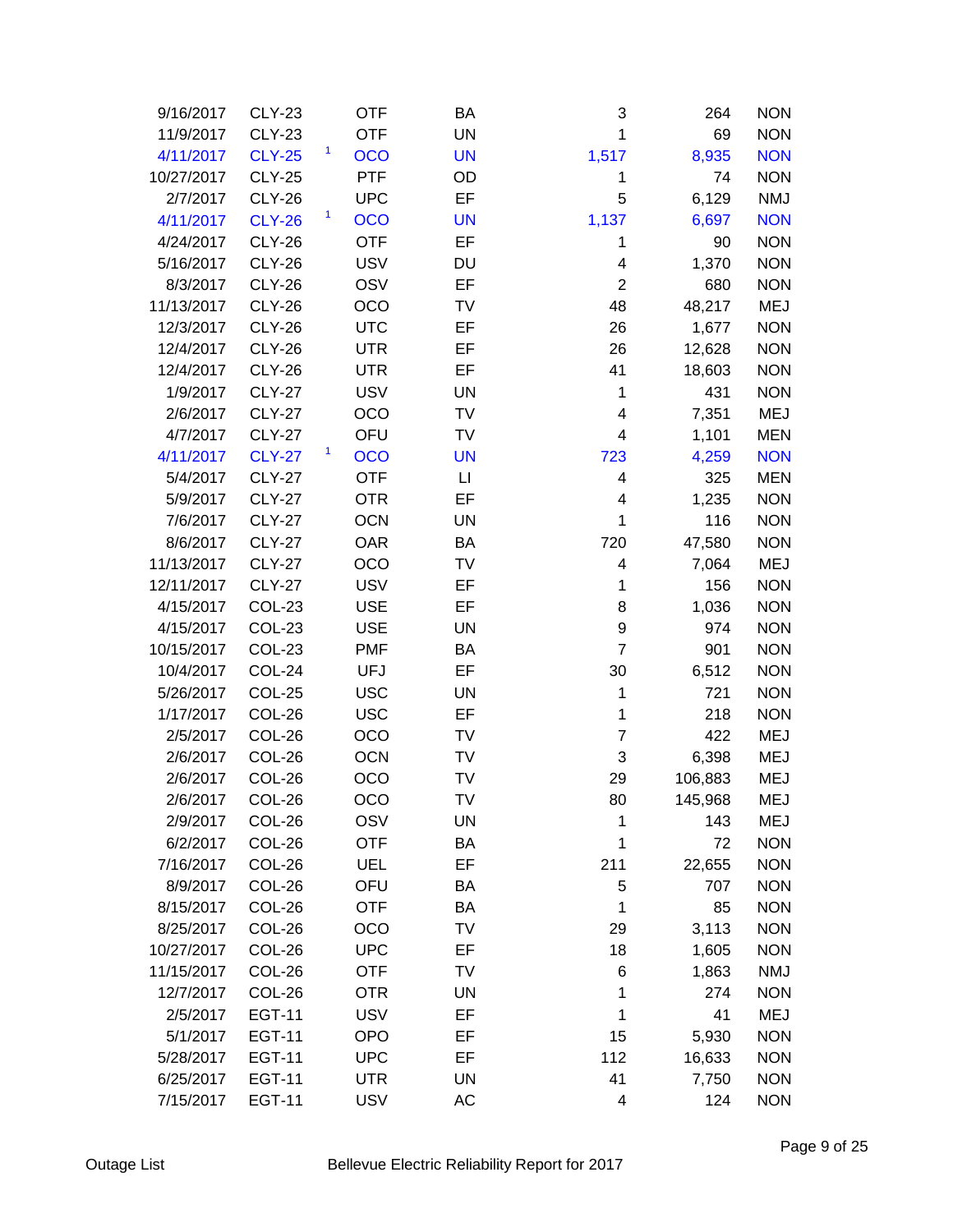| 9/10/2017  | <b>EGT-11</b> |                         | <b>UPC</b> | EF        | 89             | 49,604    | <b>NON</b> |
|------------|---------------|-------------------------|------------|-----------|----------------|-----------|------------|
| 10/6/2017  | <b>EGT-11</b> | 2                       | <b>SCS</b> | OD        | 1,207          | 232,831   | <b>NON</b> |
| 11/1/2017  | <b>EGT-11</b> |                         | OSV        | TV        | 1              | 208       | <b>NON</b> |
| 2/5/2017   | <b>EGT-12</b> |                         | OCO        | <b>TV</b> | 73             | 14,456    | <b>MEJ</b> |
| 2/6/2017   | <b>EGT-12</b> |                         | OCO        | TV        | $\overline{2}$ | 2,125     | <b>MEJ</b> |
| 2/15/2017  | <b>EGT-12</b> |                         | OCO        | <b>TV</b> | 6              | 905       | <b>NON</b> |
| 2/15/2017  | <b>EGT-12</b> |                         | OIN        | TV        | $\overline{2}$ | 105       | <b>NON</b> |
| 3/22/2017  | <b>EGT-12</b> |                         | <b>USV</b> | EF        | $\mathbf{1}$   | 193       | <b>NON</b> |
| 4/7/2017   | <b>EGT-12</b> |                         | OCO        | <b>TV</b> | 8              | 5,158     | <b>MEN</b> |
| 5/27/2017  | <b>EGT-12</b> |                         | <b>OTF</b> | BA        | $\mathbf 1$    | 102       | <b>NON</b> |
| 7/12/2017  | <b>EGT-12</b> |                         | <b>UTC</b> | BA        | 17             | 1,958     | <b>NON</b> |
| 7/13/2017  | <b>EGT-12</b> |                         | <b>USV</b> | EF        | 1              | 177       | <b>NON</b> |
| 8/7/2017   | <b>EGT-12</b> |                         | <b>OCN</b> | EF        | 8              | 970       | <b>NON</b> |
| 8/16/2017  | <b>EGT-12</b> |                         | <b>UTR</b> | EF        | 6              | 2,345     | <b>NON</b> |
| 8/28/2017  | <b>EGT-12</b> |                         | <b>UTR</b> | <b>UN</b> | 108            | 14,132    | <b>NON</b> |
| 10/6/2017  | <b>EGT-12</b> | $\overline{\mathbf{c}}$ | <b>SCS</b> | OD        | 3,011          | 580,824   | <b>NON</b> |
| 10/17/2017 | <b>EGT-12</b> |                         | OCO        | <b>TV</b> | 9              | 469       | <b>NON</b> |
| 10/18/2017 | <b>EGT-12</b> |                         | <b>OTR</b> | TV        | $\overline{2}$ | 861       | <b>MEJ</b> |
| 10/22/2017 | <b>EGT-12</b> |                         | OFU        | UN        | 8              | 1,003     | <b>NON</b> |
| 11/3/2017  | <b>EGT-12</b> |                         | <b>OTF</b> | <b>TV</b> | 1              | 109       | <b>NON</b> |
| 11/5/2017  | <b>EGT-12</b> |                         | OCO        | TV        | 1,959          | 217,286   | <b>NON</b> |
| 11/5/2017  | <b>EGT-12</b> |                         | OCO        | TV        | 73             | 68,663    | <b>NON</b> |
| 11/5/2017  | <b>EGT-12</b> |                         | OCO        | TV        | 1,886          | 183,696   | <b>NON</b> |
| 11/6/2017  | <b>EGT-12</b> |                         | OCO        | TV        | 4              | 365       | <b>NON</b> |
| 11/8/2017  | <b>EGT-12</b> |                         | OFU        | AC        | 327            | 8,687     | <b>NON</b> |
| 11/10/2017 | <b>EGT-12</b> |                         | <b>UPC</b> | EF        | 19             | 3,880     | <b>NON</b> |
| 11/13/2017 | <b>EGT-12</b> |                         | OCO        | TV        | 3,267          | 1,406,934 | <b>MEJ</b> |
| 11/14/2017 | <b>EGT-12</b> |                         | OCO        | TV        | 16             | 21,273    | <b>NMJ</b> |
| 11/14/2017 | <b>EGT-12</b> |                         | OCO        | TV        | $\overline{7}$ | 10,974    | <b>NMJ</b> |
| 11/14/2017 | <b>EGT-12</b> |                         | <b>OTF</b> | TV        | 0              | 14,400    | <b>NMJ</b> |
| 11/14/2017 | <b>EGT-12</b> |                         | OSV        | TV        | 43             | 69,960    | <b>NMJ</b> |
| 11/14/2017 | <b>EGT-12</b> |                         | OCO        | TV        | 8              | 15,332    | <b>NMJ</b> |
| 11/14/2017 | <b>EGT-12</b> |                         | OCO        | TV        | 5              | 1,527     | NMJ        |
| 11/15/2017 | <b>EGT-12</b> |                         | OCO        | TV        | 1              | 364       | <b>NMJ</b> |
| 11/15/2017 | <b>EGT-12</b> |                         | OCO        | TV        | 16             | 1,165     | <b>NMJ</b> |
| 11/15/2017 | <b>EGT-12</b> |                         | <b>OTF</b> | TV        | 8              | 5,168     | <b>NMJ</b> |
| 11/15/2017 | <b>EGT-12</b> |                         | OFU        | TV        | $\overline{2}$ | 506       | <b>NMJ</b> |
| 12/19/2017 | <b>EGT-12</b> |                         | OCO        | TV        | 2,726          | 189,503   | <b>NON</b> |
| 10/6/2017  | <b>EGT-13</b> | 2                       | <b>SCS</b> | OD        | 7              | 1,350     | <b>NON</b> |
| 2/6/2017   | <b>EGT-15</b> |                         | <b>OPO</b> | TV        | 304            | 299,694   | MEJ        |
| 2/7/2017   | <b>EGT-15</b> |                         | <b>OCN</b> | TV        | 1              | 1,361     | <b>NMJ</b> |
| 10/6/2017  | <b>EGT-15</b> | $\overline{a}$          | <b>SCS</b> | OD        | 268            | 51,697    | <b>NON</b> |
| 12/29/2017 | <b>EGT-15</b> |                         | OCO        | <b>TV</b> | 269            | 50,316    | <b>MEJ</b> |
| 12/30/2017 | <b>EGT-15</b> |                         | <b>OTF</b> | TV        | 12             | 4,110     | <b>NMJ</b> |
| 2/6/2017   | <b>EGT-16</b> |                         | OSV        | TV        | 1              | 3,568     | MEJ        |
| 2/9/2017   | <b>EGT-16</b> |                         | OSV        | TV        | 1              | 487       | MEJ        |
| 5/12/2017  | <b>EGT-16</b> |                         | OFU        | BA        | 84             | 2,324     | <b>NON</b> |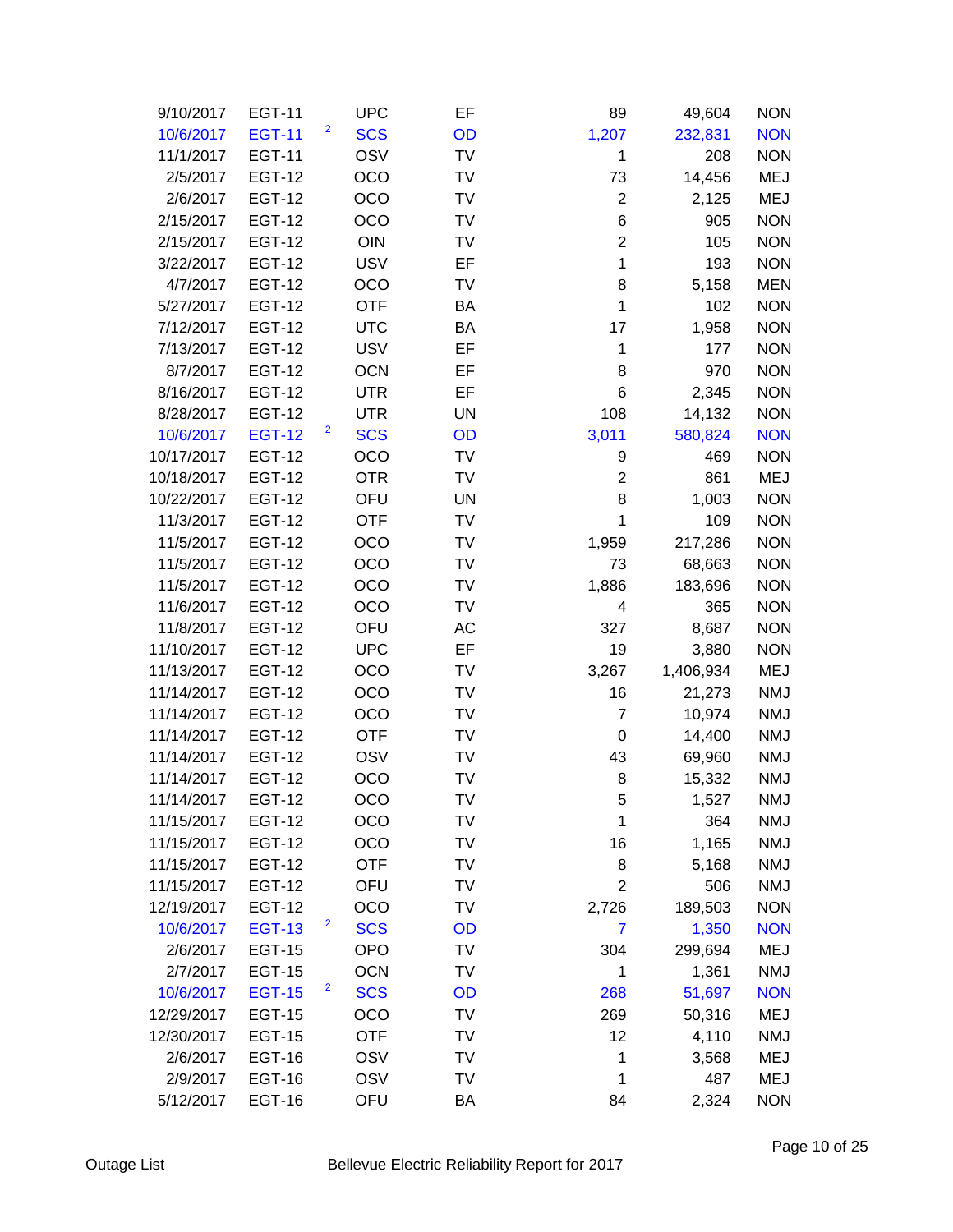| 10/6/2017  | <b>EGT-16</b> | 2<br><b>SCS</b> | OD | 497            | 95,872  | <b>NON</b> |
|------------|---------------|-----------------|----|----------------|---------|------------|
| 11/15/2017 | <b>EGT-16</b> | OSV             | EF | 11             | 126     | <b>NMJ</b> |
| 12/17/2017 | <b>EGT-16</b> | <b>OTF</b>      | UN | 3              | 334     | <b>NON</b> |
| 2/6/2017   | <b>EGT-25</b> | <b>OCR</b>      | TV | 302            | 410,013 | <b>MEJ</b> |
| 2/6/2017   | <b>EGT-25</b> | OCO             | TV | 38             | 113,733 | <b>MEJ</b> |
| 5/4/2017   | <b>EGT-25</b> | <b>OTF</b>      | П  | $\overline{2}$ | 170     | <b>MEN</b> |
| 6/5/2017   | <b>EGT-25</b> | <b>USV</b>      | EF | $\mathbf{1}$   | 165     | <b>NON</b> |
| 8/22/2017  | <b>EGT-25</b> | OCO             | TV | 302            | 14,924  | <b>NON</b> |
| 9/20/2017  | <b>EGT-25</b> | <b>OTF</b>      | BA | 1              | 125     | <b>NON</b> |
| 10/25/2017 | <b>EGT-25</b> | <b>OTR</b>      | EF | 5              | 1,332   | <b>NON</b> |
| 11/3/2017  | <b>EGT-25</b> | <b>OTR</b>      | EF | 3              | 623     | <b>NON</b> |
| 11/13/2017 | <b>EGT-25</b> | <b>OTR</b>      | EF | 1              | 2,565   | <b>MEJ</b> |
| 8/21/2017  | <b>EGT-26</b> | <b>UPS</b>      | BA | 24             | 2,128   | <b>NON</b> |
| 10/4/2017  | <b>EGT-26</b> | <b>UFJ</b>      | EF | 18             | 3,907   | <b>NON</b> |
| 2/6/2017   | <b>EGT-27</b> | OCO             | EF | 51             | 82,085  | <b>MEJ</b> |
| 2/8/2017   | <b>EGT-27</b> | OCO             | TV | 10             | 212     | <b>NMJ</b> |
| 3/19/2017  | <b>EGT-27</b> | OCO             | EF | 28             | 6,961   | <b>NON</b> |
| 4/15/2017  | <b>EGT-27</b> | <b>OCN</b>      | EF | 1              | 95      | <b>NON</b> |
| 5/22/2017  | <b>EGT-27</b> | <b>OCN</b>      | BA | 5              | 1,070   | <b>NON</b> |
| 7/2/2017   | <b>EGT-27</b> | OFU             | BA | 61             | 4,766   | <b>NON</b> |
| 7/14/2017  | <b>EGT-27</b> | OCO             | TV | 128            | 11,305  | <b>NON</b> |
| 8/16/2017  | <b>EGT-27</b> | <b>OTF</b>      | BA | 6              | 769     | <b>NON</b> |
| 9/22/2017  | <b>EGT-27</b> | <b>OCN</b>      | EF | $\mathbf{1}$   | 186     | <b>NON</b> |
| 10/21/2017 | <b>EGT-27</b> | OSV             | TV | $\overline{7}$ | 1,467   | <b>NON</b> |
| 11/13/2017 | <b>EGT-27</b> | OCO             | TV | 106            | 132,288 | <b>MEJ</b> |
| 1/4/2017   | <b>EGT-28</b> | <b>USV</b>      | DU | 1              | 353     | <b>NON</b> |
| 2/7/2017   | <b>EGT-28</b> | OCO             | TV | 25             | 28,274  | <b>NMJ</b> |
| 4/1/2017   | <b>EGT-28</b> | <b>USV</b>      | EF | $\mathbf{1}$   | 107     | <b>NON</b> |
| 5/4/2017   | <b>EGT-28</b> | <b>UFJ</b>      | EF | 102            | 23,902  | <b>MEN</b> |
| 5/24/2017  | <b>EGT-28</b> | <b>USV</b>      | EF | 1              | 319     | <b>NON</b> |
| 6/16/2017  | <b>EGT-28</b> | <b>USV</b>      | EF | 1              | 192     | <b>NON</b> |
| 6/26/2017  | <b>EGT-28</b> | OSV             | TV | $\mathbf{1}$   | 74      | <b>NON</b> |
| 6/29/2017  | <b>EGT-28</b> | <b>UPC</b>      | EF | 17             | 3,229   | <b>NON</b> |
| 7/7/2017   | <b>EGT-28</b> | <b>USV</b>      | EF | 1              | 184     | <b>NON</b> |
| 7/12/2017  | <b>EGT-28</b> | OFU             | BA | 12             | 1,432   | <b>NON</b> |
| 8/16/2017  | <b>EGT-28</b> | OSV             | EF | 1              | 240     | <b>NON</b> |
| 9/10/2017  | <b>EGT-28</b> | <b>UPC</b>      | EF | 65             | 16,356  | <b>NON</b> |
| 9/17/2017  | <b>EGT-28</b> | OCO             | TV | 163            | 144,934 | <b>NON</b> |
| 9/22/2017  | <b>EGT-28</b> | <b>OTR</b>      | EF | 3              | 915     | <b>NON</b> |
| 10/6/2017  | <b>EGT-28</b> | <b>OSW</b>      | TV | 9              | 1,257   | <b>NON</b> |
| 10/16/2017 | <b>EGT-28</b> | OSV             | EF | 7              | 842     | <b>NON</b> |
| 11/5/2017  | <b>EGT-28</b> | OCO             | TV | 1,726          | 434,210 | <b>NON</b> |
| 11/13/2017 | <b>EGT-28</b> | OCO             | TV | 528            | 310,742 | <b>MEJ</b> |
| 11/14/2017 | <b>EGT-28</b> | OCO             | TV | 47             | 46,626  | <b>NMJ</b> |
| 11/15/2017 | <b>EGT-28</b> | OSV             | TV | 3              | 1,546   | <b>NMJ</b> |
| 12/9/2017  | <b>EGT-28</b> | <b>UTR</b>      | UN | 152            | 17,324  | <b>NON</b> |
| 12/16/2017 | <b>EGT-28</b> | OMP             | EF | $\mathbf 1$    | 68      | <b>NON</b> |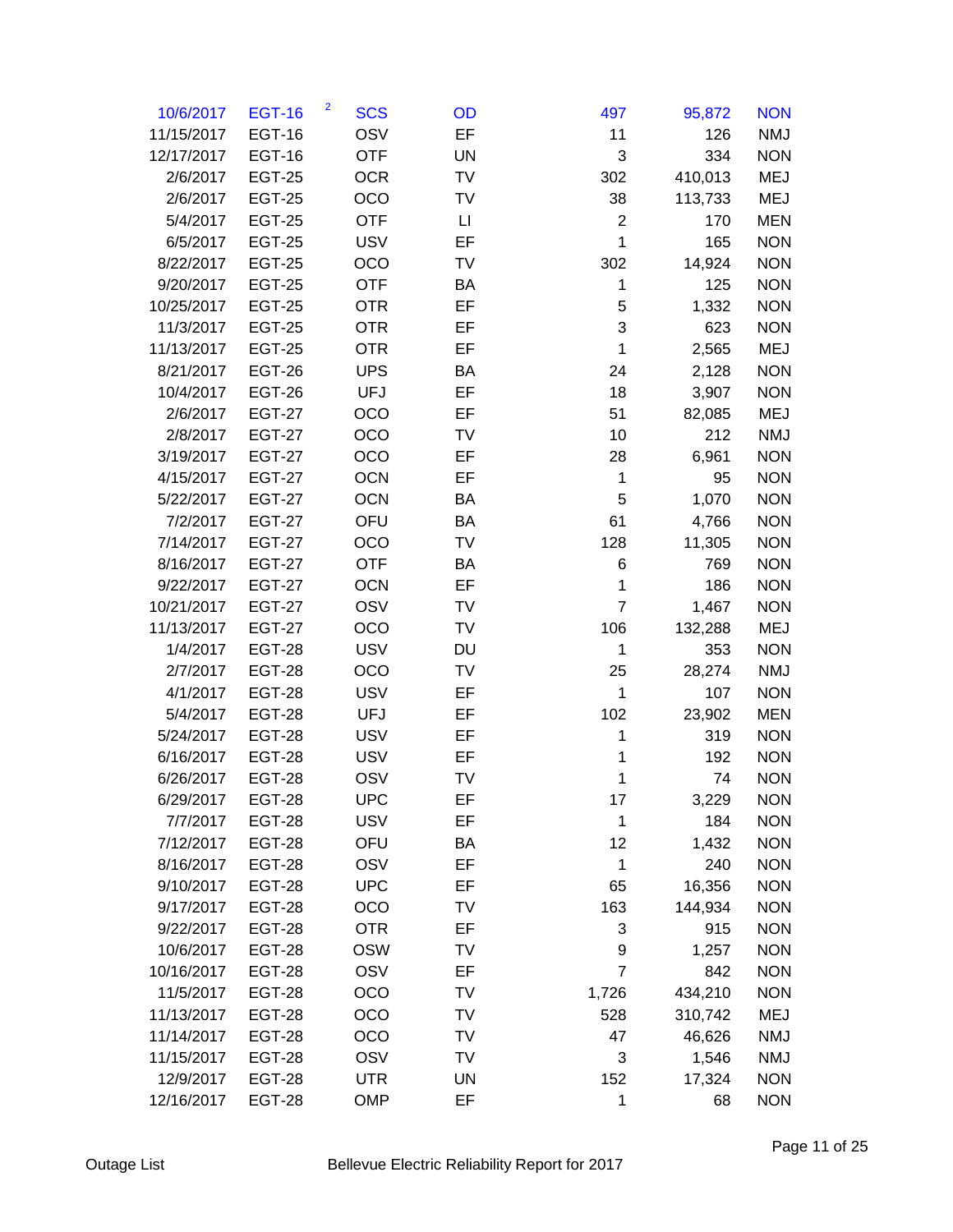| 1/30/2017  | <b>EVE-23</b> | <b>USV</b> | EF        | 1              | 192     | <b>NON</b> |
|------------|---------------|------------|-----------|----------------|---------|------------|
| 2/7/2017   | <b>EVE-23</b> | OCO        | TV        | 3              | 5,580   | <b>NMJ</b> |
| 2/18/2017  | <b>EVE-23</b> | <b>USC</b> | EF        | 4              | 2,032   | <b>NON</b> |
| 4/20/2017  | <b>EVE-23</b> | <b>UHM</b> | EF        | 2,943          | 454,579 | <b>NON</b> |
| 4/24/2017  | <b>EVE-23</b> | <b>UHH</b> | EF        | 4              | 1,937   | <b>NON</b> |
| 4/27/2017  | <b>EVE-23</b> | <b>UTR</b> | <b>UN</b> | 40             | 9,407   | <b>NON</b> |
| 5/5/2017   | <b>EVE-23</b> | <b>USE</b> | EF        | 24             | 25,657  | <b>NON</b> |
| 5/21/2017  | <b>EVE-23</b> | OSV        | TV        | 1              | 647     | <b>NON</b> |
| 5/24/2017  | <b>EVE-23</b> | <b>USV</b> | EF        | 1              | 604     | <b>NON</b> |
| 6/18/2017  | <b>EVE-23</b> | <b>OTR</b> | ΒA        | 3              | 123     | <b>NON</b> |
| 6/18/2017  | <b>EVE-23</b> | <b>OTR</b> | BA        | 3              | 873     | <b>NON</b> |
| 8/27/2017  | <b>EVE-23</b> | <b>OTF</b> | <b>UN</b> | 3              | 399     | <b>NON</b> |
| 9/19/2017  | <b>EVE-23</b> | <b>UTC</b> | UN        | 9              | 1,833   | <b>NON</b> |
| 9/27/2017  | <b>EVE-23</b> | <b>OCE</b> | <b>CE</b> | 9              | 49      | <b>NON</b> |
| 10/7/2017  | <b>EVE-23</b> | <b>UPC</b> | EF        | 18             | 7,259   | <b>NON</b> |
| 10/13/2017 | <b>EVE-23</b> | <b>UTR</b> | EF        | 9              | 4,866   | <b>NON</b> |
| 10/18/2017 | <b>EVE-23</b> | OCO        | TV        | 198            | 95,792  | <b>MEJ</b> |
| 11/2/2017  | <b>EVE-23</b> | <b>UPT</b> | EF        | 24             | 2,506   | <b>NON</b> |
| 1/2/2017   | <b>FAC-12</b> | <b>USV</b> | EF        | 1              | 244     | <b>NON</b> |
| 1/6/2017   | <b>FAC-12</b> | <b>UTR</b> | EF        | 9              | 2,901   | <b>NON</b> |
| 1/31/2017  | <b>FAC-12</b> | <b>USV</b> | EF        | $\mathbf{1}$   | 202     | <b>NON</b> |
| 3/4/2017   | <b>FAC-12</b> | OFU        | BA        | 52             | 3,680   | <b>NON</b> |
| 3/11/2017  | <b>FAC-12</b> | <b>OFC</b> | TV        | 52             | 3,977   | <b>NON</b> |
| 3/11/2017  | <b>FAC-12</b> | <b>UTC</b> | <b>UN</b> | 52             | 4,659   | <b>NON</b> |
| 3/29/2017  | <b>FAC-12</b> | <b>USV</b> | DU        | 1              | 154     | <b>NON</b> |
| 4/19/2017  | <b>FAC-12</b> | <b>USV</b> | FI        | 1              | 140     | <b>NON</b> |
| 4/23/2017  | <b>FAC-12</b> | <b>USV</b> | <b>UN</b> | 1              | 380     | <b>NON</b> |
| 5/15/2017  | <b>FAC-12</b> | <b>OTF</b> | BA        | 10             | 849     | <b>NON</b> |
| 5/23/2017  | <b>FAC-12</b> | <b>UPC</b> | EF        | 1,267          | 283,159 | <b>MEN</b> |
| 5/23/2017  | <b>FAC-12</b> | <b>UPC</b> | EF        | 231            | 91,064  | <b>MEN</b> |
| 7/4/2017   | <b>FAC-12</b> | <b>UPC</b> | EF        | 104            | 11,580  | <b>NON</b> |
| 7/9/2017   | <b>FAC-12</b> | <b>UPC</b> | EF        | 184            | 32,614  | <b>NON</b> |
| 7/13/2017  | <b>FAC-12</b> | <b>UPC</b> | EF        | 52             | 10,848  | <b>NON</b> |
| 8/15/2017  | <b>FAC-12</b> | <b>UPC</b> | EF        | 95             | 23,855  | <b>NON</b> |
| 8/28/2017  | <b>FAC-12</b> | <b>UPC</b> | EF        | 2              | 2,929   | <b>NON</b> |
| 9/11/2017  | <b>FAC-12</b> | <b>UPC</b> | EF        | $\overline{2}$ | 2,479   | <b>NON</b> |
| 9/18/2017  | <b>FAC-12</b> | <b>UPC</b> | EF        | 760            | 141,372 | <b>NON</b> |
| 9/25/2017  | <b>FAC-12</b> | <b>UPC</b> | EF        | 95             | 31,092  | <b>NON</b> |
| 9/26/2017  | <b>FAC-12</b> | <b>USV</b> | EF        | 1              | 87      | <b>NON</b> |
| 12/8/2017  | <b>FAC-12</b> | <b>USV</b> | EF        | 1              | 277     | <b>NON</b> |
| 12/13/2017 | <b>FAC-12</b> | <b>USC</b> | DU        | 1              | 416     | <b>NON</b> |
| 1/7/2017   | <b>FAC-13</b> | <b>UPT</b> | <b>UN</b> | 3              | 1,003   | <b>NON</b> |
| 1/31/2017  | <b>FAC-13</b> | <b>USV</b> | EF        | 1              | 396     | <b>NON</b> |
| 9/20/2017  | <b>FAC-13</b> | OSV        | TV        | 1              | 387     | <b>NON</b> |
| 2/6/2017   | <b>FAC-23</b> | <b>OCR</b> | TV        | 4              | 13,417  | <b>MEJ</b> |
| 2/8/2017   | <b>FAC-23</b> | OCO        | TV        | 223            | 15,967  | <b>NMJ</b> |
| 2/10/2017  | <b>FAC-23</b> | <b>OPO</b> | TV        | 4              | 710     | <b>NMJ</b> |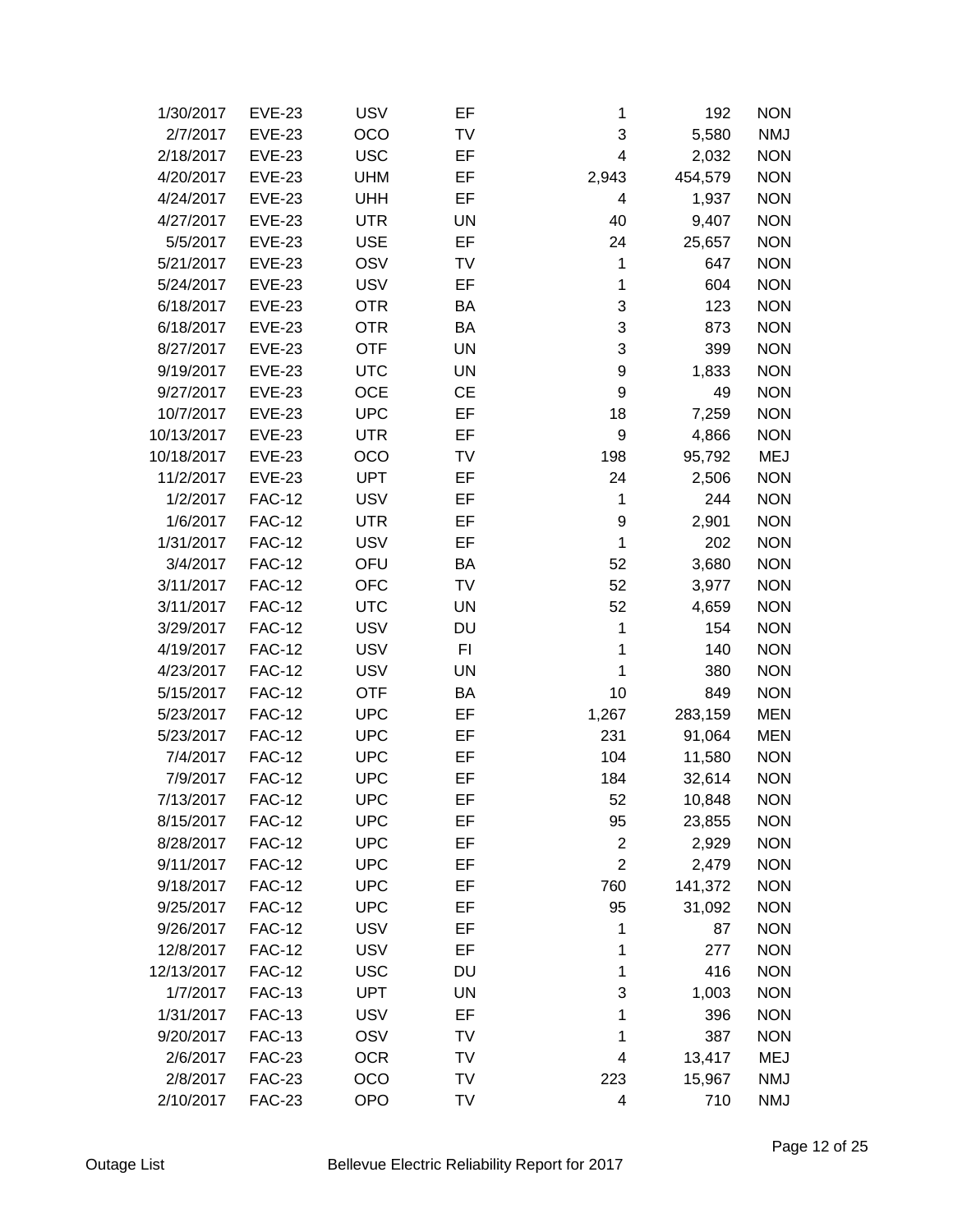| 7/13/2017  | <b>FAC-23</b> | <b>OCR</b> | EF        | 12                      | 2,067   | <b>NON</b> |
|------------|---------------|------------|-----------|-------------------------|---------|------------|
| 2/6/2017   | <b>FAC-25</b> | OCO        | TV        | 48                      | 176,750 | MEJ        |
| 4/24/2017  | <b>FAC-25</b> | <b>OTF</b> | BA        | $\overline{\mathbf{4}}$ | 254     | <b>NON</b> |
| 6/7/2017   | <b>FAC-25</b> | <b>UTR</b> | UN        | 9                       | 2,663   | <b>NON</b> |
| 7/11/2017  | <b>FAC-25</b> | <b>UPC</b> | EF        | 46                      | 11,693  | <b>NON</b> |
| 11/3/2017  | <b>FAC-25</b> | <b>UFJ</b> | TV        | 1,503                   | 159,457 | <b>NON</b> |
| 11/3/2017  | <b>FAC-25</b> | <b>UFJ</b> | TV        | 1                       | 375     | <b>NON</b> |
| 11/13/2017 | <b>FAC-25</b> | OCO        | TV        | 159                     | 250,012 | <b>MEJ</b> |
| 11/14/2017 | <b>FAC-25</b> | OCO        | TV        | $\overline{2}$          | 1,997   | <b>NMJ</b> |
| 2/5/2017   | GOO-13        | OFU        | TV        | 180                     | 38,193  | <b>MEJ</b> |
| 2/6/2017   | GOO-13        | <b>OFC</b> | TV        | 1                       | 3,487   | <b>MEJ</b> |
| 4/19/2017  | GOO-13        | OCO        | TV        | $\overline{2}$          | 111     | <b>NON</b> |
| 5/6/2017   | GOO-13        | OCO        | TV        | 1                       | 1,213   | <b>NON</b> |
| 7/25/2017  | GOO-13        | <b>USV</b> | СE        | 1                       | 523     | <b>NON</b> |
| 11/2/2017  | GOO-13        | <b>USV</b> | EF        | 1                       | 153     | <b>NON</b> |
| 11/13/2017 | GOO-13        | OCO        | TV        | 1,801                   | 781,470 | <b>MEJ</b> |
| 11/30/2017 | GOO-13        | <b>USE</b> | FI        | 1                       | 57      | <b>NON</b> |
| 2/6/2017   | GOO-21        | OCO        | TV        | 51                      | 169,656 | <b>MEJ</b> |
| 2/8/2017   | GOO-21        | OCO        | TV        | 1                       | 533     | <b>NMJ</b> |
| 2/8/2017   | GOO-21        | OCO        | TV        | 11                      | 25      | <b>MEJ</b> |
| 2/8/2017   | GOO-21        | <b>OCO</b> | TV        | 20                      | 1,924   | <b>MEJ</b> |
| 2/8/2017   | GOO-21        | <b>OCN</b> | TV        | $\overline{2}$          | 920     | <b>NMJ</b> |
| 6/25/2017  | GOO-21        | <b>OTR</b> | <b>UN</b> | $\mathbf{1}$            | 547     | <b>NON</b> |
| 9/18/2017  | GOO-21        | <b>UPC</b> | EF        | 5                       | 611     | <b>NON</b> |
| 9/18/2017  | GOO-21        | OIN        | TV        | 5                       | 2,499   | <b>NON</b> |
| 9/20/2017  | GOO-21        | <b>USV</b> | UN        | 1                       | 1,123   | <b>NON</b> |
| 11/3/2017  | GOO-21        | <b>UTC</b> | TV        | 9                       | 2,093   | <b>NON</b> |
| 11/5/2017  | GOO-21        | <b>UTC</b> | TV        | 9                       | 3,835   | <b>NON</b> |
| 11/5/2017  | GOO-21        | <b>UTC</b> | TV        | 9                       | 146     | <b>NON</b> |
| 11/6/2017  | GOO-21        | <b>OCO</b> | TV        | 8                       | 1,267   | <b>NON</b> |
| 11/13/2017 | GOO-21        | OCO        | TV        | 220                     | 110,082 | MEJ        |
| 11/14/2017 | GOO-21        | <b>UTC</b> | EF        | 8                       | 8,742   | <b>NMJ</b> |
| 11/16/2017 | GOO-21        | <b>OCO</b> | TV        | 2                       | 537     | <b>NON</b> |
| 1/7/2017   | <b>HAZ-12</b> | <b>USV</b> | EF        | 1                       | 183     | <b>NON</b> |
| 1/12/2017  | <b>HAZ-12</b> | <b>USV</b> | EF        | 1                       | 481     | <b>NON</b> |
| 1/16/2017  | <b>HAZ-12</b> | <b>USV</b> | EF        | 1                       | 380     | <b>NON</b> |
| 1/21/2017  | <b>HAZ-12</b> | <b>USV</b> | EF        | 1                       | 128     | <b>NON</b> |
| 2/6/2017   | <b>HAZ-12</b> | OCO        | TV        | 157                     | 117,560 | <b>MEJ</b> |
| 2/6/2017   | <b>HAZ-12</b> | <b>OTF</b> | TV        | 10                      | 18,440  | <b>MEJ</b> |
| 2/6/2017   | <b>HAZ-12</b> | OCO        | TV        | 5                       | 5,792   | <b>MEJ</b> |
| 2/6/2017   | <b>HAZ-12</b> |            | UN        | 0                       | 8,141   | <b>MEJ</b> |
| 3/27/2017  | <b>HAZ-12</b> | OFU        | FI        | 4                       | 190     | <b>NON</b> |
| 3/31/2017  | <b>HAZ-12</b> | OSV        | UN        | 1                       | 90      | <b>NON</b> |
| 6/12/2017  | <b>HAZ-12</b> | <b>USV</b> | EF        | 1                       | 249     | <b>NON</b> |
| 9/4/2017   | <b>HAZ-12</b> | <b>OTF</b> | BA        | 4                       | 966     | <b>NON</b> |
| 9/25/2017  | <b>HAZ-12</b> | <b>USV</b> | UN        | 1                       | 147     | <b>NON</b> |
| 11/30/2017 | <b>HAZ-12</b> | <b>USV</b> | EF        | 1                       | 196     | <b>NON</b> |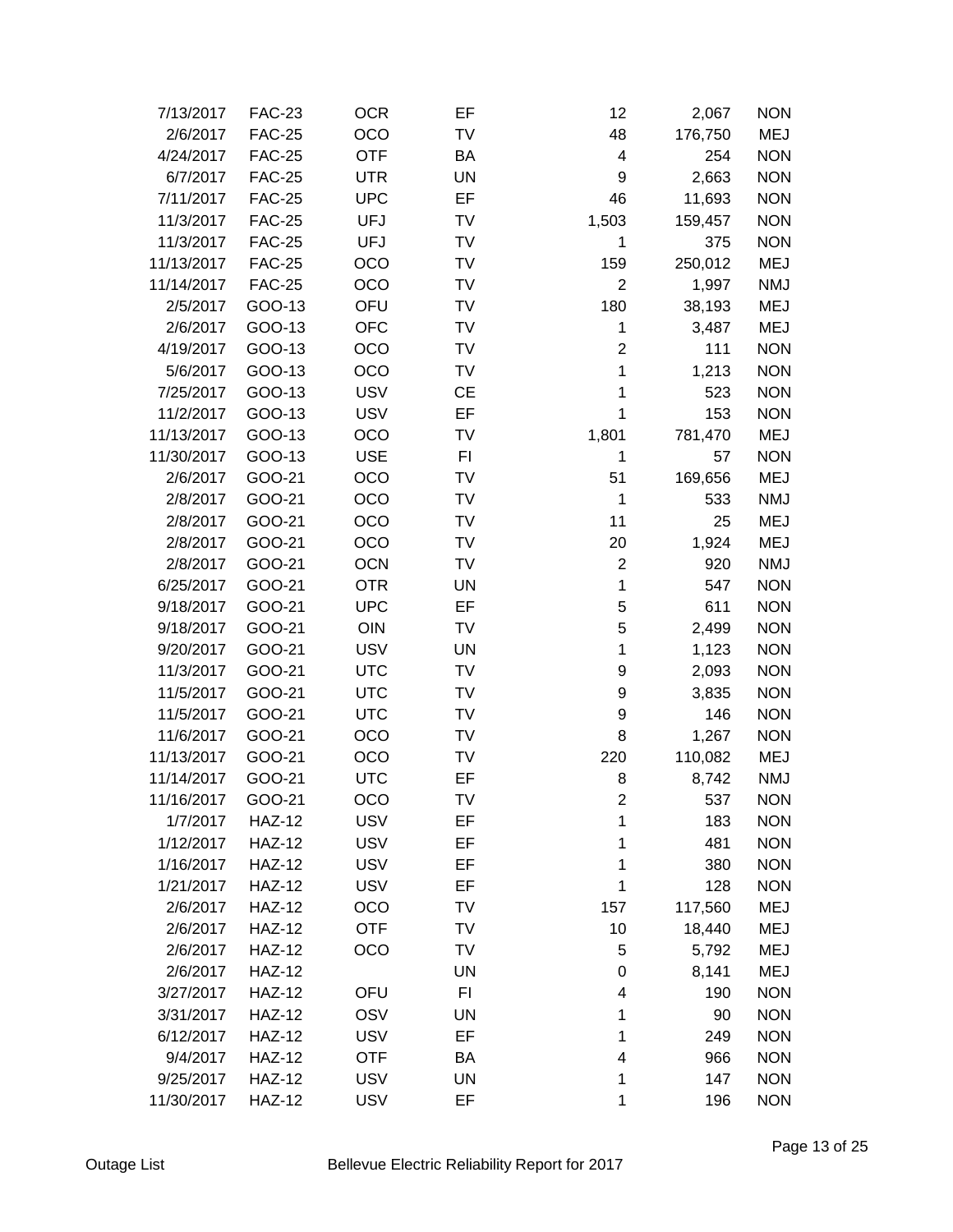| 12/14/2017 | <b>HAZ-12</b> | <b>USV</b>      | EF        | 1              | 628     | <b>NON</b> |
|------------|---------------|-----------------|-----------|----------------|---------|------------|
| 12/19/2017 | <b>HAZ-12</b> | OCO             | TV        | 541            | 37,609  | <b>NON</b> |
| 2/4/2017   | <b>HAZ-13</b> | <b>OTF</b>      | <b>UN</b> | $\overline{2}$ | 128     | <b>NMJ</b> |
| 2/6/2017   | <b>HAZ-13</b> | <b>SCB</b>      | TV        | 1,206          | 485,756 | <b>MEJ</b> |
| 2/6/2017   | <b>HAZ-13</b> | OCO             | TV        | 30             | 49,281  | <b>MEJ</b> |
| 2/6/2017   | <b>HAZ-13</b> | OCO             | TV        | 19             | 34,431  | <b>MEJ</b> |
| 2/8/2017   | <b>HAZ-13</b> | OSV             | TV        | 1              | 391     | <b>NMJ</b> |
| 2/9/2017   | <b>HAZ-13</b> | OCO             | TV        | 19             | 3,084   | <b>MEJ</b> |
| 2/16/2017  | <b>HAZ-13</b> | <b>USV</b>      | AC        | 1              | 195     | <b>NON</b> |
| 3/15/2017  | <b>HAZ-13</b> | OCO             | TV        | 1,205          | 75,734  | <b>NON</b> |
| 3/17/2017  | <b>HAZ-13</b> | <b>USV</b>      | EF        | 1              | 127     | <b>NON</b> |
| 3/18/2017  | <b>HAZ-13</b> | <b>OPO</b>      | EF        | $\overline{2}$ | 1,072   | <b>NON</b> |
| 3/18/2017  | <b>HAZ-13</b> | <b>OTR</b>      | EF        | $\mathbf{1}$   | 493     | <b>NON</b> |
| 4/14/2017  | <b>HAZ-13</b> | <b>USV</b>      | UN        | 8              | 1,565   | <b>NON</b> |
| 9/26/2017  | <b>HAZ-13</b> | <b>USV</b>      | EF        | 1              | 59      | <b>NON</b> |
| 11/13/2017 | <b>HAZ-13</b> | OCO             | TV        | 1,261          | 564,918 | <b>MEJ</b> |
| 11/25/2017 | <b>HAZ-13</b> | <b>OCN</b>      | FI        | 1              | 169     | <b>NON</b> |
| 2/6/2017   | <b>HOU-23</b> | OSV             | TV        | 3              | 12,261  | <b>MEJ</b> |
| 2/9/2017   | <b>HOU-23</b> | OFU             | TV        | 3              | 13      | <b>MEJ</b> |
| 2/26/2017  | <b>HOU-23</b> | <b>UPC</b>      | FI        | 4              | 92      | <b>NON</b> |
| 4/11/2017  | <b>HOU-23</b> | 1<br><b>OCO</b> | <b>UN</b> | 1,318          | 8,406   | <b>NON</b> |
| 4/22/2017  | <b>HOU-23</b> | OCO             | TV        | 3              | 949     | <b>NON</b> |
| 6/13/2017  | <b>HOU-23</b> | <b>USV</b>      | EF        | $\mathbf{1}$   | 152     | <b>NON</b> |
| 10/21/2017 | <b>HOU-23</b> | <b>UTR</b>      | EF        | 95             | 33,410  | <b>NON</b> |
| 10/23/2017 | <b>HOU-23</b> | <b>UTR</b>      | EF        | 83             | 41,591  | <b>NON</b> |
| 10/23/2017 | <b>HOU-23</b> | <b>UTR</b>      | EF        | $\mathbf{1}$   | 191     | <b>NON</b> |
| 11/13/2017 | <b>HOU-23</b> | <b>OCO</b>      | TV        | $\overline{7}$ | 18,360  | <b>MEJ</b> |
| 11/28/2017 | <b>HOU-23</b> | <b>UPC</b>      | <b>UN</b> | 76             | 13,303  | <b>NON</b> |
| 1/27/2017  | <b>HOU-25</b> | <b>UPC</b>      | DU        | $\mathbf 1$    | 58      | <b>NON</b> |
| 2/5/2017   | <b>HOU-25</b> | <b>OCR</b>      | TV        | 33             | 136,067 | <b>MEJ</b> |
| 2/6/2017   | <b>HOU-25</b> | <b>OCR</b>      | TV        | 1              | 4,048   | <b>MEJ</b> |
| 2/6/2017   | <b>HOU-25</b> | OCO             | TV        | 26             | 94,079  | <b>MEJ</b> |
| 3/11/2017  | <b>HOU-25</b> | OFU             | UN        | 92             | 7,301   | <b>NON</b> |
| 4/11/2017  | <b>HOU-25</b> | 1<br><b>OCO</b> | <b>UN</b> | 496            | 3,163   | <b>NON</b> |
| 8/10/2017  | <b>HOU-25</b> | <b>OFC</b>      | <b>UN</b> | 3              | 328     | <b>NON</b> |
| 9/12/2017  | <b>HOU-25</b> | <b>USV</b>      | UN        | 1              | 314     | <b>NON</b> |
| 10/18/2017 | <b>HOU-25</b> | <b>OTR</b>      | EF        | 3              | 222     | <b>MEJ</b> |
| 10/18/2017 | <b>HOU-25</b> | OCO             | TV        | 27             | 7,325   | <b>MEJ</b> |
| 2/5/2017   | <b>KWH-22</b> | OCO             | TV        | 273            | 719,709 | <b>MEJ</b> |
| 2/6/2017   | <b>KWH-22</b> | <b>OPO</b>      | EF        | 123            | 153,840 | <b>MEJ</b> |
| 2/6/2017   | <b>KWH-22</b> | OCO             | TV        | 123            | 70,174  | <b>MEJ</b> |
| 2/7/2017   | <b>KWH-22</b> | OCO             | TV        | 98             | 73,903  | <b>MEJ</b> |
| 2/8/2017   | <b>KWH-22</b> | OSV             | TV        | 1              | 1,139   | <b>NMJ</b> |
| 4/11/2017  | <b>KWH-22</b> | <b>OAR</b>      | TV        | 48             | 6,380   | <b>NON</b> |
| 8/10/2017  | <b>KWH-22</b> | OSV             | UN        | 1              | 227     | <b>NON</b> |
| 8/22/2017  | <b>KWH-22</b> | <b>OTF</b>      | UN        | 6              | 352     | <b>NON</b> |
| 10/1/2017  | <b>KWH-22</b> | <b>USV</b>      | EF        | 1              | 103     | <b>NON</b> |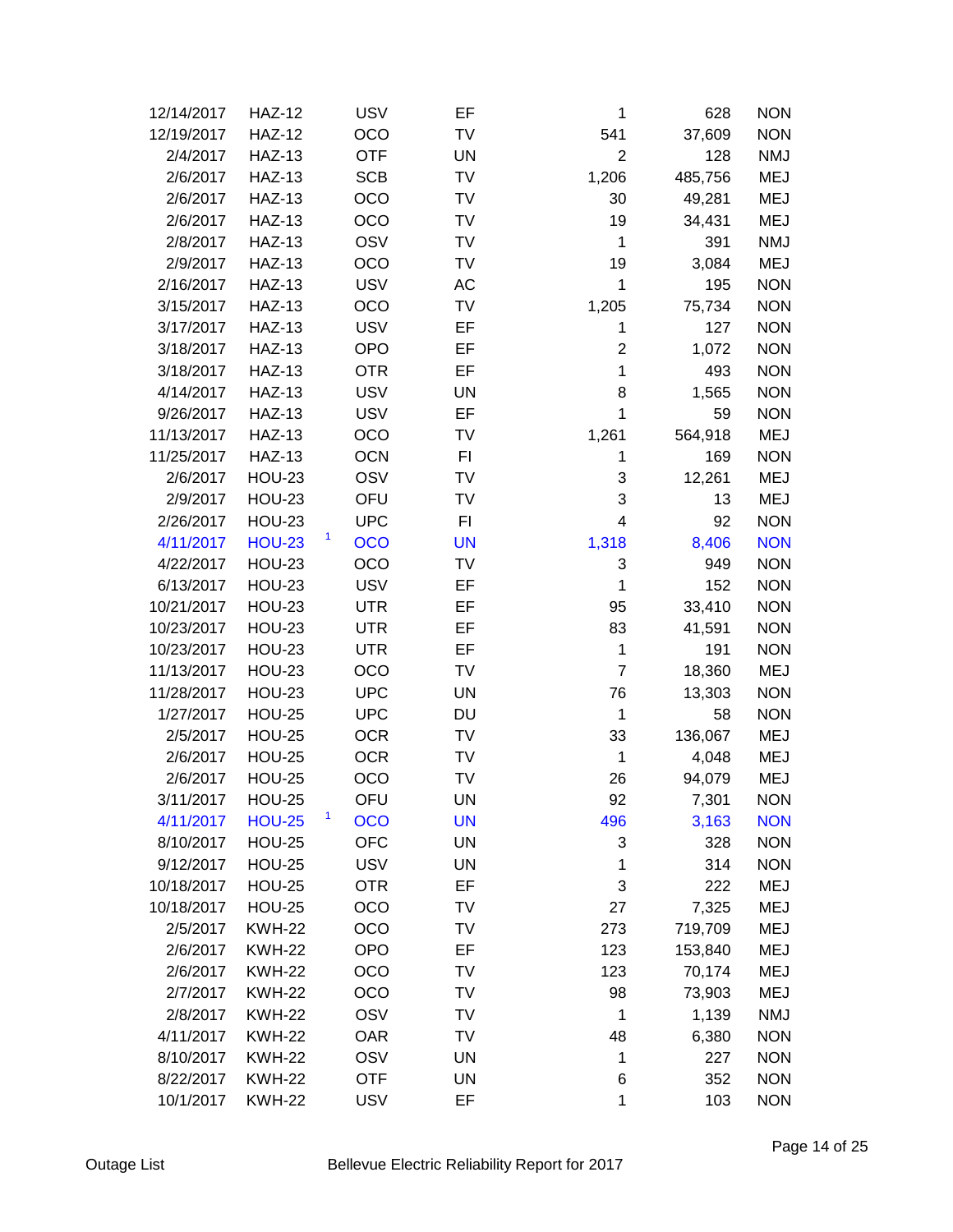| 11/8/2017  | <b>KWH-22</b> | OFU        | TF        | 121            | 12,427  | <b>NON</b> |
|------------|---------------|------------|-----------|----------------|---------|------------|
| 11/9/2017  | <b>KWH-22</b> | <b>OCN</b> | FI        | 1              | 101     | <b>NON</b> |
| 11/10/2017 | <b>KWH-22</b> | OFU        | BA        | 106            | 6,814   | <b>NON</b> |
| 11/13/2017 | <b>KWH-22</b> | OCO        | TV        | 152            | 133,962 | <b>MEJ</b> |
| 11/13/2017 | <b>KWH-22</b> | <b>OCR</b> | TV        | $\mathbf 0$    | 2,683   | <b>MEJ</b> |
| 12/15/2017 | <b>KWH-22</b> | <b>USV</b> | EF        | 1              | 800     | <b>NON</b> |
| 1/8/2017   | <b>KWH-23</b> | OFU        | TV        | 11             | 5,006   | <b>NON</b> |
| 1/8/2017   | <b>KWH-23</b> | <b>OPO</b> | TV        | 179            | 48,789  | <b>NON</b> |
| 1/21/2017  | <b>KWH-23</b> | <b>UPC</b> | EF        | 944            | 179,848 | <b>NON</b> |
| 2/6/2017   | <b>KWH-23</b> | <b>OCN</b> | <b>UN</b> | 6              | 11,238  | <b>MEJ</b> |
| 5/4/2017   | <b>KWH-23</b> | <b>USV</b> | EF        | 1              | 213     | <b>MEN</b> |
| 7/8/2017   | <b>KWH-23</b> | <b>UHM</b> | EF        | 941            | 90,305  | <b>NON</b> |
| 7/29/2017  | <b>KWH-23</b> | <b>OTF</b> | BA        | 5              | 429     | <b>NON</b> |
| 8/14/2017  | <b>KWH-23</b> | <b>UPC</b> | EF        | 6              | 2,946   | <b>NON</b> |
| 8/25/2017  | <b>KWH-23</b> | <b>OTF</b> | BA        | 8              | 956     | <b>NON</b> |
| 10/14/2017 | <b>KWH-23</b> | <b>UPC</b> | <b>UN</b> | 6              | 2,483   | <b>NON</b> |
| 10/19/2017 | <b>KWH-23</b> | <b>UFJ</b> | EF        | 82             | 29,208  | <b>NMJ</b> |
| 10/22/2017 | <b>KWH-23</b> | OCO        | TV        | 1,015          | 76,461  | <b>NON</b> |
| 11/13/2017 | <b>KWH-23</b> | OCO        | TV        | 79             | 104,513 | <b>MEJ</b> |
| 11/13/2017 | <b>KWH-23</b> | <b>OCO</b> | TV        | 142            | 115,408 | <b>MEJ</b> |
| 1/20/2017  | <b>KWH-25</b> | <b>USV</b> | EF        | $\mathbf{1}$   | 85      | <b>NON</b> |
| 2/3/2017   | <b>KWH-25</b> | <b>USV</b> | EF        | 14             | 905     | <b>NON</b> |
| 2/6/2017   | <b>KWH-25</b> | OCO        | TV        | 25             | 70,692  | <b>MEJ</b> |
| 2/16/2017  | <b>KWH-25</b> | <b>USV</b> | EF        | 1              | 147     | <b>NON</b> |
| 3/31/2017  | <b>KWH-25</b> | <b>UHH</b> | EF        | 3              | 505     | <b>NON</b> |
| 4/2/2017   | <b>KWH-25</b> | <b>USV</b> | <b>UN</b> | 1              | 325     | <b>NON</b> |
| 5/15/2017  | <b>KWH-25</b> | <b>UTC</b> | BA        | 14             | 806     | <b>NON</b> |
| 5/19/2017  | <b>KWH-25</b> | <b>UHH</b> | EF        | 1              | 199     | <b>NON</b> |
| 5/28/2017  | <b>KWH-25</b> | <b>UPC</b> | EF        | 6              | 2,197   | <b>NON</b> |
| 6/1/2017   | <b>KWH-25</b> | <b>USC</b> | EF        | 3              | 1,785   | <b>NON</b> |
| 6/14/2017  | <b>KWH-25</b> | <b>OFC</b> | EF        | 5              | 414     | <b>NON</b> |
| 8/2/2017   | <b>KWH-25</b> | <b>OPO</b> | <b>CP</b> | 56             | 30,740  | <b>NON</b> |
| 8/3/2017   | <b>KWH-25</b> | <b>OPO</b> | CP        | 42             | 1,812   | <b>NON</b> |
| 8/15/2017  | <b>KWH-25</b> | <b>USV</b> | EF        | 1              | 199     | <b>NON</b> |
| 8/25/2017  | <b>KWH-25</b> | OFU        | BA        | 6              | 563     | <b>NON</b> |
| 9/7/2017   | <b>KWH-25</b> | <b>USV</b> | EF        | 1              | 128     | <b>NON</b> |
| 10/18/2017 | <b>KWH-25</b> | OCO        | EF        | 34             | 8,624   | <b>MEN</b> |
| 10/22/2017 | <b>KWH-25</b> | OCO        | TV        | 1,743          | 131,216 | <b>NON</b> |
| 11/13/2017 | <b>KWH-25</b> | <b>USC</b> | OD        | 1              | 3,247   | <b>MEJ</b> |
| 11/16/2017 | <b>KWH-25</b> | <b>UTR</b> | EF        | 212            | 56,808  | <b>NON</b> |
| 11/19/2017 | <b>KWH-25</b> | <b>USC</b> | EF        | 1              | 198     | <b>NON</b> |
| 1/9/2017   | <b>KWH-26</b> | <b>UPT</b> | FI        | 1              | 96      | <b>NON</b> |
| 2/6/2017   | <b>KWH-26</b> | OSV        | TV        | 1              | 3,129   | <b>MEJ</b> |
| 4/9/2017   | <b>KWH-26</b> | <b>USC</b> | DU        | $\overline{2}$ | 959     | <b>NON</b> |
| 4/9/2017   | <b>KWH-26</b> | <b>USV</b> | DU        | $\overline{2}$ | 147     | <b>NON</b> |
| 8/5/2017   | <b>KWH-26</b> | <b>PST</b> | EF        | $\overline{2}$ | 774     | <b>NON</b> |
| 8/23/2017  | <b>KWH-26</b> | <b>UTR</b> | EF        | 225            | 42,749  | <b>NON</b> |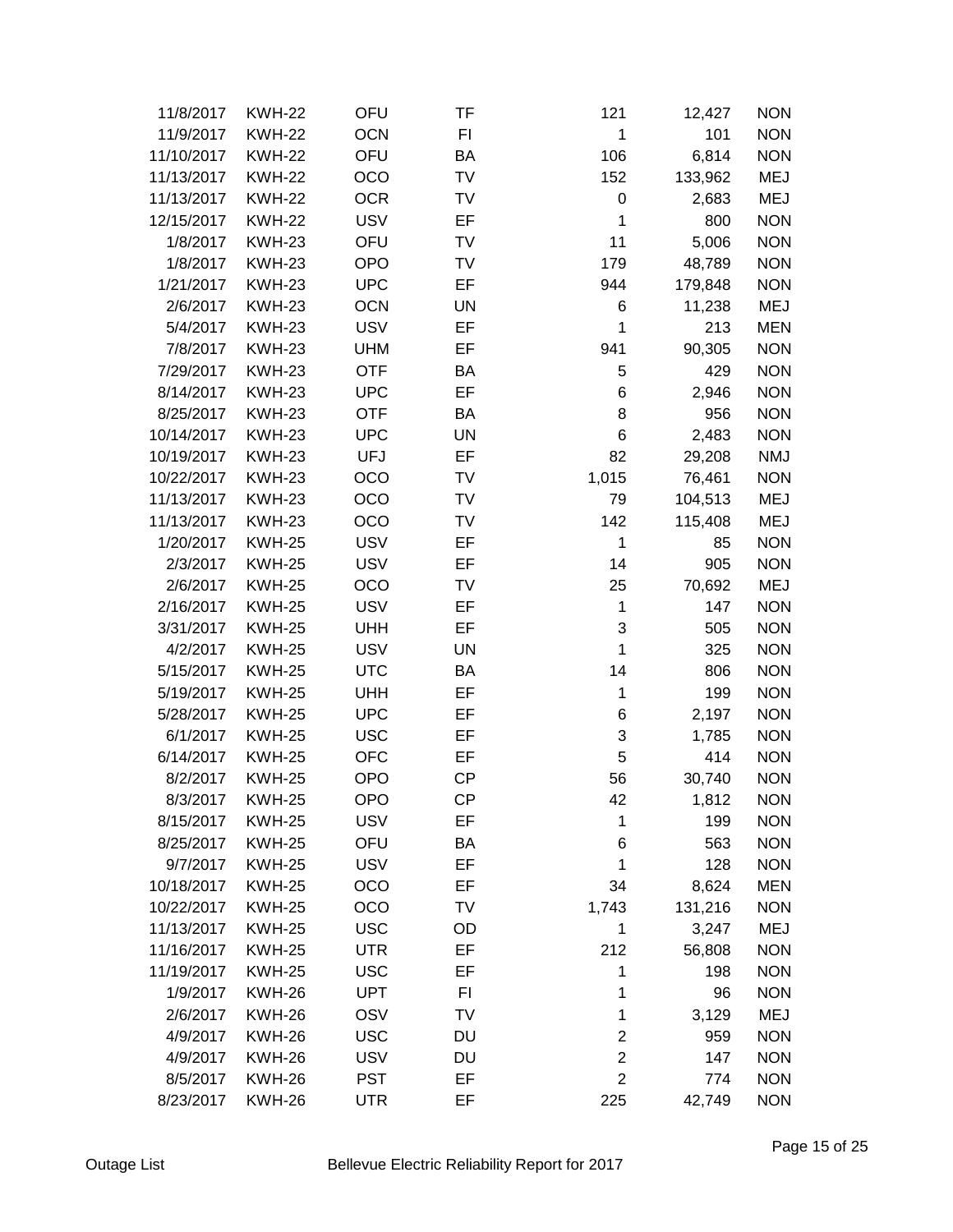| 11/10/2017 | <b>KWH-26</b> | <b>UPC</b>      | EF        | 104         | 18,986  | <b>NON</b> |
|------------|---------------|-----------------|-----------|-------------|---------|------------|
| 2/6/2017   | <b>LHL-22</b> | <b>OCO</b>      | TV        | 98          | 147,860 | MEJ        |
| 2/6/2017   | <b>LHL-22</b> | OSV             | TV        | 3           | 11,276  | <b>MEJ</b> |
| 5/4/2017   | <b>LHL-22</b> | <b>OCO</b>      | TV        | 112         | 9,248   | <b>MEN</b> |
| 6/8/2017   | <b>LHL-22</b> | <b>OTF</b>      | BA        | 8           | 446     | <b>NON</b> |
| 11/13/2017 | <b>LHL-22</b> | OSV             | TV        | 1           | 2,879   | <b>MEJ</b> |
| 5/4/2017   | <b>LHL-23</b> | <b>UFJ</b>      | EF        | 66          | 9,637   | <b>MEN</b> |
| 5/5/2017   | $LHL-23$      | <b>UFJ</b>      | EF        | 63          | 183     | <b>MEN</b> |
| 7/24/2017  | <b>LHL-23</b> | <b>UGF</b>      | BA        | 96          | 12,365  | <b>NON</b> |
| 8/17/2017  | <b>LHL-23</b> | <b>UTC</b>      | BA        | 96          | 40,576  | <b>NON</b> |
| 9/16/2017  | <b>LHL-23</b> | <b>UTR</b>      | AC        | 12          | 4,030   | <b>NON</b> |
| 12/11/2017 | $LHL-23$      | <b>UTR</b>      | EF        | 260         | 63,773  | <b>NON</b> |
| 1/8/2017   | <b>LHL-25</b> | <b>OCO</b>      | TV        | 104         | 16,371  | <b>NON</b> |
| 1/8/2017   | <b>LHL-25</b> | OCO             | TV        | 63          | 9,571   | <b>NON</b> |
| 1/12/2017  | $LHL-25$      | OFU             | <b>TV</b> | 1           | 112     | <b>NON</b> |
| 2/6/2017   | <b>LHL-25</b> | <b>OTF</b>      | <b>UN</b> | 8           | 27,123  | <b>MEJ</b> |
| 2/17/2017  | <b>LHL-25</b> | <b>OCO</b>      | TV        | 1           | 113     | <b>NON</b> |
| 4/15/2017  | $LHL-25$      | <b>UFE</b>      | <b>UN</b> | 20          | 2,065   | <b>NON</b> |
| 6/20/2017  | <b>LHL-25</b> | <b>OTF</b>      | UN        | 6           | 357     | <b>NON</b> |
| 6/26/2017  | <b>LHL-25</b> | <b>OTF</b>      | BA        | 5           | 298     | <b>NON</b> |
| 7/10/2017  | <b>LHL-25</b> | <b>UPC</b>      | <b>UN</b> | 474         | 76,001  | <b>NON</b> |
| 7/22/2017  | <b>LHL-25</b> | <b>UTR</b>      | EF        | 475         | 58,175  | <b>NON</b> |
| 8/2/2017   | <b>LHL-25</b> | <b>UPT</b>      | EF        | 475         | 54,633  | <b>NON</b> |
| 8/2/2017   | <b>LHL-25</b> | <b>UPT</b>      | EF        | 13          | 3,218   | <b>NON</b> |
| 10/18/2017 | $LHL-25$      | <b>UEL</b>      | EF        | 162         | 49,213  | <b>MEJ</b> |
| 11/13/2017 | <b>LHL-25</b> | OCO             | <b>UN</b> | 220         | 294,331 | <b>MEJ</b> |
| 12/21/2017 | <b>LHL-25</b> | <b>PTF</b>      | OD        | 14          | 1,967   | <b>NON</b> |
| 12/22/2017 | <b>LHL-25</b> | <b>UPT</b>      | EF        | 3           | 115     | <b>NON</b> |
| 12/23/2017 | <b>LHL-25</b> | <b>UPC</b>      | EF        | 200         | 70,939  | <b>NON</b> |
| 1/10/2017  | <b>LHL-26</b> | <b>OCR</b>      | EF        | 86          | 1,812   | <b>NON</b> |
| 4/22/2017  | <b>LHL-26</b> | OSV             | TV        | 1           | 96      | <b>NON</b> |
| 11/13/2017 | $LHL-26$      | OCO             | TV        | 13          | 28,748  | <b>MEJ</b> |
| 1/20/2017  | LOC-22        | <b>USV</b>      | EF        | 1           | 435     | <b>NON</b> |
| 2/6/2017   | <b>LOC-22</b> | OCO             | TV        | 4           | 19,200  | MEJ        |
| 2/6/2017   | <b>LOC-22</b> | <b>OPO</b>      | TV        | 647         | 638,918 | <b>MEJ</b> |
| 4/11/2017  | <b>LOC-22</b> | 1<br><b>OCO</b> | <b>UN</b> | 2,375       | 14,680  | <b>NON</b> |
| 4/23/2017  | <b>LOC-22</b> | <b>UPC</b>      | EF        | 70          | 13,509  | <b>NON</b> |
| 4/23/2017  | LOC-22        | <b>UPC</b>      | EF        | 181         | 34,891  | <b>NON</b> |
| 4/23/2017  | LOC-22        | <b>UPC</b>      | OD        | 302         | 48,610  | <b>NON</b> |
| 5/25/2017  | LOC-22        | OFU             | BA        | 15          | 2,667   | <b>NON</b> |
| 8/24/2017  | <b>LOC-22</b> | <b>UTC</b>      | BA        | 128         | 18,897  | <b>NON</b> |
| 8/24/2017  | LOC-22        | OFU             | UN        | 6           | 707     | <b>NON</b> |
| 8/30/2017  | LOC-22        | OFU             | <b>UN</b> | 79          | 2,573   | <b>NON</b> |
| 9/17/2017  | <b>LOC-22</b> | OCO             | АC        | 12          | 2,171   | <b>NON</b> |
| 11/13/2017 | LOC-22        | OCO             | TV        | 12          | 6,543   | MEJ        |
| 11/13/2017 | LOC-22        | OCO             | TV        | $\mathbf 0$ | 532     | MEJ        |
| 12/14/2017 | LOC-22        | OCO             | TV        | 127         | 9,317   | <b>NON</b> |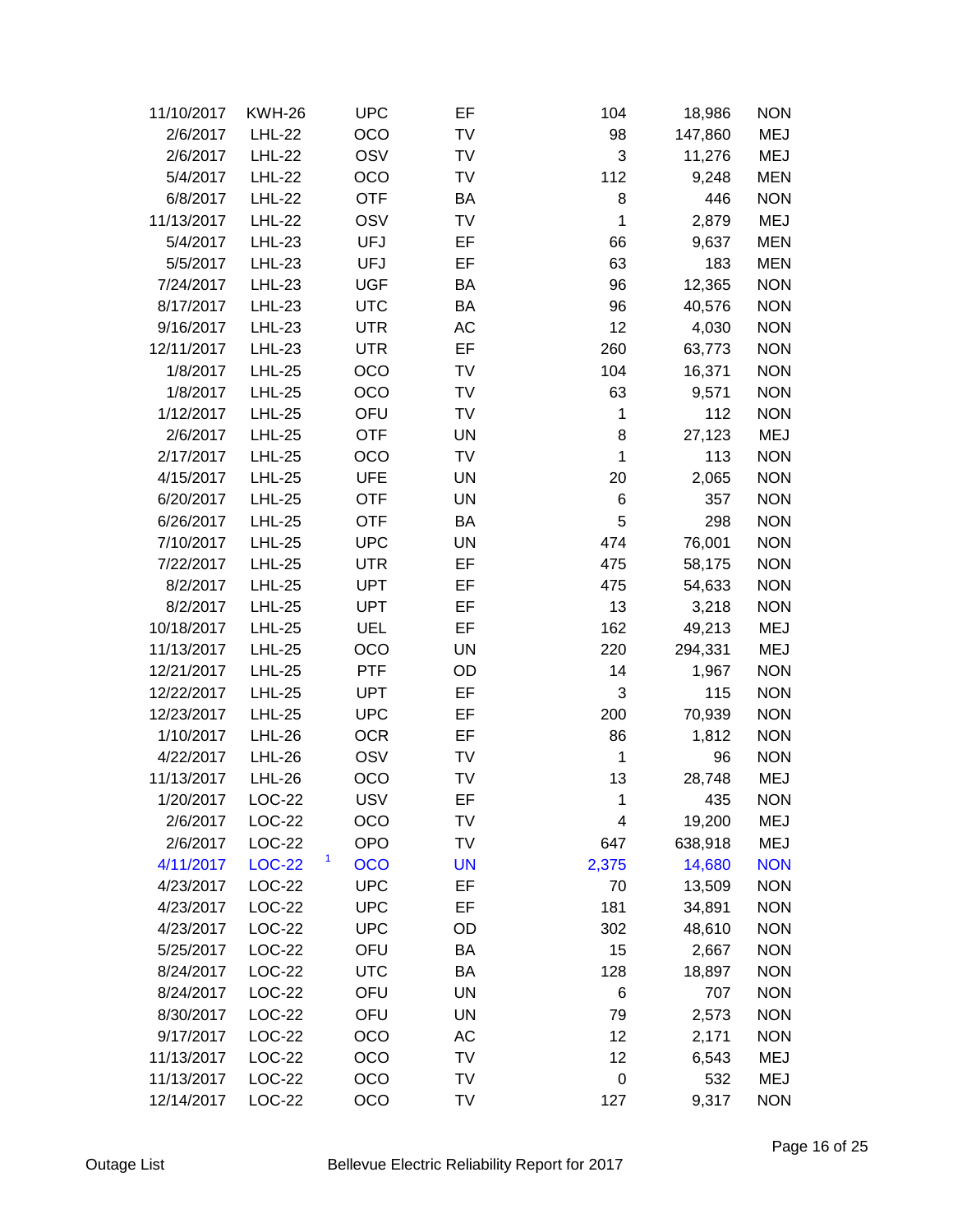| 2/6/2017   | LOC-23        | OCO                        | TV        | 37             | 107,161 | MEJ        |
|------------|---------------|----------------------------|-----------|----------------|---------|------------|
| 2/28/2017  | LOC-23        | <b>OTF</b>                 | <b>UN</b> | 10             | 705     | <b>NON</b> |
| 4/11/2017  | <b>LOC-23</b> | $\mathbf{1}$<br><b>OCO</b> | <b>UN</b> | 1,928          | 11,917  | <b>NON</b> |
| 4/11/2017  | <b>LOC-24</b> | 1<br>OCO                   | <b>UN</b> | 50             | 309     | <b>NON</b> |
| 4/11/2017  | <b>LOC-25</b> | $\mathbf{1}$<br>OCO        | <b>UN</b> | 153            | 946     | <b>NON</b> |
| 2/3/2017   | LOC-32        | <b>UFJ</b>                 | EF        | 150            | 90,031  | <b>NON</b> |
| 4/11/2017  | <b>LOC-32</b> | $\mathbf{1}$<br><b>OCO</b> | <b>UN</b> | 198            | 1,188   | <b>NON</b> |
| 4/11/2017  | <b>LOC-33</b> | $\mathbf{1}$<br><b>OCO</b> | <b>UN</b> | 324            | 1,944   | <b>NON</b> |
| 6/30/2017  | LOC-33        | <b>OTR</b>                 | EF        | $\overline{2}$ | 692     | <b>NON</b> |
| 8/8/2017   | LOC-33        | <b>UPC</b>                 | UN        | 42             | 58,965  | <b>NON</b> |
| 4/11/2017  | <b>LOC-34</b> | $\mathbf{1}$<br>OCO        | <b>UN</b> | 308            | 1,848   | <b>NON</b> |
| 4/11/2017  | <b>LOC-35</b> | $\mathbf{1}$<br>OCO        | <b>UN</b> | 22             | 132     | <b>NON</b> |
| 8/25/2017  | LOC-35        | <b>UTR</b>                 | <b>UN</b> | $\mathbf{1}$   | 935     | <b>NON</b> |
| 3/7/2017   | <b>MED-35</b> | <b>UTR</b>                 | EF        | 1              | 428     | <b>NON</b> |
| 3/23/2017  | <b>MED-35</b> | <b>USV</b>                 | <b>UN</b> | 1              | 354     | <b>NON</b> |
| 4/11/2017  | <b>MED-35</b> | $\mathbf{1}$<br><b>OCO</b> | <b>UN</b> | 189            | 1,132   | <b>NON</b> |
| 6/1/2017   | <b>MED-35</b> | <b>USC</b>                 | DU        | 18             | 4,323   | <b>NON</b> |
| 6/24/2017  | <b>MED-35</b> | <b>OCR</b>                 | TV        | 5              | 3,559   | <b>NON</b> |
| 11/13/2017 | <b>MED-35</b> | OFU                        | TV        | 5              | 12,626  | <b>MEJ</b> |
| 1/26/2017  | MED-36        | <b>USV</b>                 | EF        | $\mathbf{1}$   | 139     | <b>NON</b> |
| 2/6/2017   | MED-36        | <b>OCR</b>                 | TV        | 49             | 133,280 | <b>MEJ</b> |
| 2/6/2017   | MED-36        | OCO                        | TV        | 34             | 78,831  | <b>MEJ</b> |
| 2/6/2017   | MED-36        | OSV                        | TV        | $\mathbf 1$    | 5,667   | <b>MEJ</b> |
| 2/6/2017   | MED-36        | OCO                        | TV        | 19             | 61,983  | <b>MEJ</b> |
| 2/9/2017   | MED-36        | <b>USV</b>                 | UN        | 1              | 298     | <b>MEJ</b> |
| 3/9/2017   | MED-36        | <b>USV</b>                 | EF        | 1              | 116     | <b>NON</b> |
| 4/11/2017  | <b>MED-36</b> | 1<br><b>OCO</b>            | <b>UN</b> | 669            | 4,006   | <b>NON</b> |
| 4/21/2017  | MED-36        | <b>UPC</b>                 | DU        | 10             | 1,433   | <b>NON</b> |
| 4/26/2017  | MED-36        | <b>USV</b>                 | <b>UN</b> | $\mathbf{1}$   | 235     | <b>NON</b> |
| 5/11/2017  | MED-36        | <b>OTF</b>                 | EF        | 4              | 266     | <b>NON</b> |
| 11/9/2017  | MED-36        | OSV                        | TV        | 1              | 406     | <b>NON</b> |
| 3/17/2017  | <b>MLK-12</b> | <b>USV</b>                 | EF        | 1              | 171     | <b>NON</b> |
| 5/27/2017  | <b>MLK-12</b> | <b>UFJ</b>                 | EF        | 108            | 22,192  | <b>NON</b> |
| 11/9/2017  | <b>MLK-12</b> | UFJ                        | EF        | 40             | 3,071   | <b>NON</b> |
| 1/14/2017  | <b>MLK-13</b> | <b>USE</b>                 | <b>UN</b> | 1              | 142     | <b>NON</b> |
| 3/28/2017  | <b>MLK-13</b> | <b>USV</b>                 | EF        | 1              | 362     | <b>NON</b> |
| 4/5/2017   | <b>MLK-13</b> | <b>UEL</b>                 | EF        | 110            | 32,395  | <b>NON</b> |
| 5/28/2017  | <b>MLK-13</b> | <b>UFJ</b>                 | EF        | 79             | 11,608  | <b>NON</b> |
| 6/7/2017   | <b>MLK-13</b> | <b>UFJ</b>                 | EF        | 58             | 6,553   | <b>NON</b> |
| 7/6/2017   | <b>MLK-13</b> | <b>UPC</b>                 | AC        | 6              | 2,293   | <b>NON</b> |
| 8/1/2017   | <b>MLK-13</b> | <b>OTR</b>                 | EF        | 8              | 2,096   | <b>NON</b> |
| 8/26/2017  | <b>MLK-13</b> | <b>UPC</b>                 | EF        | 6              | 1,803   | <b>NON</b> |
| 8/27/2017  | <b>MLK-13</b> | <b>UPC</b>                 | EF        | 5              | 1,295   | <b>NON</b> |
| 9/13/2017  | <b>MLK-13</b> | <b>UFJ</b>                 | EF        | 87             | 20,458  | <b>NON</b> |
| 11/7/2017  | <b>MLK-13</b> | <b>USV</b>                 | EF        | 1              | 425     | <b>NON</b> |
| 11/21/2017 | <b>MLK-13</b> | <b>OTF</b>                 | BA        | 9              | 623     | <b>NON</b> |
| 12/8/2017  | <b>MLK-13</b> | <b>UPC</b>                 | EF        | 290            | 14,407  | <b>NON</b> |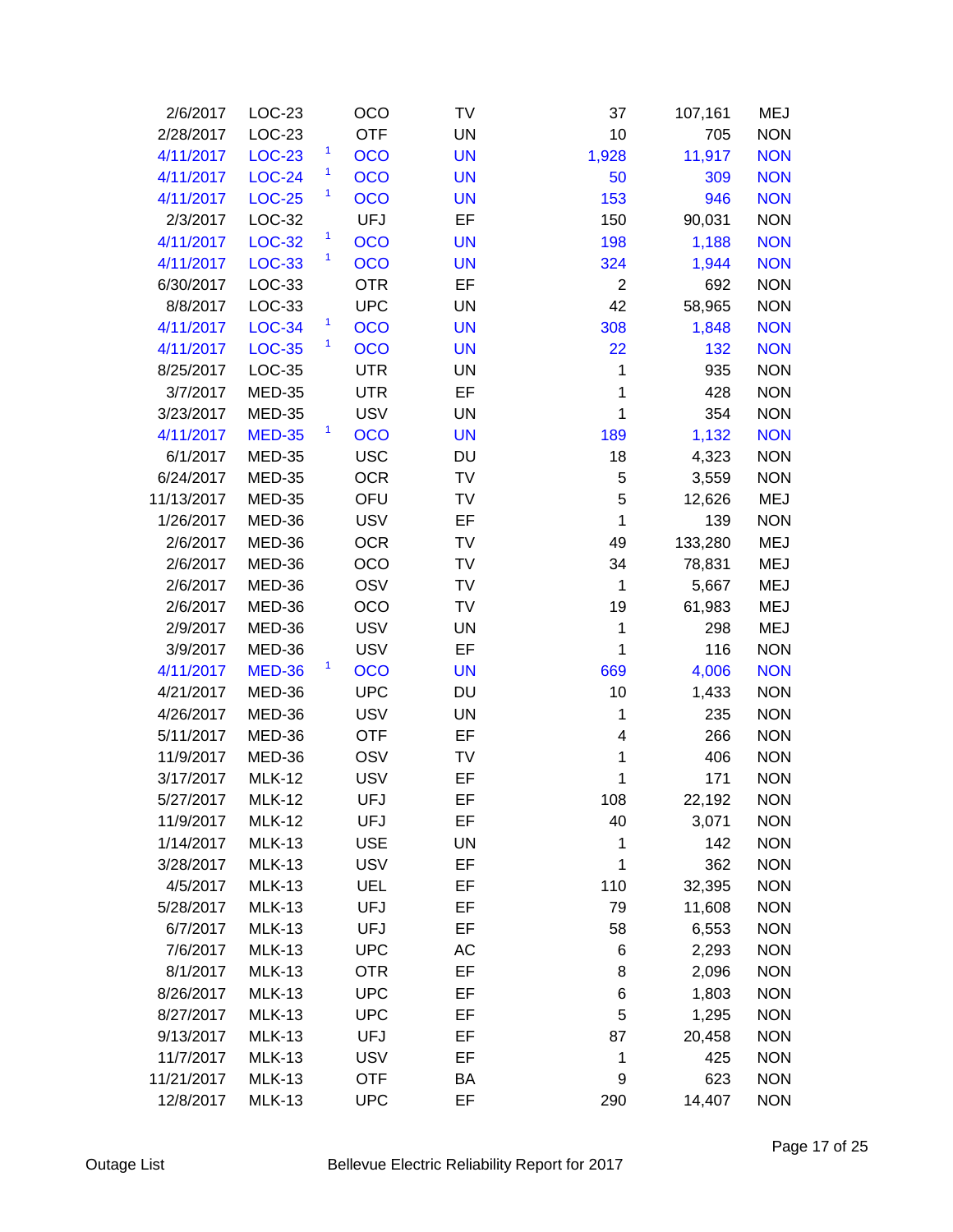| 12/8/2017  | <b>MLK-13</b> | <b>UPC</b> | EF        | 12             | 120       | <b>NON</b> |
|------------|---------------|------------|-----------|----------------|-----------|------------|
| 12/8/2017  | <b>MLK-13</b> | <b>UPC</b> | EF        | 79             | 1,111     | <b>NON</b> |
| 1/15/2017  | <b>MLK-15</b> | OFU        | BA        | 4              | 353       | <b>NON</b> |
| 4/7/2017   | <b>MLK-15</b> | OCO        | TV        | 24             | 3,884     | <b>MEN</b> |
| 5/23/2017  | <b>MLK-15</b> | <b>OTF</b> | BA        | 1              | 87        | <b>MEN</b> |
| 7/14/2017  | <b>MLK-15</b> | <b>OTR</b> | BA        | 1              | 237       | <b>NON</b> |
| 9/2/2017   | <b>MLK-15</b> |            | UN        | 3              | 431       | <b>NON</b> |
| 10/6/2017  | <b>MLK-15</b> | <b>UOT</b> | TV        | 108            | 11,502    | <b>NON</b> |
| 10/6/2017  | <b>MLK-15</b> | <b>UOT</b> | TV        | 300            | 5,885     | <b>NON</b> |
| 10/18/2017 | <b>MLK-15</b> | OCO        | TV        | 16             | 1,216     | <b>MEJ</b> |
| 11/13/2017 | <b>MLK-15</b> | OCO        | TV        | 10             | 16,807    | <b>MEJ</b> |
| 2/6/2017   | <b>MLK-16</b> | OCO        | TV        | 21             | 78,824    | <b>MEJ</b> |
| 4/1/2017   | <b>MLK-16</b> | <b>UPC</b> | EF        | 60             | 31,384    | <b>NON</b> |
| 5/10/2017  | <b>MLK-16</b> | <b>UFJ</b> | EF        | 127            | 126,220   | <b>NON</b> |
| 12/17/2017 | <b>MLK-16</b> | <b>USV</b> | EF        | $\overline{c}$ | 965       | <b>NON</b> |
| 12/27/2017 | <b>MLK-16</b> | <b>OCN</b> | EF        | $\overline{c}$ | 304       | <b>NON</b> |
| 2/10/2017  | <b>NOB-12</b> | OCO        | TV        | $\mathbf{1}$   | 15        | <b>NMJ</b> |
| 3/10/2017  | <b>NOB-12</b> | OCO        | FI        | $\overline{2}$ | 105       | <b>NON</b> |
| 11/14/2017 | <b>NOB-14</b> | <b>UTR</b> | EF        | 1              | 2,525     | <b>NMJ</b> |
| 5/12/2017  | <b>NOB-22</b> | <b>UPC</b> | EF        | $\overline{7}$ | 4,088     | <b>NON</b> |
| 10/27/2017 | <b>NOB-23</b> | <b>UTC</b> | UN        | 0              | 332       | <b>NON</b> |
| 10/27/2017 | <b>NOB-23</b> | <b>PTF</b> | <b>UN</b> | 24             | 669       | <b>NON</b> |
| 2/6/2017   | <b>NOB-24</b> | <b>OTR</b> | TV        | 129            | 281,835   | <b>MEJ</b> |
| 2/6/2017   | <b>NOB-24</b> | OCO        | TV        | 24             | 44,424    | <b>MEJ</b> |
| 2/7/2017   | <b>NOB-24</b> | <b>OCR</b> | TV        | 4              | 120       | <b>NMJ</b> |
| 6/9/2017   | <b>NOB-24</b> | <b>UTR</b> | EF        | 6              | 1,690     | <b>NON</b> |
| 7/9/2017   | <b>NOB-24</b> | <b>OTR</b> | EF        | 152            | 17,612    | <b>NON</b> |
| 8/24/2017  | <b>NOB-24</b> | <b>UPC</b> | EF        | 3              | 1,221     | <b>NON</b> |
| 8/28/2017  | <b>NOB-24</b> | <b>UPC</b> | EF        | 3              | 3,270     | <b>NON</b> |
| 9/18/2017  | <b>NOB-24</b> | <b>UPC</b> | EF        | 975            | 181,366   | <b>NON</b> |
| 11/7/2017  | <b>NOB-24</b> | <b>USV</b> | EF        | 1              | 65        | <b>NON</b> |
| 11/13/2017 | <b>NOB-24</b> | OCO        | TV        | 311            | 355,307   | <b>MEJ</b> |
| 2/6/2017   | <b>NRU-23</b> | OCO        | TV        | 1              | 2,881     | MEJ        |
| 2/6/2017   | <b>NRU-23</b> | OCO        | TV        | 649            | 1,273,601 | MEJ        |
| 2/6/2017   | <b>NRU-23</b> | OCO        | TV        | 0              | 4,841     | <b>MEJ</b> |
| 2/8/2017   | <b>NRU-23</b> | OCO        | TV        | 3              | 2,251     | <b>NMJ</b> |
| 2/8/2017   | <b>NRU-23</b> | OCO        | TV        | 9              | 188       | <b>NMJ</b> |
| 2/9/2017   | <b>NRU-23</b> | OCO        | TV        | 5              | 1,141     | <b>MEJ</b> |
| 2/25/2017  | <b>NRU-23</b> | <b>UPC</b> | EF        | 68             | 7,091     | <b>NON</b> |
| 3/23/2017  | <b>NRU-23</b> | <b>OTR</b> | UN        | $\overline{2}$ | 264       | <b>NON</b> |
| 4/30/2017  | <b>NRU-23</b> | <b>UPT</b> | EF        | 3              | 1,086     | <b>NON</b> |
| 5/7/2017   | <b>NRU-23</b> | <b>UTC</b> | BA        | 4              | 425       | <b>NON</b> |
| 6/10/2017  | <b>NRU-23</b> | <b>UTC</b> | BA        | 4              | 177       | <b>NON</b> |
| 6/30/2017  | <b>NRU-23</b> | <b>UTC</b> | BA        | 4              | 280       | <b>NON</b> |
| 8/12/2017  | <b>NRU-23</b> | <b>OTF</b> | BA        | 5              | 244       | <b>NON</b> |
| 8/15/2017  | <b>NRU-23</b> | <b>UTC</b> | EF        | 3              | 312       | <b>NON</b> |
| 9/1/2017   | <b>NRU-23</b> | OFU        | BA        | 9              | 823       | <b>NON</b> |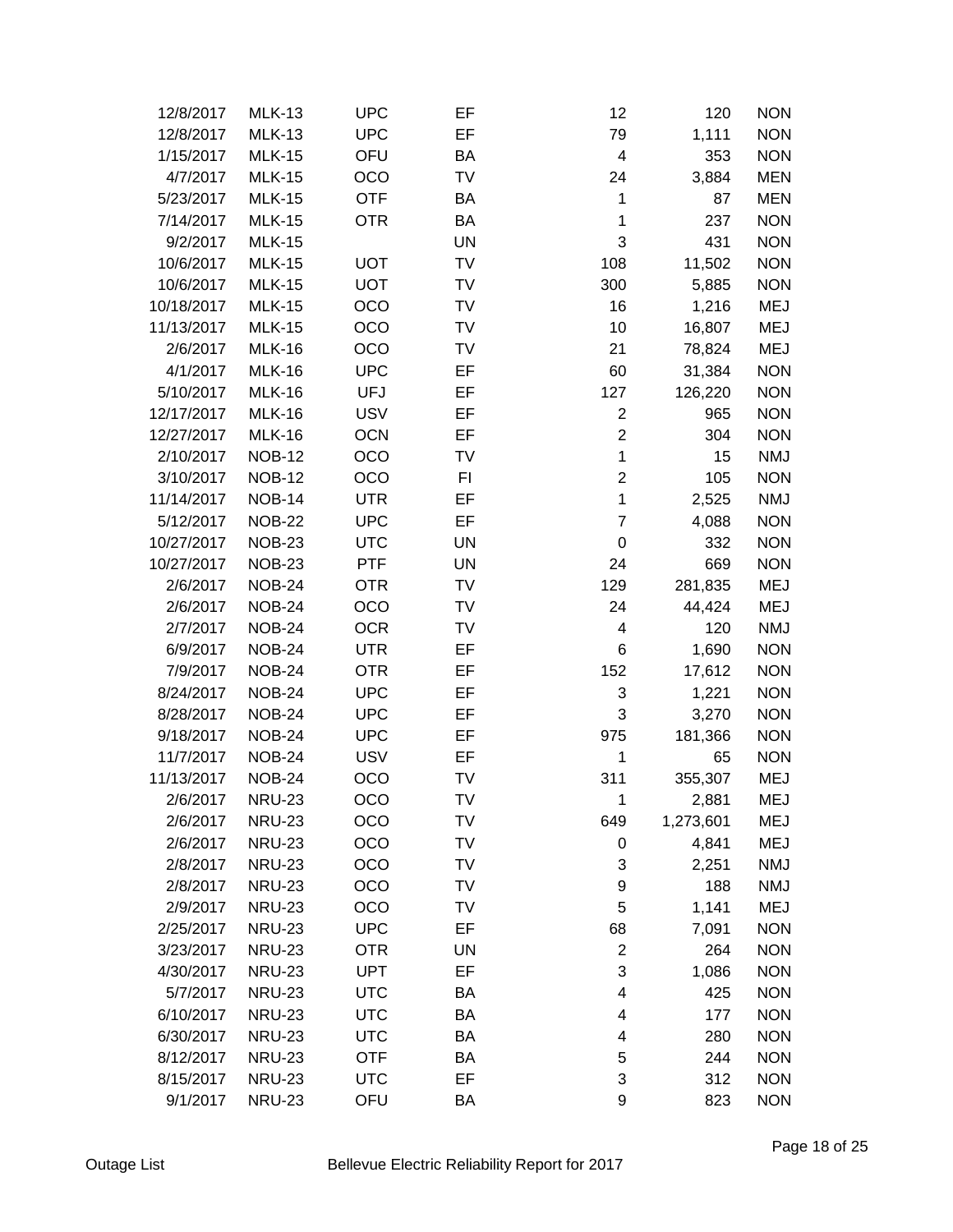| 10/1/2017  | <b>NRU-23</b> | <b>UPC</b>      | EF        | 5              | 1,318   | <b>NON</b> |
|------------|---------------|-----------------|-----------|----------------|---------|------------|
| 10/3/2017  | <b>NRU-23</b> | <b>UTC</b>      | <b>UN</b> | 4              | 655     | <b>NON</b> |
| 10/8/2017  | <b>NRU-23</b> | <b>UTC</b>      | BA        | 4              | 518     | <b>NON</b> |
| 11/13/2017 | <b>NRU-23</b> | OCO             | TV        | 4              | 9,959   | <b>MEJ</b> |
| 11/13/2017 | <b>NRU-23</b> | OCO             | TV        | 1              | 2,265   | <b>MEJ</b> |
| 2/6/2017   | <b>NRU-25</b> | <b>OTF</b>      | <b>TV</b> | 0              | 3,213   | <b>MEJ</b> |
| 2/6/2017   | <b>NRU-25</b> | OCO             | TV        | 131            | 235,188 | <b>MEJ</b> |
| 2/8/2017   | <b>NRU-25</b> | OSV             | <b>TV</b> | $\overline{2}$ | 1,292   | <b>NMJ</b> |
| 2/18/2017  | <b>NRU-25</b> | <b>UTC</b>      | <b>UN</b> | $\overline{7}$ | 1,644   | <b>NON</b> |
| 2/23/2017  | <b>NRU-25</b> | <b>UHH</b>      | EF        | 5              | 6,284   | <b>NON</b> |
| 4/7/2017   | <b>NRU-25</b> | OCO             | TV        | 10             | 2,433   | <b>MEN</b> |
| 5/1/2017   | <b>NRU-25</b> | <b>OTF</b>      | BA        | $\overline{2}$ | 90      | <b>NON</b> |
| 5/2/2017   | <b>NRU-25</b> | <b>UPC</b>      | EF        | 205            | 31,295  | <b>NON</b> |
| 5/29/2017  | <b>NRU-25</b> | <b>UPT</b>      | EF        | $\overline{7}$ | 893     | <b>NON</b> |
| 6/17/2017  | <b>NRU-25</b> | OFU             | BA        | $\overline{2}$ | 207     | <b>NON</b> |
| 6/29/2017  | <b>NRU-25</b> | <b>UPC</b>      | EF        | 152            | 56,154  | <b>NON</b> |
| 11/23/2017 | <b>NRU-25</b> | <b>UTF</b>      | EF        | $\overline{7}$ | 113     | <b>NON</b> |
| 11/23/2017 | <b>NRU-25</b> | <b>UTR</b>      | EF        | 70             | 2,001   | <b>NON</b> |
| 11/23/2017 | <b>NRU-25</b> | <b>UTF</b>      | OD        | $\overline{7}$ | 1,540   | <b>NON</b> |
| 11/24/2017 | <b>NRU-25</b> | <b>USV</b>      | EF        | $\mathbf{1}$   | 941     | <b>NON</b> |
| 12/17/2017 | <b>NRU-25</b> | <b>USV</b>      | EF        | 1              | 477     | <b>NON</b> |
| 12/24/2017 | <b>NRU-25</b> | <b>UPC</b>      | EF        | 32             | 13,705  | <b>NON</b> |
| 5/28/2017  | <b>NRU-26</b> | <b>UTC</b>      | BA        | 36             | 3,361   | <b>NON</b> |
| 1/6/2017   | <b>NRU-27</b> | <b>UTC</b>      | BA        | 21             | 2,265   | <b>NON</b> |
| 2/17/2017  | <b>NRU-27</b> | <b>UTR</b>      | EF        | 139            | 26,883  | <b>NON</b> |
| 4/29/2017  | <b>NRU-27</b> | <b>UGF</b>      | BA        | 145            | 34,501  | <b>NON</b> |
| 5/3/2017   | <b>NRU-27</b> | <b>UTR</b>      | EF        | 14             | 4,582   | <b>NON</b> |
| 5/3/2017   | <b>NRU-27</b> | <b>UPT</b>      | OD        | 1              | 149     | <b>NON</b> |
| 6/8/2017   | <b>NRU-27</b> | <b>OFC</b>      | TV        | 20             | 1,309   | <b>NON</b> |
| 8/4/2017   | <b>NRU-27</b> | <b>UPC</b>      | AC        | 492            | 53,907  | <b>NON</b> |
| 8/13/2017  | <b>NRU-27</b> | <b>UPC</b>      | EF        | 63             | 14,097  | <b>NON</b> |
| 8/28/2017  | <b>NRU-27</b> | <b>UTC</b>      | <b>OE</b> | 480            | 10,096  | <b>NON</b> |
| 8/28/2017  | <b>NRU-27</b> | UFJ             | TV        | 26             | 4,047   | <b>NON</b> |
| 10/6/2017  | <b>NRU-27</b> | OCO             | UN        | 521            | 117,859 | <b>NON</b> |
| 10/18/2017 | <b>NRU-27</b> | OCO             | AC        | 522            | 101,703 | <b>MEJ</b> |
| 4/11/2017  | <b>OVE-12</b> | <b>OCO</b>      | <b>UN</b> | 550            | 3,477   | <b>NON</b> |
| 4/22/2017  | <b>OVE-12</b> | <b>OTF</b>      | BA        | 17             | 2,512   | <b>NON</b> |
| 6/9/2017   | <b>OVE-12</b> | <b>USE</b>      | EF        | 1              | 139     | <b>NON</b> |
| 11/13/2017 | <b>OVE-12</b> | OCO             | EF        | 860            | 970,004 | <b>MEJ</b> |
| 11/13/2017 | <b>OVE-12</b> | OCO             | TV        | 860            | 57,420  | MEJ        |
| 2/15/2017  | <b>OVE-15</b> | OCO             | <b>TV</b> | 4              | 34      | <b>NON</b> |
| 3/3/2017   | <b>OVE-15</b> | OFU             | TV        | 52             | 3,084   | <b>NON</b> |
| 4/7/2017   | <b>OVE-15</b> | <b>OTF</b>      | FI        | $\overline{2}$ | 600     | <b>MEN</b> |
| 4/11/2017  | <b>OVE-15</b> | 1<br><b>OCO</b> | <b>UN</b> | 714            | 4,514   | <b>NON</b> |
| 4/13/2017  | <b>OVE-15</b> | <b>OTF</b>      | BA        | 1              | 149     | <b>NON</b> |
| 5/4/2017   | <b>OVE-15</b> | OCO             | П         | 102            | 17,901  | <b>MEN</b> |
| 5/24/2017  | <b>OVE-15</b> | OCO             | <b>TV</b> | 4              | 1,293   | <b>NON</b> |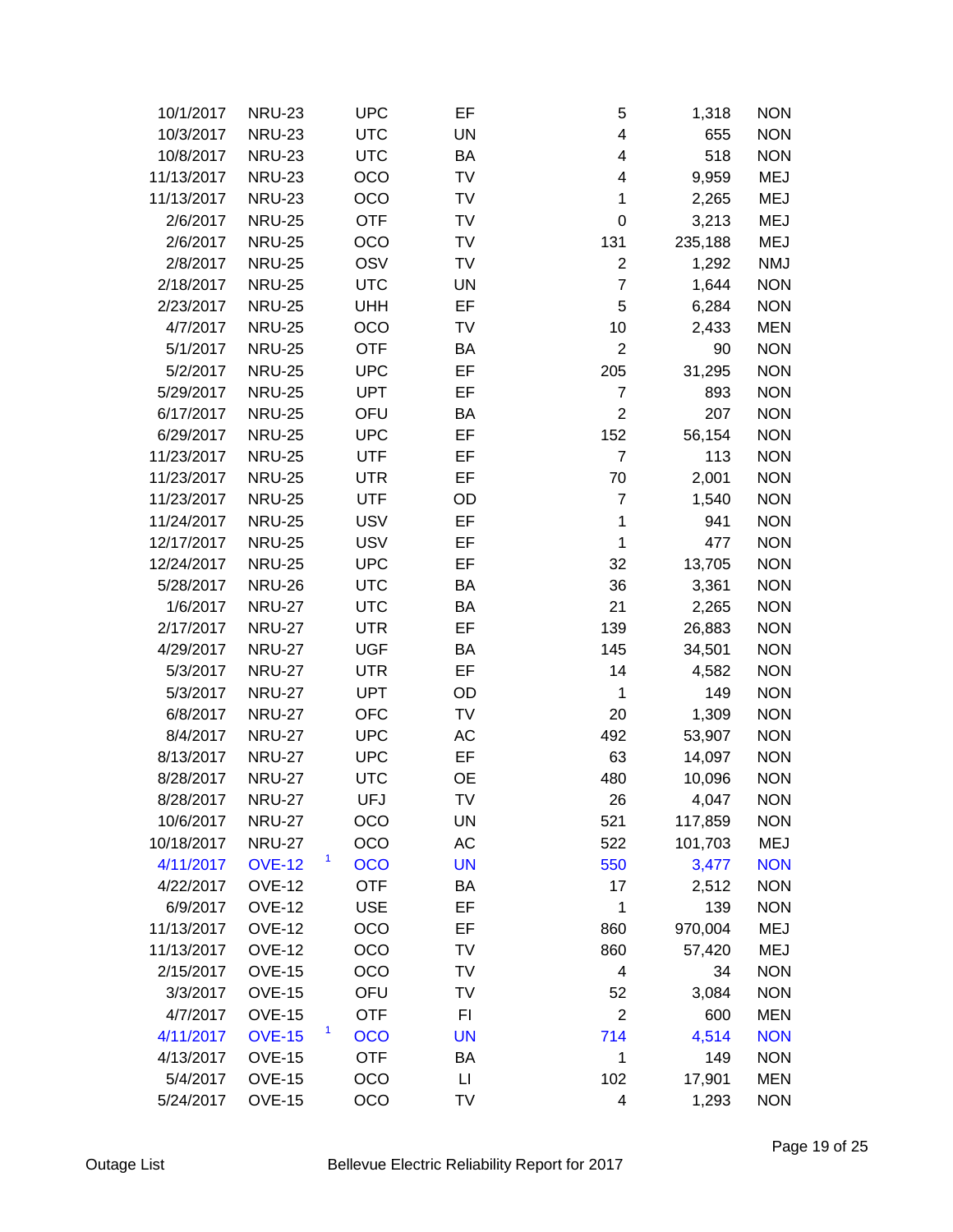| 6/8/2017   | <b>OVE-15</b> | <b>OPO</b> | AC        | 762                     | 114,303 | <b>NON</b> |
|------------|---------------|------------|-----------|-------------------------|---------|------------|
| 6/8/2017   | <b>OVE-15</b> | <b>OPO</b> | AC        | 0                       | 56,321  | <b>NON</b> |
| 6/8/2017   | <b>OVE-15</b> | <b>OPO</b> | EF        | 1                       | 162     | <b>NON</b> |
| 7/30/2017  | <b>OVE-15</b> | OFU        | BA        | $\overline{c}$          | 181     | <b>NON</b> |
| 8/11/2017  | <b>OVE-15</b> | OFU        | BA        | 5                       | 507     | <b>NON</b> |
| 8/23/2017  | <b>OVE-15</b> | <b>UPC</b> | EF        | 209                     | 38,089  | <b>NON</b> |
| 9/15/2017  | <b>OVE-15</b> | OFU        | UN        | 16                      | 2,293   | <b>NON</b> |
| 9/22/2017  | <b>OVE-15</b> | OFU        | BA        | $\overline{2}$          | 282     | <b>NON</b> |
| 11/14/2017 | <b>OVE-15</b> | <b>UTF</b> | TV        | 6                       | 9,840   | <b>NMJ</b> |
| 11/20/2017 | <b>OVE-15</b> | <b>USC</b> | EF        | $\mathbf{1}$            | 206     | <b>NON</b> |
| 1/8/2017   | <b>PHA-13</b> | <b>OPO</b> | EF        | 3                       | 1,682   | <b>NON</b> |
| 1/8/2017   | <b>PHA-13</b> | OCO        | TV        | 853                     | 42,824  | <b>NON</b> |
| 1/9/2017   | <b>PHA-13</b> | <b>OTF</b> | BA        | 3                       | 454     | <b>NON</b> |
| 1/9/2017   | <b>PHA-13</b> | <b>OTF</b> | BA        | 3                       | 207     | <b>NON</b> |
| 1/21/2017  | <b>PHA-13</b> | <b>UPC</b> | EF        | 216                     | 41,152  | <b>NON</b> |
| 2/3/2017   | <b>PHA-13</b> | OSV        | EF        | 1                       | 119     | <b>NON</b> |
| 2/6/2017   | <b>PHA-13</b> | <b>UOT</b> | TV        | 1                       | 4,550   | MEJ        |
| 2/8/2017   | <b>PHA-13</b> | OFU        | TV        | 5                       | 2,033   | <b>NMJ</b> |
| 5/5/2017   | <b>PHA-13</b> | OSV        | AC        | 1                       | 96      | <b>NON</b> |
| 5/11/2017  | <b>PHA-13</b> | <b>OTR</b> | BA        | 8                       | 3,027   | <b>NON</b> |
| 5/11/2017  | <b>PHA-13</b> | <b>OCR</b> | UN        | 66                      | 17,394  | <b>NON</b> |
| 6/3/2017   | <b>PHA-13</b> | <b>OTF</b> | BA        | 4                       | 204     | <b>NON</b> |
| 6/7/2017   | <b>PHA-13</b> | OCO        | EF        | 144                     | 33,859  | <b>NON</b> |
| 6/18/2017  | <b>PHA-13</b> | <b>USV</b> | EF        | 1                       | 126     | <b>NON</b> |
| 7/9/2017   | <b>PHA-13</b> | <b>OMP</b> | FI        | 1                       | 68      | <b>NON</b> |
| 7/30/2017  | <b>PHA-13</b> | <b>UPC</b> | <b>UN</b> | 6                       | 2,307   | <b>NON</b> |
| 8/16/2017  | <b>PHA-13</b> | <b>OCE</b> | EF        | $\overline{c}$          | 256     | <b>NON</b> |
| 8/19/2017  | <b>PHA-13</b> | <b>OTR</b> | TV        | $\overline{\mathbf{4}}$ | 1,521   | <b>NON</b> |
| 8/24/2017  | <b>PHA-13</b> | <b>OTF</b> | BA        | 3                       | 160     | <b>NON</b> |
| 9/22/2017  | <b>PHA-13</b> | <b>USV</b> | <b>OE</b> | $\mathbf{1}$            | 103     | <b>NON</b> |
| 10/25/2017 | <b>PHA-13</b> | <b>UPC</b> | UN        | 6                       | 2,643   | <b>NON</b> |
| 11/27/2017 | <b>PHA-13</b> | <b>UPC</b> | EF        | 6                       | 2,946   | <b>NON</b> |
| 2/6/2017   | <b>PHA-15</b> | OSV        | TV        | 1                       | 1,724   | MEJ        |
| 1/30/2017  | <b>PHA-16</b> | OSV        | EF        | 1                       | 192     | <b>NON</b> |
| 2/6/2017   | <b>PHA-16</b> | <b>OFC</b> | TV        | 3                       | 7,078   | <b>MEJ</b> |
| 2/6/2017   | <b>PHA-16</b> | OCO        | TV        | 44                      | 92,334  | <b>MEJ</b> |
| 2/6/2017   | <b>PHA-16</b> | OSV        | TV        | 1                       | 2,063   | MEJ        |
| 2/6/2017   | <b>PHA-16</b> | <b>OTF</b> | TV        | 6                       | 12,321  | <b>MEJ</b> |
| 2/6/2017   | <b>PHA-16</b> | OSV        | TV        | 1                       | 1,893   | <b>MEJ</b> |
| 2/8/2017   | <b>PHA-16</b> | OSV        | TV        | 1                       | 1,017   | <b>NMJ</b> |
| 2/10/2017  | <b>PHA-16</b> | OCO        | OD        | 45                      | 2,255   | <b>NMJ</b> |
| 2/10/2017  | <b>PHA-16</b> | OCO        | TV        | 3                       | 451     | <b>NMJ</b> |
| 3/9/2017   | <b>PHA-16</b> | <b>UHH</b> | EF        | 1                       | 216     | <b>NON</b> |
| 3/22/2017  | <b>PHA-16</b> | <b>OTF</b> | BA        | 5                       | 236     | <b>NON</b> |
| 6/4/2017   | <b>PHA-16</b> | <b>OTR</b> | EF        | 3                       | 640     | <b>NON</b> |
| 7/2/2017   | <b>PHA-16</b> | <b>OTR</b> | BA        | 4                       | 1,189   | <b>NON</b> |
| 7/2/2017   | <b>PHA-16</b> | OFU        | UN        | 121                     | 9,160   | <b>NON</b> |
|            |               |            |           |                         |         |            |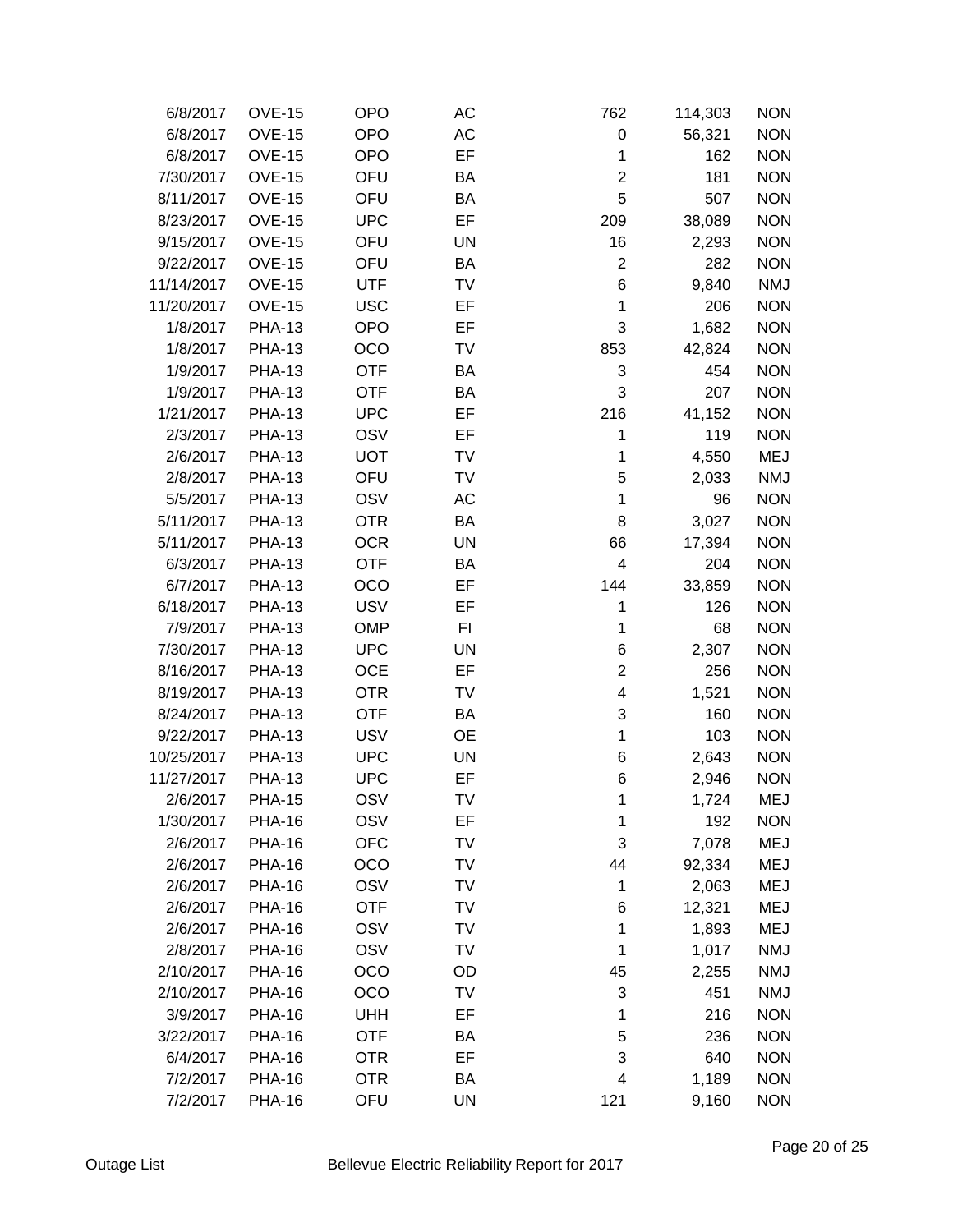| 7/6/2017   | <b>PHA-16</b> | <b>OTF</b>      | BA        | 3                       | 195     | <b>NON</b> |
|------------|---------------|-----------------|-----------|-------------------------|---------|------------|
| 7/28/2017  | <b>PHA-16</b> | <b>OTF</b>      | BA        | 5                       | 341     | <b>NON</b> |
| 10/3/2017  | <b>PHA-16</b> | OSV             | TV        | 1                       | 212     | <b>NON</b> |
| 11/14/2017 | <b>PHA-16</b> | OCO             | TV        | $\overline{2}$          | 1,394   | <b>NMJ</b> |
| 11/14/2017 | <b>PHA-16</b> | OSV             | TV        | $\mathbf{1}$            | 864     | <b>NMJ</b> |
| 11/14/2017 | <b>PHA-16</b> | <b>OTF</b>      | TV        | 5                       | 106     | <b>NMJ</b> |
| 12/26/2017 | <b>PHA-16</b> | <b>OTR</b>      | EF        | 6                       | 364     | <b>NON</b> |
| 1/8/2017   | <b>PHA-17</b> | OCO             | EF        | 96                      | 23,475  | <b>NON</b> |
| 2/2/2017   | <b>PHA-17</b> | OSV             | EF        | 1                       | 154     | <b>NON</b> |
| 2/6/2017   | <b>PHA-17</b> | OCO             | TV        | $\overline{\mathbf{4}}$ | 9,261   | <b>MEJ</b> |
| 6/12/2017  | <b>PHA-17</b> | OSV             | UN        | 1                       | 78      | <b>NON</b> |
| 10/18/2017 | <b>PHA-17</b> | OCO             | TV        | 36                      | 18,334  | <b>MEN</b> |
| 11/2/2017  | <b>PHA-17</b> | OCO             | TV        | 5                       | 491     | <b>NON</b> |
| 11/13/2017 | <b>PHA-17</b> | OCO             | TV        | 701                     | 372,126 | <b>MEJ</b> |
| 2/6/2017   | <b>ROS-17</b> | OCO             | TV        | 1                       | 4,814   | <b>MEJ</b> |
| 2/10/2017  | <b>ROS-17</b> | <b>USV</b>      | EF        | 1                       | 452     | <b>NMJ</b> |
| 2/10/2017  | <b>ROS-17</b> | <b>USV</b>      | UN        | 1                       | 452     | <b>NMJ</b> |
| 5/20/2017  | <b>ROS-17</b> | <b>UPS</b>      | BA        | 263                     | 28,047  | <b>NON</b> |
| 7/10/2017  | <b>ROS-17</b> | <b>OTF</b>      | BA        | 4                       | 253     | <b>NON</b> |
| 10/8/2017  | <b>ROS-17</b> | <b>OTR</b>      | EF        | $\overline{\mathbf{4}}$ | 1,311   | <b>NON</b> |
| 10/19/2017 | <b>ROS-17</b> | <b>UFJ</b>      | EF        | 160                     | 26,099  | <b>NMJ</b> |
| 12/21/2017 | <b>ROS-17</b> | OSV             | FI        | 1                       | 86      | <b>NON</b> |
| 2/6/2017   | <b>SBE-22</b> | OSV             | CE        | 1                       | 2,906   | <b>MEJ</b> |
| 2/26/2017  | <b>SBE-22</b> | <b>OTR</b>      | UN        | 3                       | 889     | <b>NON</b> |
| 3/16/2017  | <b>SBE-22</b> | <b>OCN</b>      | TV        | 1                       | 67      | <b>NON</b> |
| 3/22/2017  | <b>SBE-22</b> | OSV             | <b>CP</b> | 1                       | 40      | <b>NON</b> |
| 4/11/2017  | <b>SBE-22</b> | 1<br><b>OCO</b> | <b>UN</b> | 363                     | 2,204   | <b>NON</b> |
| 5/5/2017   | <b>SBE-22</b> | <b>USV</b>      | EF        | 1                       | 550     | <b>NON</b> |
| 6/15/2017  | <b>SBE-22</b> | OSV             | TV        | 1                       | 271     | <b>NON</b> |
| 7/18/2017  | <b>SBE-22</b> | <b>OTF</b>      | BA        | 5                       | 388     | <b>NON</b> |
| 8/8/2017   | <b>SBE-22</b> | OSV             | AC        | 5                       | 104     | <b>NON</b> |
| 8/19/2017  | <b>SBE-22</b> | <b>UTC</b>      | OD        | 3                       | 258     | <b>NON</b> |
| 9/10/2017  | <b>SBE-22</b> | OFU             | BA        | 29                      | 380     | <b>NON</b> |
| 9/19/2017  | <b>SBE-22</b> | OFU             | UN        | 29                      | 4,374   | <b>NON</b> |
| 10/25/2017 | <b>SBE-22</b> | <b>OCR</b>      | BA        | 28                      | 4,781   | <b>NON</b> |
| 11/3/2017  | <b>SBE-22</b> | <b>USC</b>      | UN        | 1                       | 171     | <b>NON</b> |
| 2/12/2017  | <b>SBE-23</b> | <b>UPS</b>      | EF        | 358                     | 26,117  | <b>NON</b> |
| 4/11/2017  | <b>SBE-23</b> | 1<br><b>OCO</b> | <b>UN</b> | 247                     | 1,500   | <b>NON</b> |
| 8/2/2017   | <b>SBE-23</b> | <b>OTF</b>      | BA        | 5                       | 478     | <b>NON</b> |
| 12/4/2017  | <b>SBE-23</b> | <b>USC</b>      | EF        | 1                       | 224     | <b>NON</b> |
| 12/27/2017 | <b>SBE-23</b> | <b>UTR</b>      | EF        | 9                       | 633     | <b>NON</b> |
| 12/27/2017 | <b>SBE-23</b> | <b>USV</b>      | EF        | 1                       | 20      | <b>NON</b> |
| 4/11/2017  | <b>SBE-25</b> | 1<br><b>OCO</b> | <b>UN</b> | 447                     | 2,715   | <b>NON</b> |
| 7/7/2017   | <b>SBE-25</b> | <b>OTR</b>      | EF        | 3                       | 986     | <b>NON</b> |
| 7/7/2017   | <b>SBE-25</b> | <b>OTR</b>      | EF        | 1                       | 263     | <b>NON</b> |
| 10/18/2017 | <b>SBE-25</b> | <b>UTC</b>      | UN        | 89                      | 41,655  | <b>MEJ</b> |
| 10/26/2017 | <b>SBE-25</b> | OSV             | TV        | 1                       | 212     | <b>NON</b> |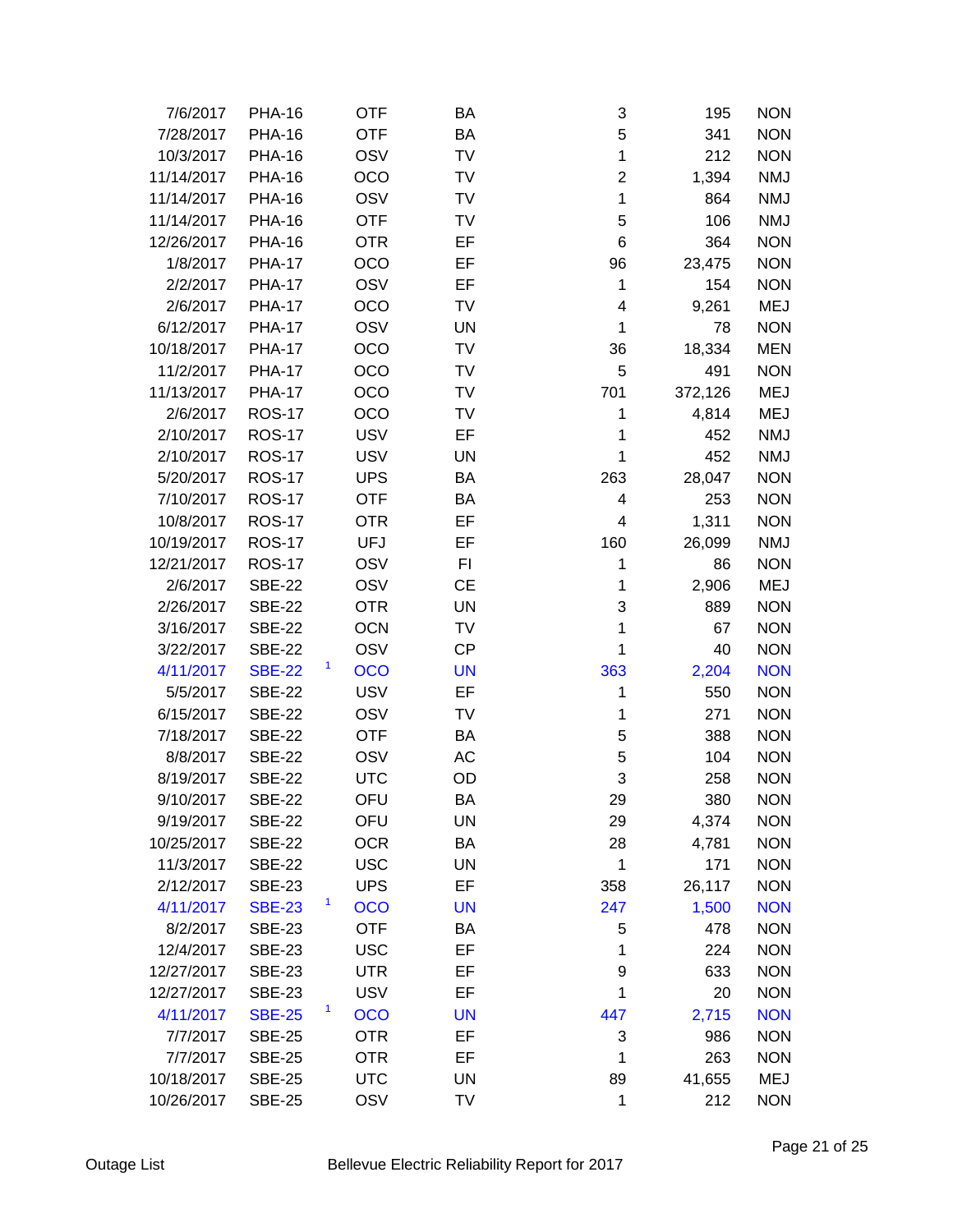| 10/27/2017 | <b>SBE-25</b> | <b>OPO</b>      | TV        | 3                       | 1,648     | <b>NON</b> |
|------------|---------------|-----------------|-----------|-------------------------|-----------|------------|
| 11/7/2017  | <b>SBE-25</b> | <b>OCN</b>      | <b>UN</b> | 1                       | 113       | <b>NON</b> |
| 11/16/2017 | <b>SBE-25</b> | OSV             | TV        | $\overline{\mathbf{4}}$ | 722       | <b>NON</b> |
| 2/1/2017   | <b>SBE-26</b> | OCO             | EF        | 33                      | 5,754     | <b>NON</b> |
| 2/1/2017   | <b>SBE-26</b> | <b>OPO</b>      | EF        | 15                      | 710       | <b>NON</b> |
| 2/6/2017   | <b>SBE-26</b> | OCO             | TV        | 27                      | 59,458    | <b>MEJ</b> |
| 2/6/2017   | <b>SBE-26</b> | OCO             | TV        | 42                      | 148,937   | <b>MEJ</b> |
| 2/6/2017   | <b>SBE-26</b> | OCO             | TV        | $\overline{\mathbf{4}}$ | 11,042    | <b>MEJ</b> |
| 2/6/2017   | <b>SBE-26</b> | OCO             | <b>UN</b> | 27                      | 84,917    | <b>MEJ</b> |
| 2/7/2017   | <b>SBE-26</b> | OSV             | TV        | 1                       | 1,449     | <b>NMJ</b> |
| 2/15/2017  | <b>SBE-26</b> | OCO             | AC        | 5                       | 82        | <b>NON</b> |
| 3/18/2017  | <b>SBE-26</b> | <b>UTC</b>      | UN        | 12                      | 2,357     | <b>NON</b> |
| 4/7/2017   | <b>SBE-26</b> | OFU             | TV        | 188                     | 32,067    | <b>MEN</b> |
| 4/11/2017  | <b>SBE-26</b> | 1<br><b>OCO</b> | <b>UN</b> | 1,744                   | 10,591    | <b>NON</b> |
| 4/17/2017  | <b>SBE-26</b> | <b>OPO</b>      | EF        | 3                       | 578       | <b>NON</b> |
| 5/16/2017  | <b>SBE-26</b> | OCO             | TV        | 208                     | 91,844    | <b>NON</b> |
| 6/10/2017  | <b>SBE-26</b> | <b>UTC</b>      | BA        | 12                      | 1,329     | <b>NON</b> |
| 7/14/2017  | <b>SBE-26</b> | OFU             | BA        | 4                       | 463       | <b>NON</b> |
| 7/15/2017  | <b>SBE-26</b> | <b>OTF</b>      | BA        | 3                       | 669       | <b>NON</b> |
| 7/24/2017  | <b>SBE-26</b> | <b>OTF</b>      | BA        | 3                       | 108       | <b>NON</b> |
| 9/12/2017  | <b>SBE-26</b> | <b>UPC</b>      | EF        | 82                      | 13,439    | <b>NON</b> |
| 11/8/2017  | <b>SBE-26</b> | <b>UTC</b>      | TV        | $\mathbf{1}$            | 306       | <b>NON</b> |
| 11/13/2017 | <b>SBE-26</b> | OCO             | TV        | 249                     | 331,046   | <b>MEJ</b> |
| 12/28/2017 | <b>SBE-26</b> | OCO             | EF        | 272                     | 7,670     | <b>NON</b> |
| 12/29/2017 | <b>SBE-26</b> | OCO             | TV        | 70                      | 31,978    | <b>MEJ</b> |
| 1/27/2017  | <b>SOM-13</b> | <b>USC</b>      | EF        | 1                       | 71        | <b>NON</b> |
| 2/6/2017   | <b>SOM-13</b> | <b>SCB</b>      | TV        | 1,174                   | 788,693   | <b>MEJ</b> |
| 5/4/2017   | <b>SOM-13</b> | <b>USV</b>      | <b>UN</b> | 1                       | 303       | <b>MEN</b> |
| 5/7/2017   | <b>SOM-13</b> | <b>USV</b>      | EF        | 1                       | 339       | <b>NON</b> |
| 5/8/2017   | <b>SOM-13</b> | <b>USV</b>      | EF        | 1                       | 106       | <b>NON</b> |
| 6/25/2017  | <b>SOM-13</b> | <b>USV</b>      | AC        | 1                       | 310       | <b>NON</b> |
| 10/6/2017  | <b>SOM-13</b> | <b>OSW</b>      | TV        | 1                       | 204       | <b>NON</b> |
| 2/6/2017   | <b>SOM-15</b> | <b>SCB</b>      | TV        | 1,744                   | 1,174,642 | MEJ        |
| 2/15/2017  | <b>SOM-15</b> | <b>USV</b>      | EF        | 1                       | 468       | <b>NON</b> |
| 2/20/2017  | <b>SOM-15</b> | <b>USV</b>      | EF        | 1                       | 115       | <b>NON</b> |
| 3/24/2017  | <b>SOM-15</b> | <b>USV</b>      | EF        | 1                       | 89        | <b>NON</b> |
| 4/9/2017   | <b>SOM-15</b> | <b>USV</b>      | EF        | 1                       | 54        | <b>NON</b> |
| 4/19/2017  | <b>SOM-15</b> | <b>USV</b>      | DU        | 1                       | 107       | <b>NON</b> |
| 5/8/2017   | <b>SOM-15</b> | <b>UPC</b>      | <b>DU</b> | 16                      | 4,838     | <b>NON</b> |
| 5/19/2017  | <b>SOM-15</b> | UFJ             | EF        | 52                      | 9,121     | <b>NON</b> |
| 6/4/2017   | <b>SOM-15</b> | <b>UPC</b>      | EF        | 65                      | 17,638    | <b>NON</b> |
| 10/5/2017  | <b>SOM-15</b> | <b>USV</b>      | DU        | 1                       | 135       | <b>NON</b> |
| 10/19/2017 | <b>SOM-15</b> | <b>UPT</b>      | EF        | 73                      | 27,162    | <b>NMJ</b> |
| 1/15/2017  | <b>SOM-16</b> | <b>OTR</b>      | EF        | $\overline{\mathbf{4}}$ | 1,248     | <b>NON</b> |
| 2/6/2017   | <b>SOM-16</b> | <b>UTC</b>      | EF        | 53                      | 118,461   | MEJ        |
| 2/6/2017   | <b>SOM-16</b> | OCO             | TV        | 0                       | 910,048   | <b>MEJ</b> |
| 2/6/2017   | <b>SOM-16</b> | OCO             | TV        | 2,452                   | 532,451   | MEJ        |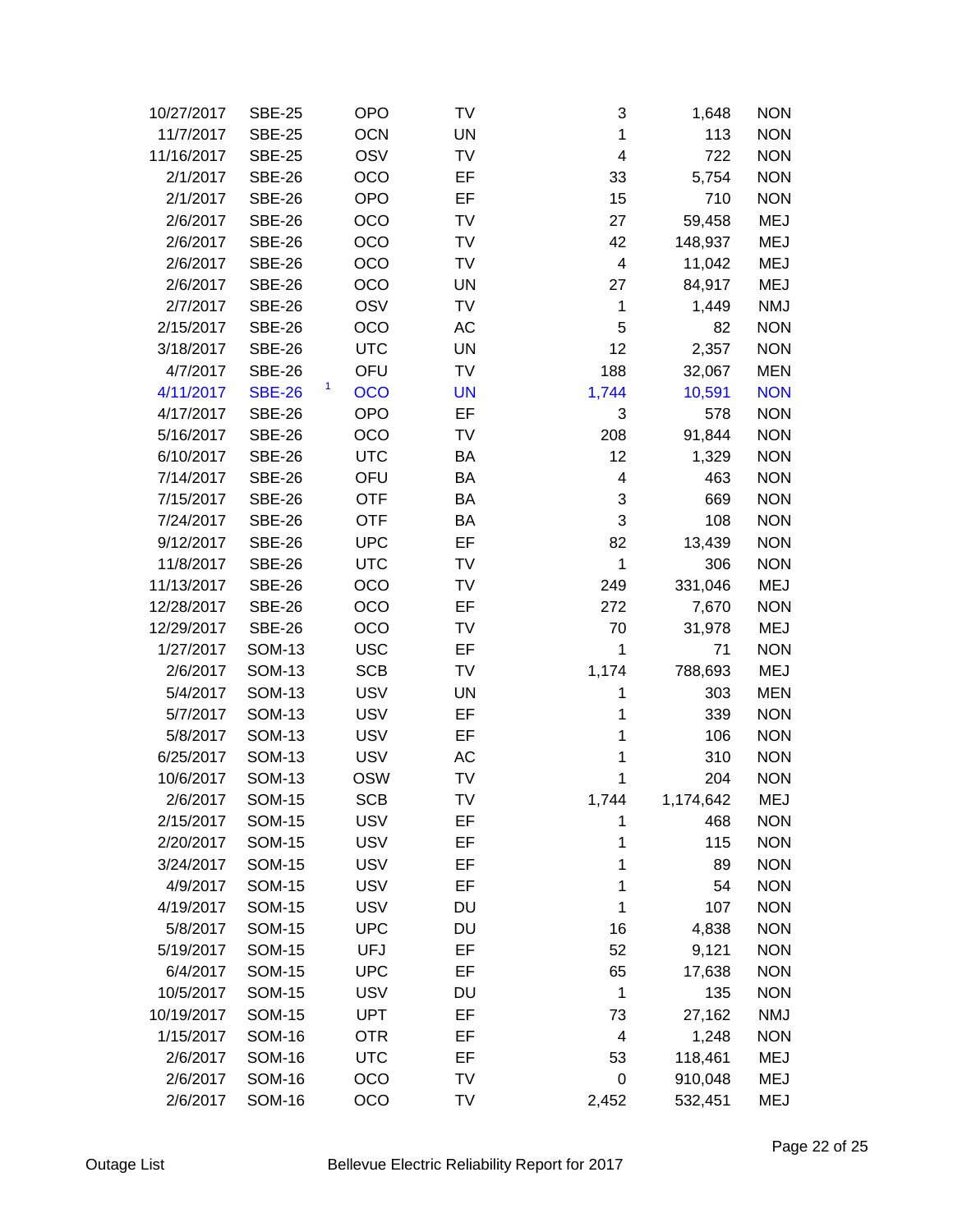| 2/7/2017   | <b>SOM-16</b>                              | OSV           | TV        | 4              | 2,869     | NMJ        |
|------------|--------------------------------------------|---------------|-----------|----------------|-----------|------------|
| 2/22/2017  | <b>SOM-16</b>                              | <b>USV</b>    | EF        | 1              | 525       | <b>NON</b> |
| 3/25/2017  | <b>SOM-16</b>                              | <b>OTF</b>    | BA        | 3              | 253       | <b>NON</b> |
| 4/4/2017   | <b>SOM-16</b>                              | <b>USV</b>    | F1        | $\overline{2}$ | 122       | <b>NON</b> |
| 4/5/2017   | <b>SOM-16</b>                              | <b>USV</b>    | EF        | 8              | 669       | <b>NON</b> |
| 5/27/2017  | <b>SOM-16</b>                              | <b>UHH</b>    | TV        | 1              | 493       | <b>NON</b> |
| 6/3/2017   | <b>SOM-16</b>                              | <b>UPS</b>    | BA        | 2,613          | 219,884   | <b>NON</b> |
| 6/3/2017   | <b>SOM-16</b>                              | <b>UPS</b>    | BA        | 86             | 25,691    | <b>NON</b> |
| 6/25/2017  | <b>SOM-16</b>                              | <b>USV</b>    | DU        | $\mathbf{1}$   | 135       | <b>NON</b> |
| 7/2/2017   | <b>SOM-16</b>                              | OFU           | BA        | 82             | 9,783     | <b>NON</b> |
| 7/14/2017  | <b>SOM-16</b>                              | <b>USV</b>    | EF        | $\mathbf{1}$   | 164       | <b>NON</b> |
| 7/21/2017  | <b>SOM-16</b>                              | <b>UTC</b>    | <b>UN</b> | 16             | 2,133     | <b>NON</b> |
| 7/31/2017  | <b>SOM-16</b>                              | <b>UPC</b>    | <b>UN</b> | 156            | 105,567   | <b>NON</b> |
| 8/22/2017  | <b>SOM-16</b>                              | OCO           | EF        | 1              | 47        | <b>NON</b> |
| 9/6/2017   | <b>SOM-16</b>                              | <b>USV</b>    | EF        | 1              | 119       | <b>NON</b> |
| 9/6/2017   | <b>SOM-16</b>                              | <b>USV</b>    | EF        | 1              | 276       | <b>NON</b> |
| 10/18/2017 | <b>SOM-16</b>                              | <b>OTR</b>    | TV        | 3              | 45        | <b>MEJ</b> |
| 10/31/2017 | <b>SOM-16</b>                              | <b>UTR</b>    | EF        | 4              | 1,355     | <b>NON</b> |
| 11/15/2017 | <b>SOM-16</b>                              | <b>OCO</b>    | TF        | 127            | 23,535    | <b>NMJ</b> |
| 12/8/2017  | <b>SOM-16</b>                              | <b>USV</b>    | EF        | 3              | 516       | <b>NON</b> |
| 1/1/2017   | <b>SOM-17</b>                              | <b>USV</b>    | <b>UN</b> | 1              | 144       | <b>NON</b> |
| 1/2/2017   | <b>SOM-17</b>                              | <b>UHH</b>    | EF        | 13             | 2,177     | <b>NON</b> |
| 2/6/2017   | <b>SOM-17</b>                              | OIN           | EF        | 49             | 3,623     | MEJ        |
| 2/6/2017   | <b>SOM-17</b>                              | <b>OIN</b>    | TV        | 1,835          | 1,343,730 | MEJ        |
| 4/9/2017   | <b>SOM-17</b>                              | OSV           | AC        | 11             | 1,904     | <b>NON</b> |
| 4/25/2017  | <b>SOM-17</b>                              | <b>UTR</b>    | <b>UN</b> | 37             | 11,021    | <b>NON</b> |
| 7/6/2017   | <b>SOM-17</b>                              | <b>UTC</b>    | BA        | 12             | 1,171     | <b>NON</b> |
| 7/6/2017   | <b>SOM-17</b>                              | <b>UTC</b>    | BA        | 25             | 2,108     | <b>NON</b> |
| 9/5/2017   | <b>SOM-17</b>                              | <b>USV</b>    | EF        | 1              | 83        | <b>NON</b> |
| 9/6/2017   | <b>SOM-17</b>                              | <b>USV</b>    | EF        | 1              | 158       | <b>NON</b> |
| 9/8/2017   | <b>SOM-17</b>                              | <b>USC</b>    | EF        | 5              | 688       | <b>NON</b> |
| 9/11/2017  | <b>SOM-17</b>                              | <b>OTF</b>    | BA        | 11             | 1,355     | <b>NON</b> |
| 10/16/2017 | <b>SOM-17</b>                              | <b>OFC</b>    | EF        | 25             | 5,254     | <b>NON</b> |
| 10/18/2017 | <b>SOM-17</b>                              | OCO           | TV        | 2,856          | 493,088   | MEJ        |
| 11/13/2017 | <b>SOM-17</b>                              | <b>OSW</b>    | EF        | 2,855          | 1,171,680 | <b>MEJ</b> |
| 10/18/2017 | <b>TLN-0033</b>                            | <b>OCO</b>    | TV        | 5454           | 1,014,755 | <b>MEJ</b> |
| 11/13/2017 | <b>TLN-0033</b>                            | OCO           | TV        | 5456           | 308,810   | <b>MEJ</b> |
| 2/6/2017   | <b>TLN-0122</b>                            | <b>OCO</b>    | TV        | 8,735          | 213,719   | <b>MEJ</b> |
| 2/6/2017   | <b>TLN-0122</b>                            | <b>OCO</b>    | TV        | 0              | 22,690    | <b>MEJ</b> |
| 2/6/2017   | <b>TLN-0122</b>                            | OCO           | TV        | $\bf{0}$       | 412,495   | <b>MEJ</b> |
| 2/6/2017   | <b>TLN-0145</b>                            | <b>CDH</b>    | TV        | 1,825          | 83,054    | <b>MEJ</b> |
| 11/13/2017 | <b>TLN-0262</b>                            | <b>OCO</b>    | TV        | 2,253          | 103,487   | <b>MEJ</b> |
| 11/13/2017 | <b>TLN-0262</b>                            | <b>OCO</b>    | TV        | 4,317          | 119,438   | <b>MEJ</b> |
|            |                                            |               |           |                |           |            |
|            |                                            | <b>Totals</b> | 127,923   | 32,269,191     |           |            |
|            | <b>Substation and transmission outages</b> |               | 32,252    | 2,385,885      |           |            |

1 Damage to transmission switch

2 Tree in Substation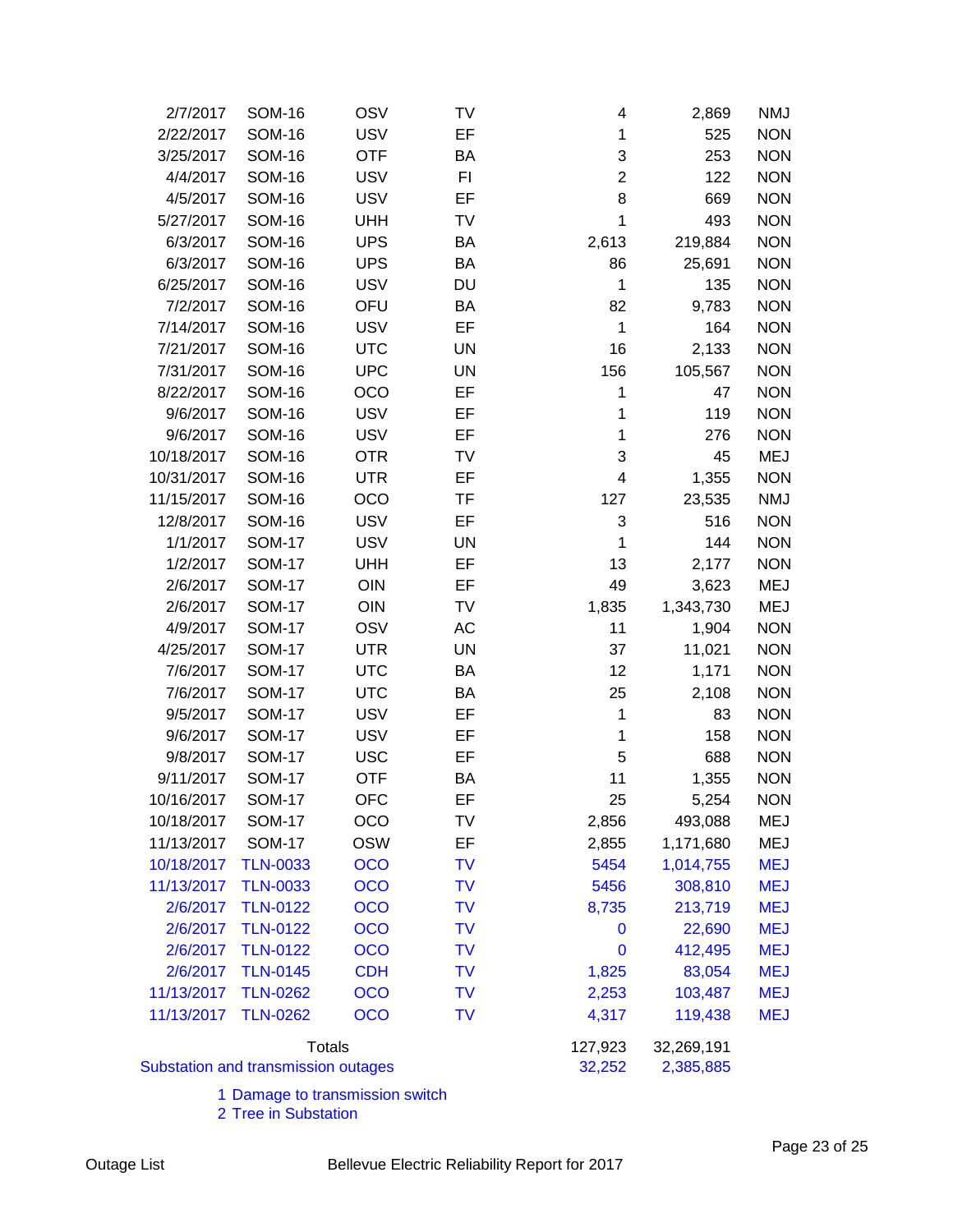MEJ Not included in SAIDI or SAIFI calculations MEN Not included in SAIDI calculation, included in SAIFI calculation NMJ Included in SAIDI calculation, not included in SAIFI caluclation